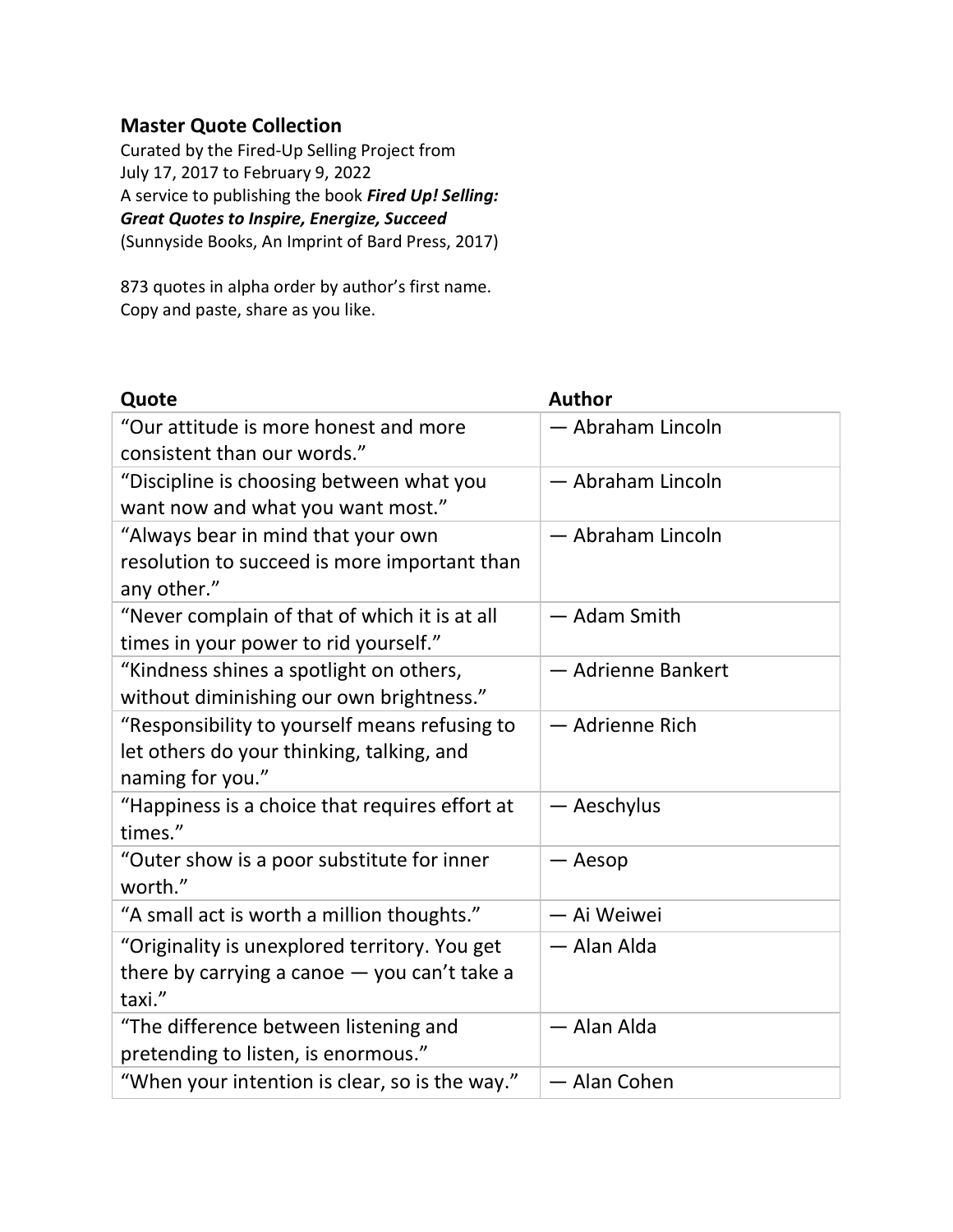| "The best way to predict the future is to<br>invent it."                                                                                       | — Alan Kay              |
|------------------------------------------------------------------------------------------------------------------------------------------------|-------------------------|
| "Focus on your potential instead of your<br>limitations."                                                                                      | - Alan Loy McGinnis     |
| "Adversity introduces a man to himself."                                                                                                       | - Albert Einstein       |
| "The person who follows the crowd will<br>usually go no further than the crowd."                                                               | - Albert Einstein       |
| "Think with great gratitude of those who have<br>lighted the flame within us."                                                                 | - Albert Schweitzer     |
| "A good example has twice the value of good<br>advice."                                                                                        | - Albert Schweitzer     |
| "Toughness is in the soul and spirit, not in<br>muscles."                                                                                      | — Alex Karras           |
| "When one door closes, another one opens."                                                                                                     | - Alexander Graham Bell |
| "It is better to have dreamed a thousand<br>dreams that never were than never to have<br>dreamed at all."                                      | - Alexander Pushkin     |
| "My bed is a magical place where I suddenly<br>remember everything I supposed to do."                                                          | — Ali Wong              |
| "Experience is never at bargain price."                                                                                                        | - Alice B. Toklas       |
| "Don't wait around for other people to be<br>happy for you. Any happiness you get you've<br>got to make yourself."                             | - Alice Walker          |
| "Every small positive change we make in<br>ourselves repays us in confidence in the<br>future."                                                | - Alice Walker          |
| "You are most powerful when you are most<br>silent."                                                                                           | — Alison McGhee         |
| "There is always light. If only we're brave<br>enough to see it. If only we're brave enough<br>to be it."                                      | — Amanda Gorman         |
| "The key to self-sufficiency is breaking free of<br>the mindset that someone, somewhere, owes<br>you something, and will come to your rescue." | — Amelia Boone          |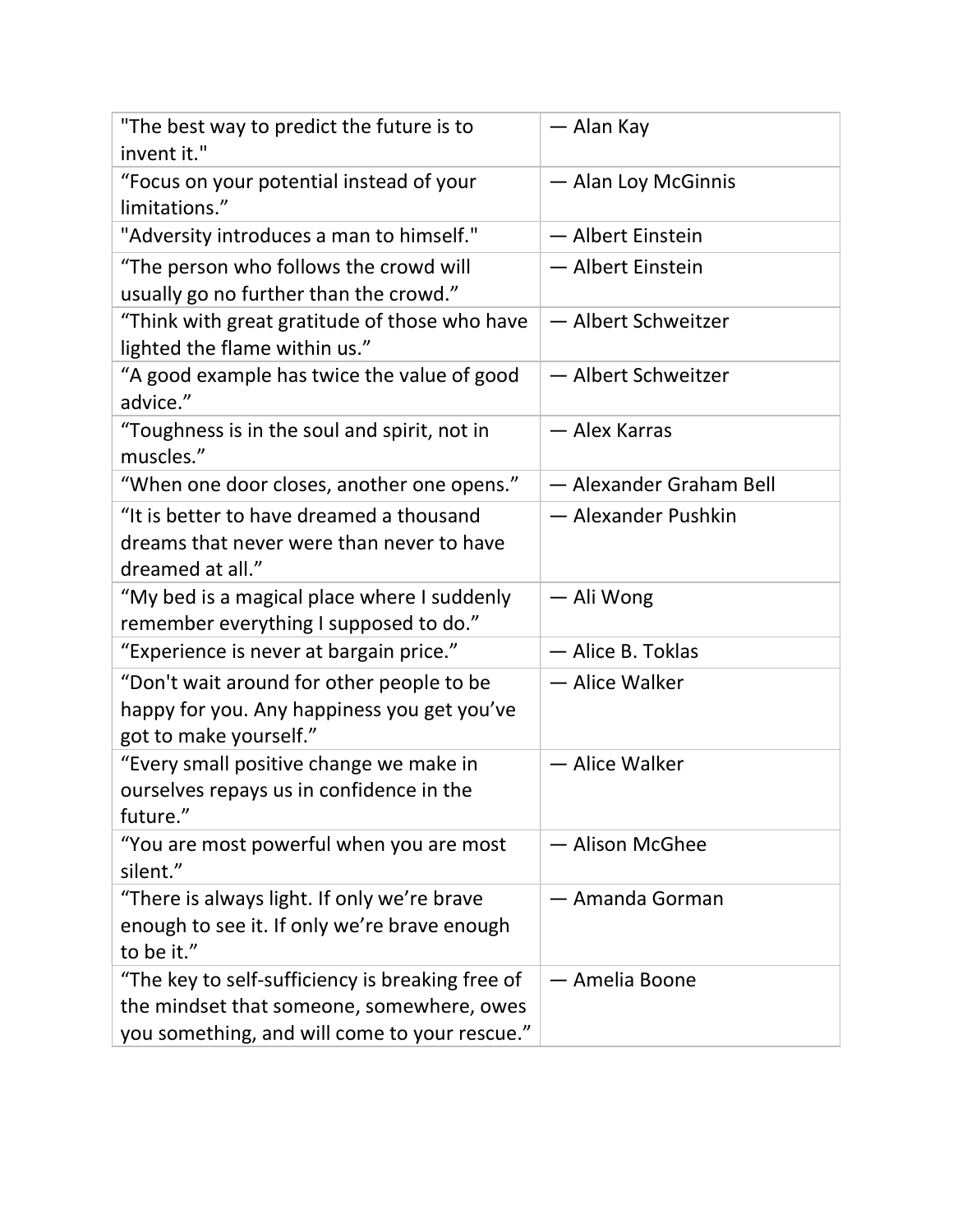| "A single act of kindness throws out roots in<br>all directions, and the roots spring up and<br>make new trees."                                     | - Amelia Earhart  |
|------------------------------------------------------------------------------------------------------------------------------------------------------|-------------------|
| "It is far easier to start something than it is to<br>finish it."                                                                                    | - Amelia Earhart  |
| "Good leaders being scarce, following yourself<br>is allowed."                                                                                       | — Amy Hempel      |
| "Don't let one cloud obliterate the whole<br>sky."                                                                                                   | — Anaïs Nin       |
| "Man cannot discover new oceans unless he<br>has the courage to lose sight of the shore."                                                            | — André Gide      |
| "Much of your success in life is determined by<br>how you choose to act in spite of how you<br>feel."                                                | — Andy Andrews    |
| "You become what you believe, decide, and<br>act upon."                                                                                              | — Anese Cavanaugh |
| "Imagine if we treated each new dawn of<br>each new day with the same reverence and<br>joy as we do each new year."                                  | — Angie Lynn      |
| "Love yourself like your life depends on it,<br>because it does."                                                                                    | — Anita Moorjani  |
| "Be courageous. It's one of the only places left<br>uncrowded."                                                                                      | - Anita Roddick   |
| "Tell the negative committee that meets<br>inside your head to sit down and shut up."                                                                | - Ann Bradford    |
| "Who you are is of greater importance than<br>what you do."                                                                                          | — Ann M. Fudge    |
| "It is a mark of a superior mind to be able to<br>disagree without being disagreeable."                                                              | - Ann Landers     |
| "Warmth, kindness, and friendship are the<br>most yearned for commodities in the world.<br>The person who can provide them will never<br>be lonely." | - Ann Landers     |
| "To make big changes in the world, we have<br>to begin at home - within ourselves."                                                                  | - Ann M. Martin   |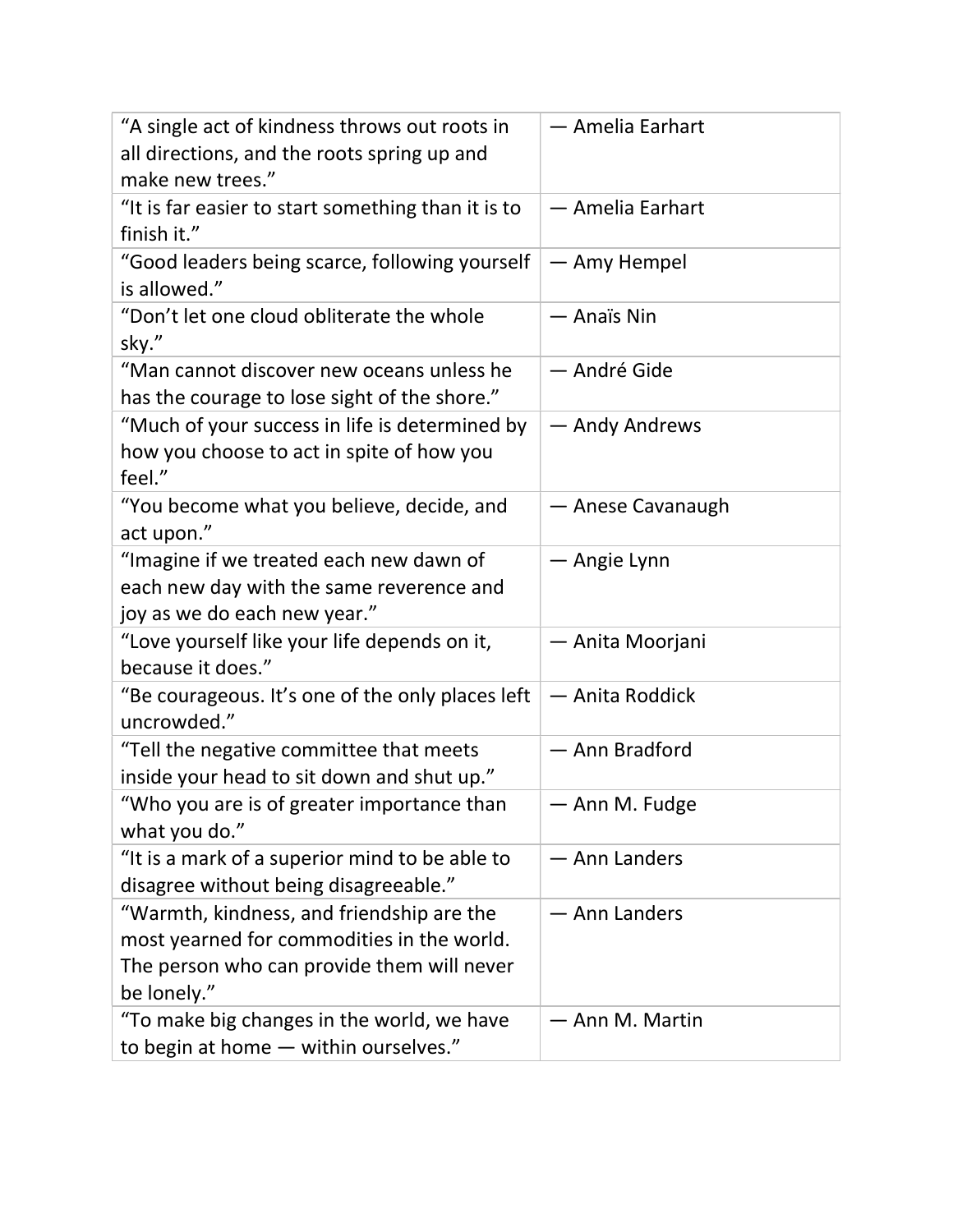| "Never be so focused on what you're looking<br>for that you overlook the thing you actually<br>find."                                      | - Ann Patchett                              |
|--------------------------------------------------------------------------------------------------------------------------------------------|---------------------------------------------|
| "Being joyful isn't what makes you grateful.<br>Being grateful is what makes you joyful."                                                  | - Ann Voskamp                               |
| "Joy is always a function of gratitude - and<br>gratitude is always a function of perspective."                                            | — Ann Voskamp                               |
| "If we did not sometimes taste of adversity,<br>prosperity would not be so welcome."                                                       | - Anne Bradstreet                           |
| "The final forming of a person's character lies<br>in their own hands."                                                                    | $-$ Anne Frank                              |
| "Practice random kindness and senseless acts<br>of beauty."                                                                                | - Anne Louise Germaine de<br>Staël-Holstein |
| "One cannot collect all the beautiful shells on<br>the beach. One can collect only a few, and<br>they are more beautiful if they are few." | - Anne Herbert                              |
| "Almost everything will work again if you<br>unplug it for a few minutes, including you."                                                  | - Anne Lamott                               |
| "It's good to do uncomfortable things. It's<br>weight training for life."                                                                  | - Anne Lamott                               |
| "Hope begins in the dark, the stubborn hope<br>that if you just show up and try to do the right<br>thing, the dawn will come."             | - Anne Lamott                               |
| "Happiness is a wondrous commodity: the<br>more you give, the more you have."                                                              | - Anne Morrow Lindbergh                     |
| "You search, you break your heart, your back,<br>your brain, and then $-$ and only then $-$ it is<br>handed to you."                       | — Annie Dillard                             |
| "No one escapes the wilderness on the way to<br>the promised land."                                                                        | - Annie Dillard                             |
| "It's so hard when I have to, and so easy when<br>I want to."                                                                              | - Annie Gottlier                            |
| "Life is the dance between what you desire<br>most and what you fear most."                                                                | — Anthony Robbins                           |
| "The only impossible journey is the one you<br>never begin."                                                                               | — Anthony Robbins                           |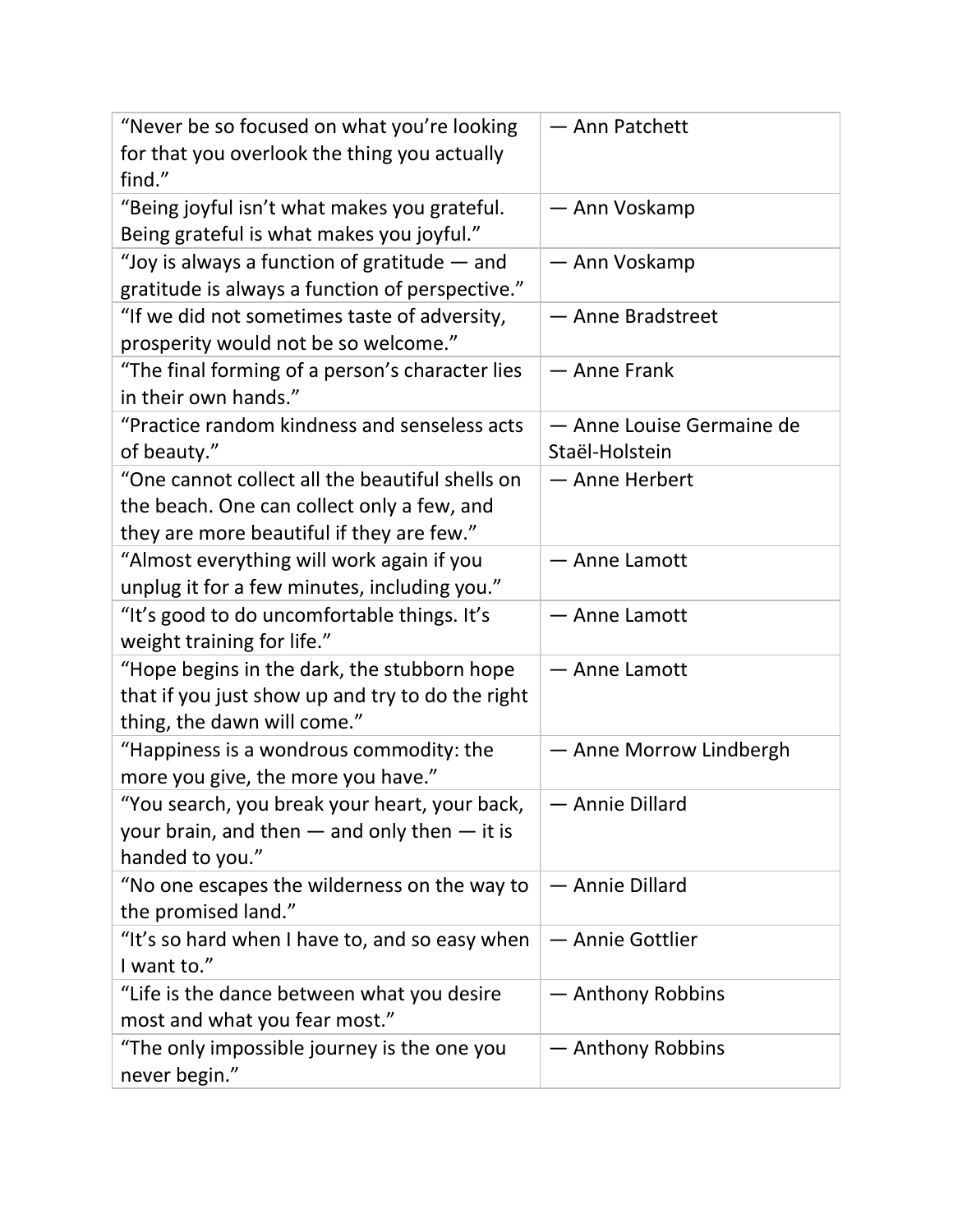| "'What makes the desert beautiful,' said the<br>little prince, 'is that somewhere it hides a<br>well."                                                                                                               | — Antoine de Saint-Exupéry |
|----------------------------------------------------------------------------------------------------------------------------------------------------------------------------------------------------------------------|----------------------------|
| "If anything is worth trying at all, it's worth<br>trying at least 10 times."                                                                                                                                        | - Art Linkletter           |
| "Before you can be great, you've got to be<br>good. Before you can be good, you've got to<br>be bad. But before you can even be bad,<br>you've got to try."                                                          | - Arthur Rubinstein        |
| "It is not our differences that divide us. It is<br>our inability to recognize, accept, and<br>celebrate those differences."                                                                                         | - Arthur L. Williams, Jr.  |
| "If you love life, life will love you back."                                                                                                                                                                         | - Audre Lorde              |
| "Solutions are not found by pointing fingers;<br>they are reached by extending hands."                                                                                                                               | - Aysha Taryam             |
| "You just can't beat the person who never<br>gives up."                                                                                                                                                              | - Babe Ruth                |
| "To keep is more important than to make<br>friends."                                                                                                                                                                 | — Baltasar Gracián         |
| "Before you speak, ask if what you're about to<br>say is kind, necessary, true, and better than<br>silence."                                                                                                         | - Barbara Corcoran         |
| "Your people smarts will prove ten times<br>more valuable than all the book smarts you<br>can't get."                                                                                                                | — Barbara Corcoran         |
| "All relationships are your mirrors and all<br>people are your teachers."                                                                                                                                            | — Barbara De Angelis       |
| "The path to our destination is not always a<br>straight one. We go down the wrong road, we<br>get lost, we turn back. Maybe it doesn't<br>matter which road we embark on. Maybe<br>what matters is that we embark." | - Barbara Hall             |
| "Hope is a renewable option. If you run out of<br>it at the end of the day, you get to start over<br>in the morning."                                                                                                | — Barbara Kingsolver       |
| "Your power ends where your fear begins."                                                                                                                                                                            | - Barbara Ann Kipfer       |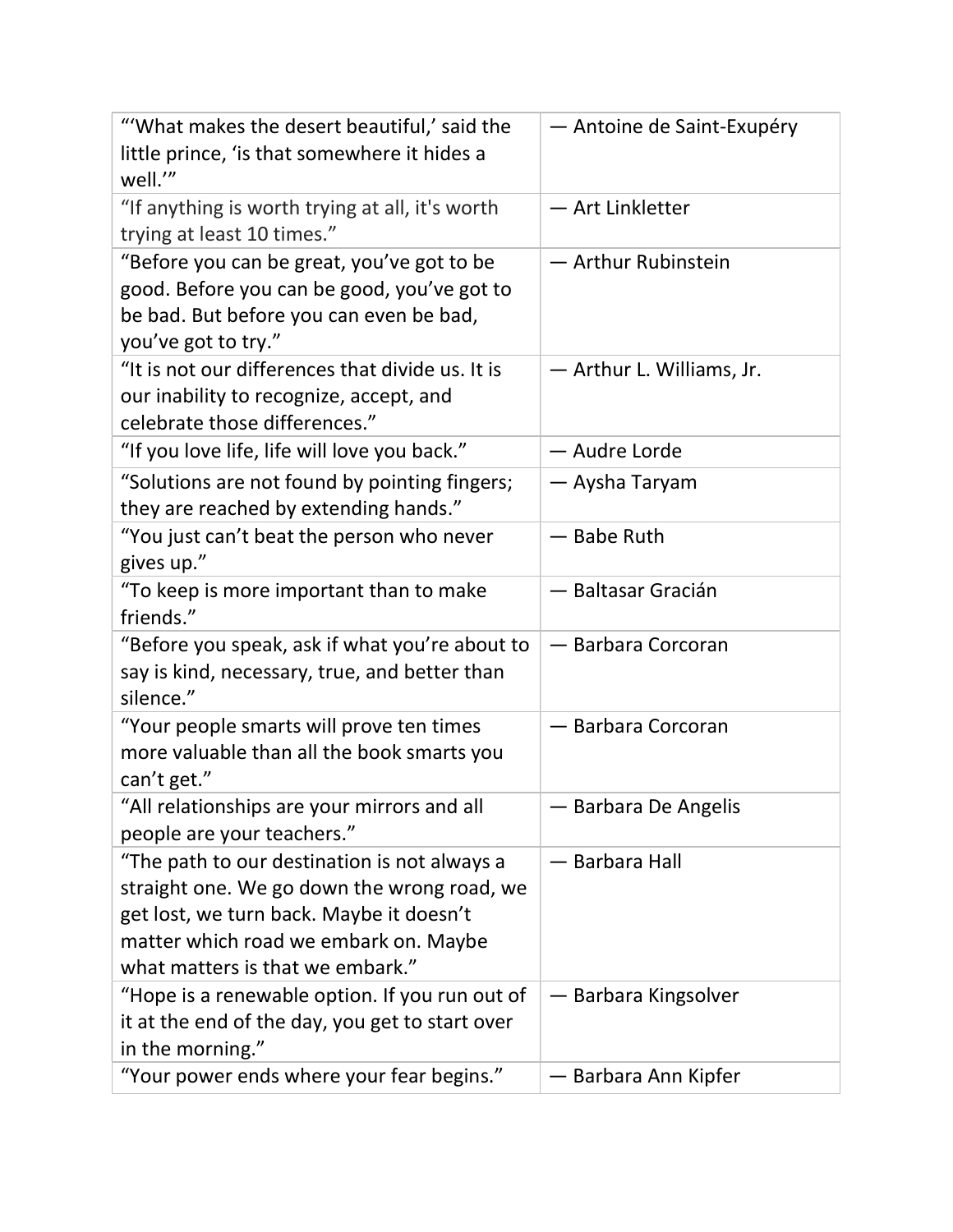| "Good salesmanship is nothing more than<br>maximizing the positive and minimizing the<br>negative."                                                             | - Barbara Marciniak |
|-----------------------------------------------------------------------------------------------------------------------------------------------------------------|---------------------|
| "Sometimes the darkest challenges, the most<br>difficult lessons, hold the greatest gems of<br>light."                                                          | - Barbara Marciniak |
| "Imaginary obstacles are insurmountable.<br>Real ones aren't."                                                                                                  | - Barbara Sher      |
| "The hardest thing you will ever do is trust<br>yourself."                                                                                                      | - Barbara Walters   |
| "The essence of self discipline is to do the<br>important thing rather than the urgent thing."                                                                  | - Barry Werner      |
| "If you can't outplay them, outwork them."                                                                                                                      | — Ben Hogan         |
| "We make our own fortunes and we call them<br>fate."                                                                                                            | — Benjamin Disraeli |
| "Those things that hurt, instruct."                                                                                                                             | - Benjamin Franklin |
| "Instead of spending all that time and money<br>on deciding how to tell customers who we<br>are, spend more time and money on being<br>who they want us to be." | - Bernadette Jiwa   |
| "The job of every single business on the<br>planet is to do just one thing $-$ to make<br>people happy."                                                        | - Bernadette Jiwa   |
| "When you forgive, you in no way change the<br>past - but you sure do change the future."                                                                       | - Bernard Meltzer   |
| "Getting what you go after is success; but<br>liking it while you are getting it is happiness."                                                                 | - Bertha Damon      |
| "He who fights, can lose. He who doesn't<br>fight, has already lost."                                                                                           | - Bertolt Brecht    |
| "If a man has any greatness in him, it comes<br>to light, not in one flamboyant hour, but in<br>the ledger of his daily work."                                  | — Beryl Markham     |
| "That man is a success who has lived well,<br>laughed often and loved much."                                                                                    | - Bessie A. Stanley |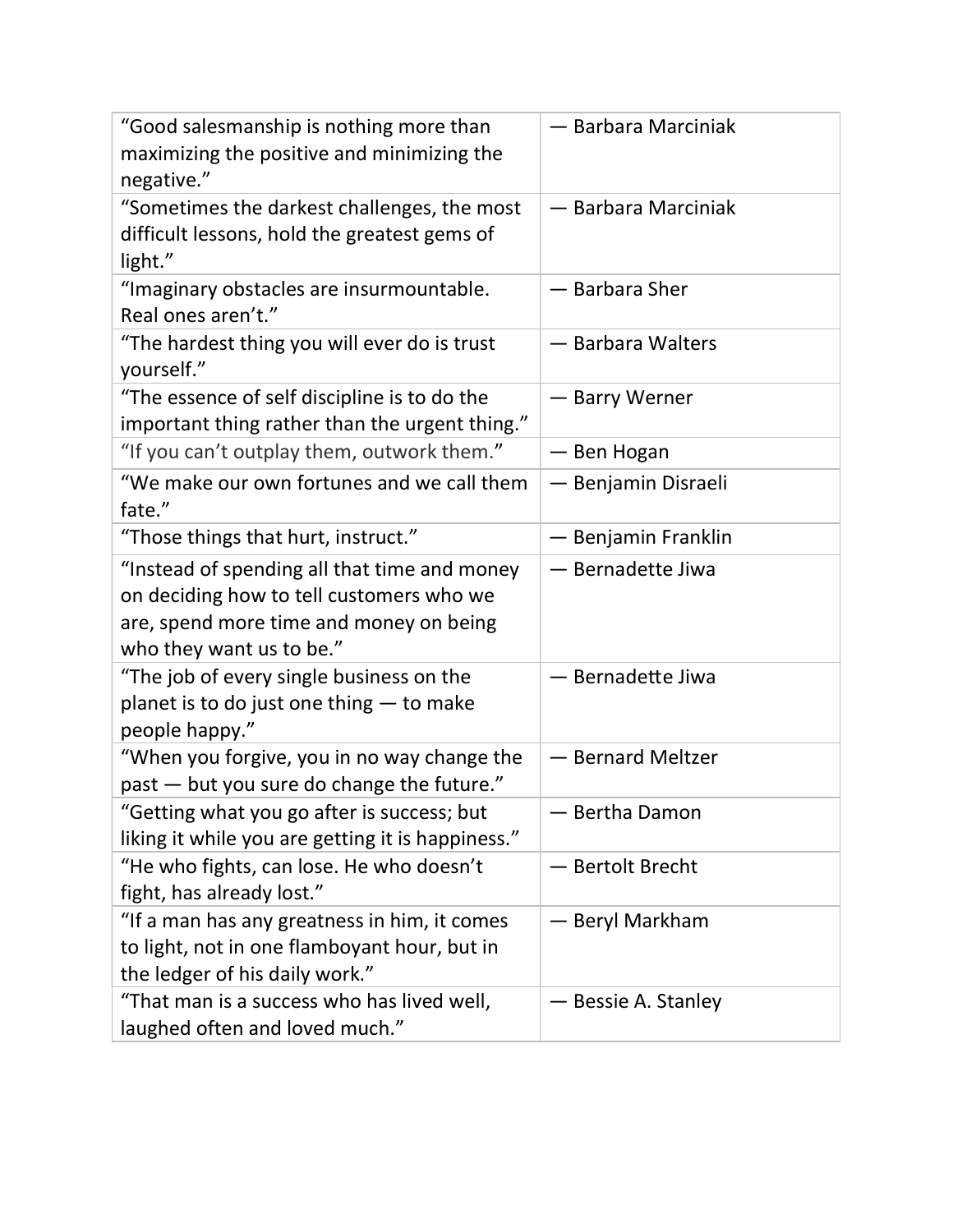| "The more passionate that someone is about<br>something, the more you have to listen to<br>them."                                | - Beth Comstock         |
|----------------------------------------------------------------------------------------------------------------------------------|-------------------------|
| "When people go to work, they shouldn't<br>leave their hearts at home."                                                          | - Betty Bender          |
| "Look at everything as though you were<br>seeing it either for the first or last time."                                          | — Betty Smith           |
| "Most people overestimate what they can do<br>in one year, and underestimate what they can<br>do in ten years."                  | - Bill Gates            |
| "Sometimes our breakthrough begins when<br>we refuse to be impressed with the size of our<br>problem."                           | - Bill Johnson          |
| "Pressure is a privilege $-$ it's what you do<br>with it that matters."                                                          | - Billie Jean King      |
| "Champions keep playing until they get it<br>right."                                                                             | — Billie Jean King      |
| "The reinvention of daily life means marching<br>off the edge of our maps."                                                      | - Bob Black             |
| "Your influence is determined by how<br>abundantly you place other people's interests<br>first."                                 | - Bob Burg              |
| "Be the one who creates the map, not the one<br>who follows it."                                                                 | - Bob Miller            |
| "The best day of your life is the one on which<br>you decide your life is your own. This is the<br>day your life really begins." | - Bob Moawad            |
| "Don't expect a great day; create one."                                                                                          | - Bob Proctor           |
| "If you see it in your mind, you will hold it in<br>your hand."                                                                  | - Bob Proctor           |
| "Inside every struggle is a gift."                                                                                               | — Bobby Herrera         |
| "Are you doing what matters, or just reacting<br>to the noise?"                                                                  | - Brendon Burchard      |
| "No matter how small you start, start<br>something that matters."                                                                | - Brendon Burchard      |
| "Motivation comes from effort."                                                                                                  | <b>Brendon Burchard</b> |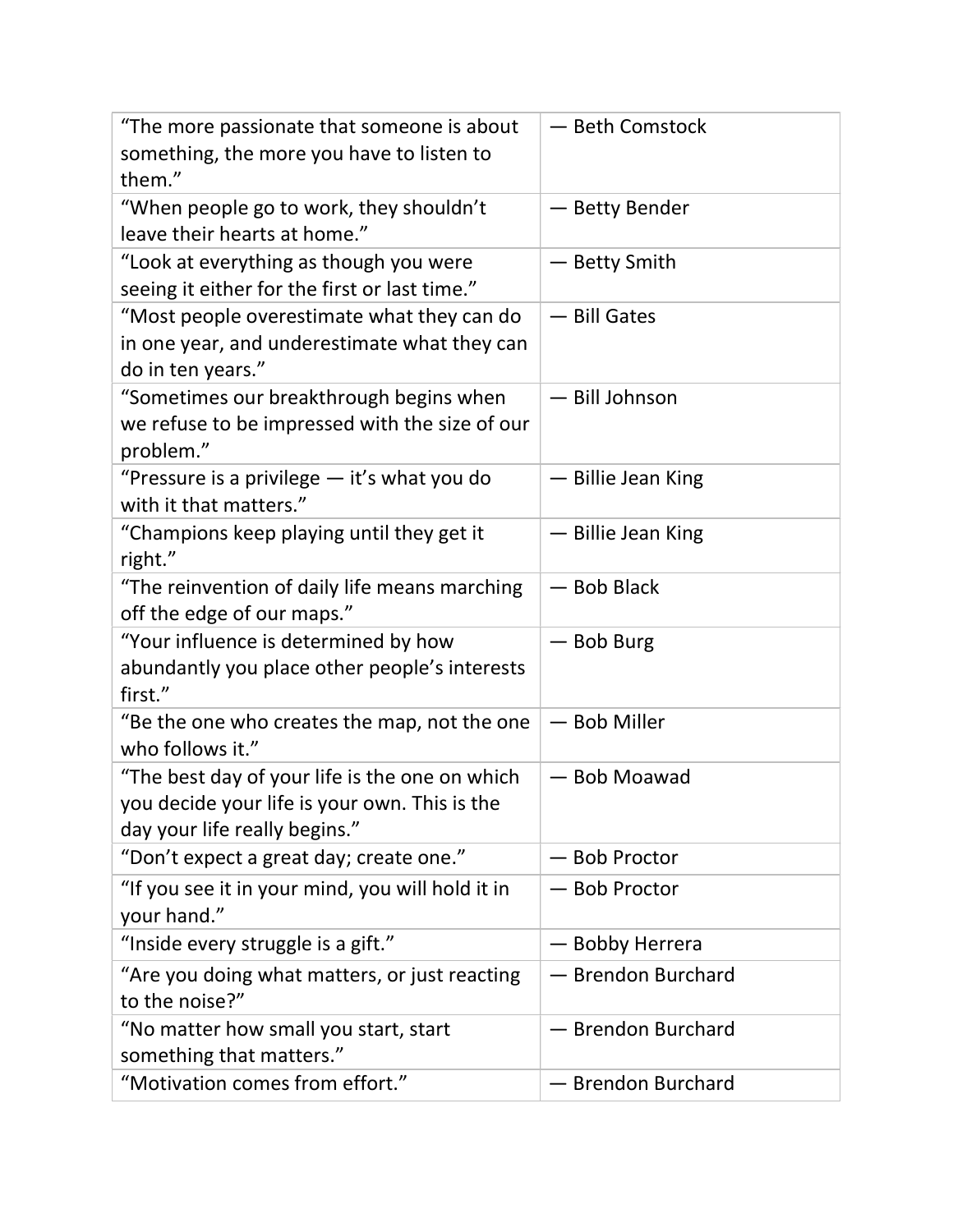| "Exhaustion is not a status symbol."                                                                                                                                                                                   | - Brené Brown       |
|------------------------------------------------------------------------------------------------------------------------------------------------------------------------------------------------------------------------|---------------------|
| "The willingness to show up changes us. It<br>makes us a little braver each time."                                                                                                                                     | - Brené Brown       |
| "Trust is earned in the smallest of moments. It<br>is earned not through heroic deeds, or even<br>highly visible actions, but through paying<br>attention, listening, and gestures of genuine<br>care and connection." | - Brené Brown       |
| "Only when we are brave enough to explore<br>the darkness will we discover the infinite<br>power of our light."                                                                                                        | - Brené Brown       |
| "You have to put in many, many, many tiny<br>efforts that nobody sees or appreciates<br>before you achieve anything worthwhile."                                                                                       | — Brian Tracy       |
| "Never say anything about yourself you do<br>not want to come true."                                                                                                                                                   | - Brian Tracy       |
| "The most powerful and predictable people-<br>builders are praise and encouragement."                                                                                                                                  | - Brian Tracy       |
| "Nothing splendid has ever been achieved<br>except by those who dared believe that<br>something inside themselves was superior to<br>circumstance."                                                                    | - Bruce Barton      |
| "The big rewards come to those who travel<br>the second, undemanded mile."                                                                                                                                             | - Bruce Barton      |
| "In order to realize our true self we must be<br>willing to live without being dependent upon<br>the opinion of others."                                                                                               | - Bruce Lee         |
| "Defeat is a state of mind; no one is ever<br>defeated until defeat has been accepted as a<br>reality."                                                                                                                | - Bruce Lee         |
| "It is not daily increase but daily decrease,<br>hack away the unessential."                                                                                                                                           | - Bruce Lee         |
| "It's not the time in your life, it's the life in<br>your time."                                                                                                                                                       | - Bruce Springsteen |
| "Nothing is ever gained by winning an<br>argument and losing a customer."                                                                                                                                              | - C.F. Norton       |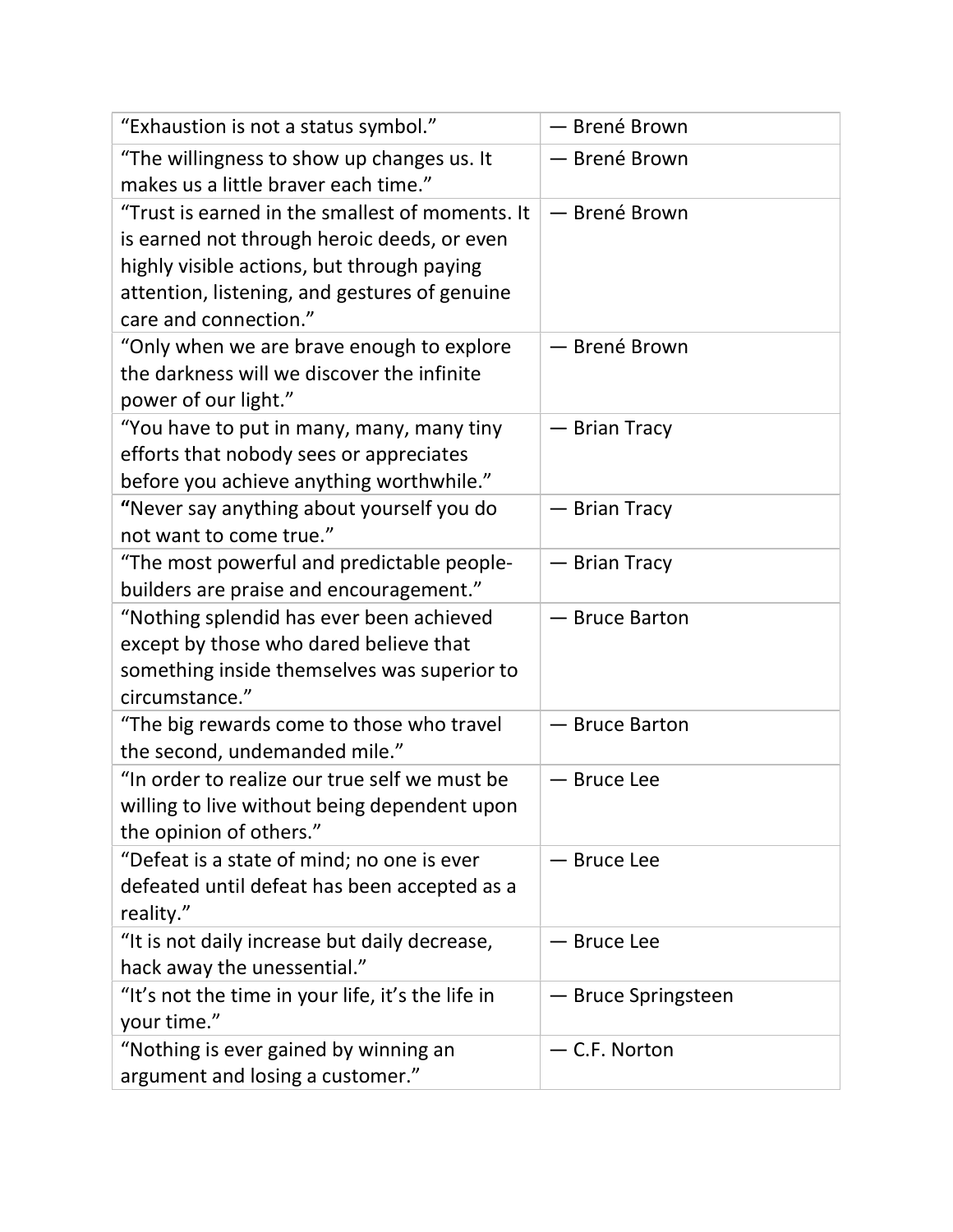| "Would you have a friend who talks to you<br>the way you talk to yourself?"                                                           | - Callie Khouri                    |
|---------------------------------------------------------------------------------------------------------------------------------------|------------------------------------|
| "The difference between a good life and a bad<br>life is how well you walk through the fire."                                         | - Carl Jung                        |
| "Who are we, if not measured by our impact<br>on others?"                                                                             | — Carl Sagan                       |
| "There is nothing more contagious on this<br>planet than enthusiasm."                                                                 | — Carlos Santana                   |
| "You have to work hardest for the things you<br>love most."                                                                           | - Carol S. Dweck                   |
| "Our lives change externally as we change<br>internally."                                                                             | - Caroline Myss                    |
| "Keep your feet on the ground and keep<br>reaching for the stars."                                                                    | — Casey Kasem                      |
| "To better the future, we must disturb the<br>present."                                                                               | - Catherine Booth                  |
| "It only takes one good conversation to<br>change your understanding of someone else's<br>world, your world, and the world at large." | - Celeste Headlee                  |
| "Actions express priorities."                                                                                                         | - Charles Dickens                  |
| "This is the real power of habit: the insight<br>that your habits are what you choose them to<br>be."                                 | - Charles Duhigg                   |
| "In life, it's not where you go, it's who you<br>travel with."                                                                        | - Charles A. Garfield              |
| "Reflect upon your present blessings, of which<br>every man has plenty; not on your past<br>misfortunes, of which all men have some." | - Charles Maurice de<br>Talleyrand |
| "You'll never find rainbows, if you're looking<br>down."                                                                              | - Charles M. Schulz                |
| "If you wish to be popular in society consent<br>to be taught many things you already know."                                          | - Charlie Chaplin                  |
| "Life is a verb, not a noun."                                                                                                         | — Charlotte Perkins Gilman         |
| "What we do modifies us more than what is<br>done to us."                                                                             | — Charlotte Perkins Gilman         |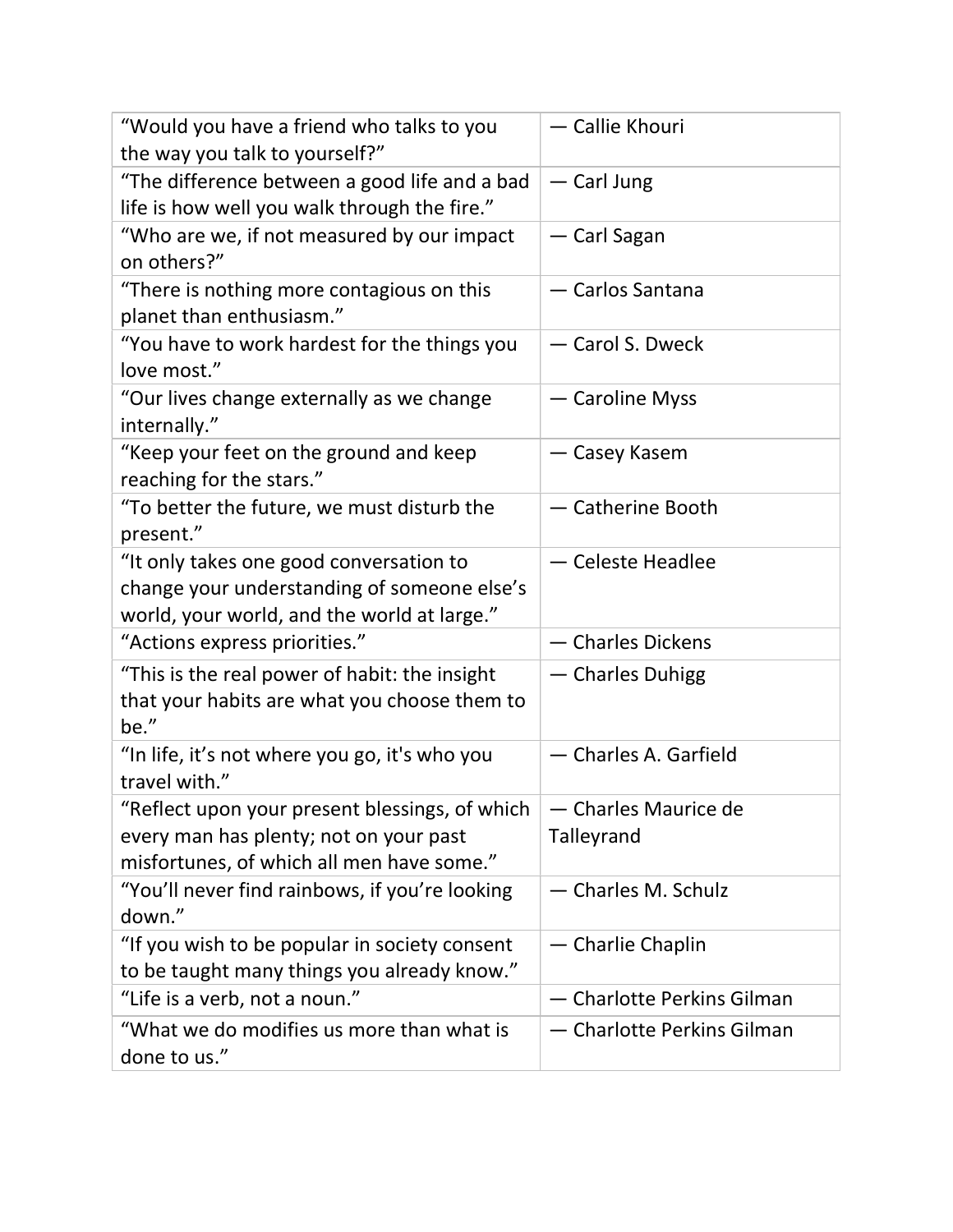| "Until you're ready to look foolish, you'll<br>never have the possibility of being great."                                                                              | — Cher                   |
|-------------------------------------------------------------------------------------------------------------------------------------------------------------------------|--------------------------|
| "Setbacks are what build character. They are<br>what separate the lucky from the truly<br>successful."                                                                  | - Cherie Carter-Scott    |
| "Just because some people are fueled by<br>drama doesn't mean you have to attend the<br>performance."                                                                   | - Cheryl Richardson      |
| "If you eliminate what no longer works, you<br>illuminate what does."                                                                                                   | - Cheryl Richardson      |
| "Your best teacher is the person offering you<br>your greatest challenge."                                                                                              | - Cheryl Richardson      |
| "If beating ourselves up worked, we would all<br>be thin, rich, and happy, wouldn't we?"                                                                                | - Cheryl Richardson      |
| "Fear, to a great extent, is born of a story we<br>tell ourselves."                                                                                                     | - Cheryl Strayed         |
| "Can anything be sadder than work left<br>unfinished? Yes, work never begun."                                                                                           | - Christina Rossetti     |
| "So many of our dreams at first seem<br>impossible, then they seem improbable, and<br>then, when we summon the will, they soon                                          | - Christopher Reeve      |
| become inevitable."                                                                                                                                                     |                          |
| "Out of discomfort comes greatness."                                                                                                                                    | — Cindy Gallop           |
| "Go out and let stories happen to you. Work<br>them, water them with your blood and tears<br>and your laughter till they bloom, till you<br>yourself burst into bloom." | - Clarissa Pinkola Estés |
| "Strength is built by one's failures, not by<br>one's successes."                                                                                                       | - Coco Chanel            |
| "Greatness does not come from trying to<br>achieve the possible."                                                                                                       | — Constance Friday       |
| "Sometimes me think, 'What is friend?' Then<br>me say, 'Friend is someone to share the last<br>cookie with."                                                            | - Cookie Monster         |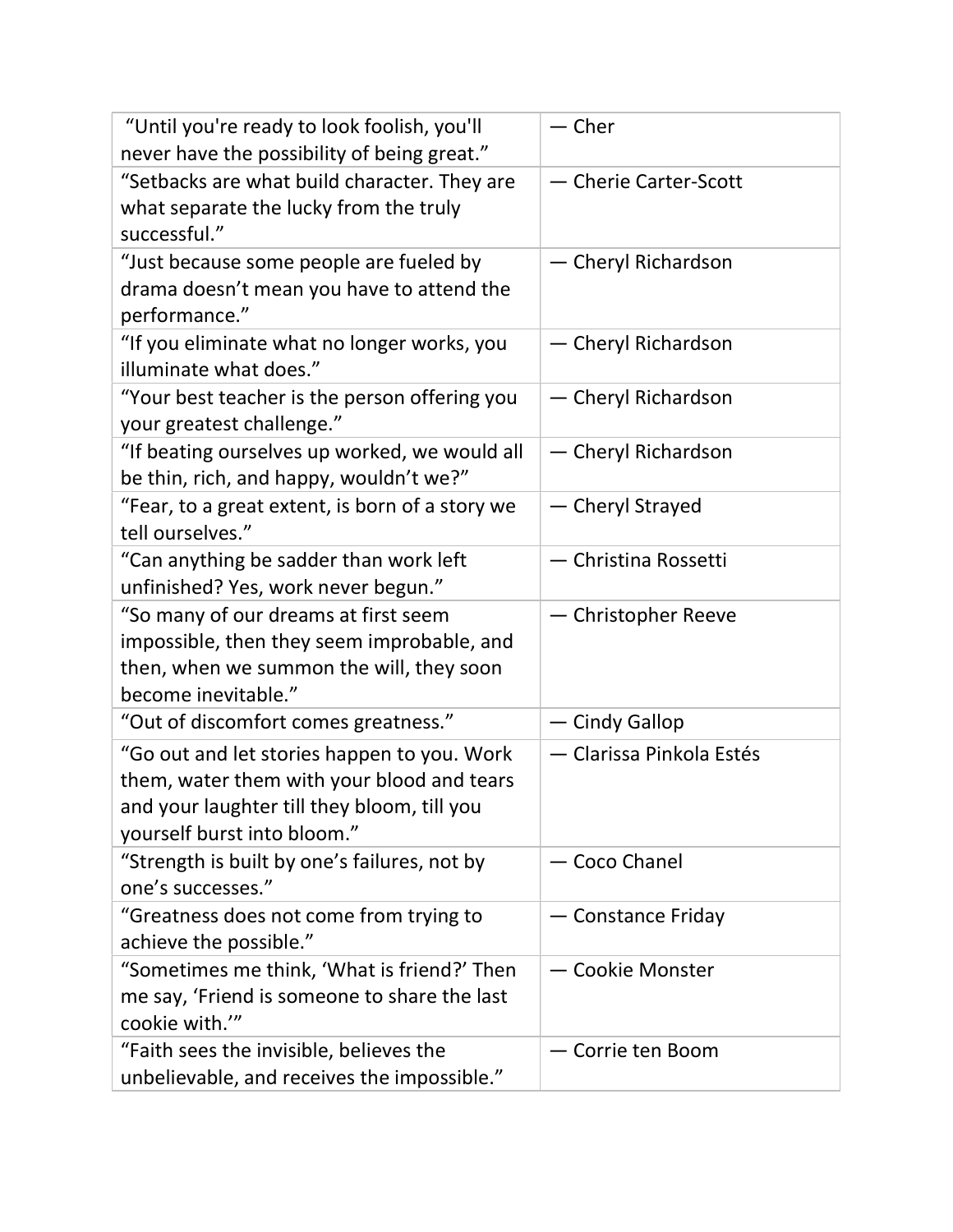| "Learn to deal with the valleys and the hills<br>will take care of themselves."                                    | - Count Basie      |
|--------------------------------------------------------------------------------------------------------------------|--------------------|
| "All the flowers of all the tomorrows are in<br>the seeds of today."                                               | - Croft M. Pentz   |
| "It's hard to see a halo when you're looking<br>for horns."                                                        | - Cullen Hightower |
| "We often take for granted the very things<br>that most deserve our gratitude."                                    | — Cynthia Ozick    |
| "It is when we are most lost that we<br>sometimes find our truest friends."                                        | - Cynthia Rylant   |
| "Character is a diamond that scratches every<br>other stone."                                                      | - Cyrus A. Bartol  |
| "When we focus on others, our world<br>expands."                                                                   | - Daniel Goleman   |
| "Asking 'Why?' can lead to understanding.<br>Asking 'Why not?' can lead to breakthroughs."                         | - Daniel H. Pink   |
| "Surprise your doubts with action."                                                                                | - Danielle LaPorte |
| "Pull over to the side of your journey and look<br>how far you've come."                                           | - Danielle LaPorte |
| "Almost any decision is better than no<br>decision - just keep moving."                                            | - Danielle LaPorte |
| "If you give people light, they will find their<br>own way."                                                       | — Dante Alighieri  |
| "Setbacks have an upside; they fuel new<br>dreams."                                                                | - Dara Torres      |
| "If you help enough people, you don't have to<br>worry about money."                                               | - Dave Ramsey      |
| "Work is doing it. Discipline is doing it every<br>day. Diligence is doing it well every day."                     | - Dave Ramsey      |
| "Those who let things happen usually lose to<br>those who make things happen."                                     | - Dave Weinbaum    |
| "If you don't fall off the wagon regularly,<br>you're not playing a big enough game."                              | - David Allen      |
| "Patience is the calm acceptance that things<br>can happen in a different order than the one<br>you have in mind." | — David Allen      |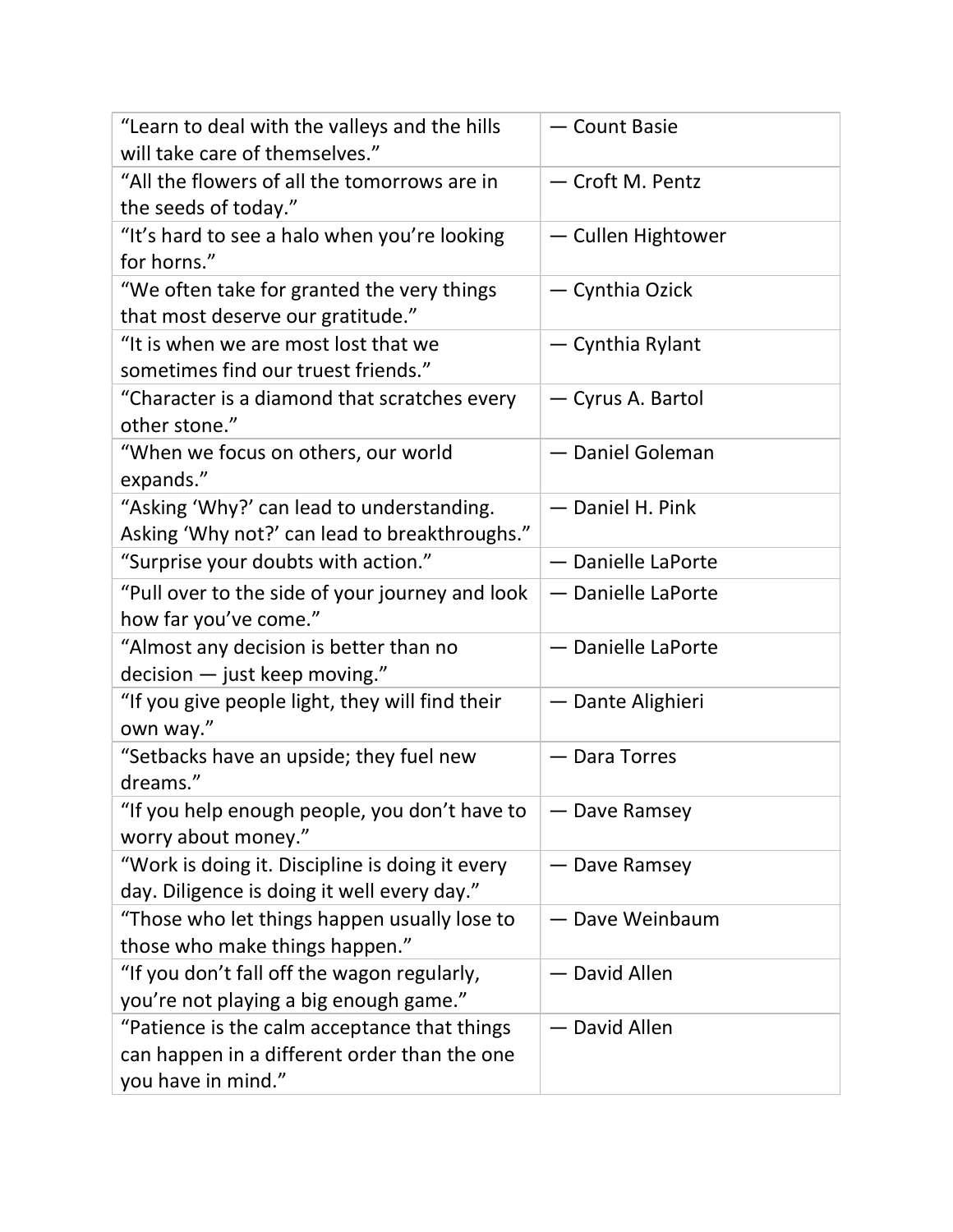| "Being heard is so close to being loved that<br>for the average person, they are almost<br>indistinguishable."                                                     | - David Augsburger   |
|--------------------------------------------------------------------------------------------------------------------------------------------------------------------|----------------------|
| "If an expert says it can't be done, get another<br>expert."                                                                                                       | - David Ben-Gurion   |
| "Tomorrow belongs to those who can hear it<br>coming."                                                                                                             | - David Bowie        |
| "Almost every successful person begins with<br>two beliefs: the future can be better than the<br>present, and I have the power to make it so."                     | - David Brooks       |
| "If you want to be around people who are<br>positive and enthusiastic and eager to live life,<br>your attitude has to be the same."                                | - David Cottrell     |
| "Good times make wishbones; hard times<br>make backbones."                                                                                                         | - David Maxwell      |
| "Climb the mountain so you can see the<br>world, not so the world can see you."                                                                                    | - David McCullough   |
| "The hardest thing to learn in life is which<br>bridge to cross and which to burn."                                                                                | - David Russell      |
| "The size of your success is determined by the<br>size of your belief."                                                                                            | - David J. Schwartz  |
| "I haven't got the slightest idea how to<br>change people, but still I keep a long list of<br>prospective candidates just in case I should<br>ever figure it out." | - David Sedaris      |
| "Happiness does not lead to gratitude.<br>Gratitude leads to happiness."                                                                                           | - David Steindl-Rast |
| "Don't stop at the first no."                                                                                                                                      | - Debbi Fields       |
| "If the grass is greener on the other side of<br>the fence, you can bet the water bill is<br>higher."                                                              | - Debbie Macomber    |
| "There are two primary choices in life: to<br>accept conditions as they exist, or accept the<br>responsibility for changing them."                                 | — Denis Waitley      |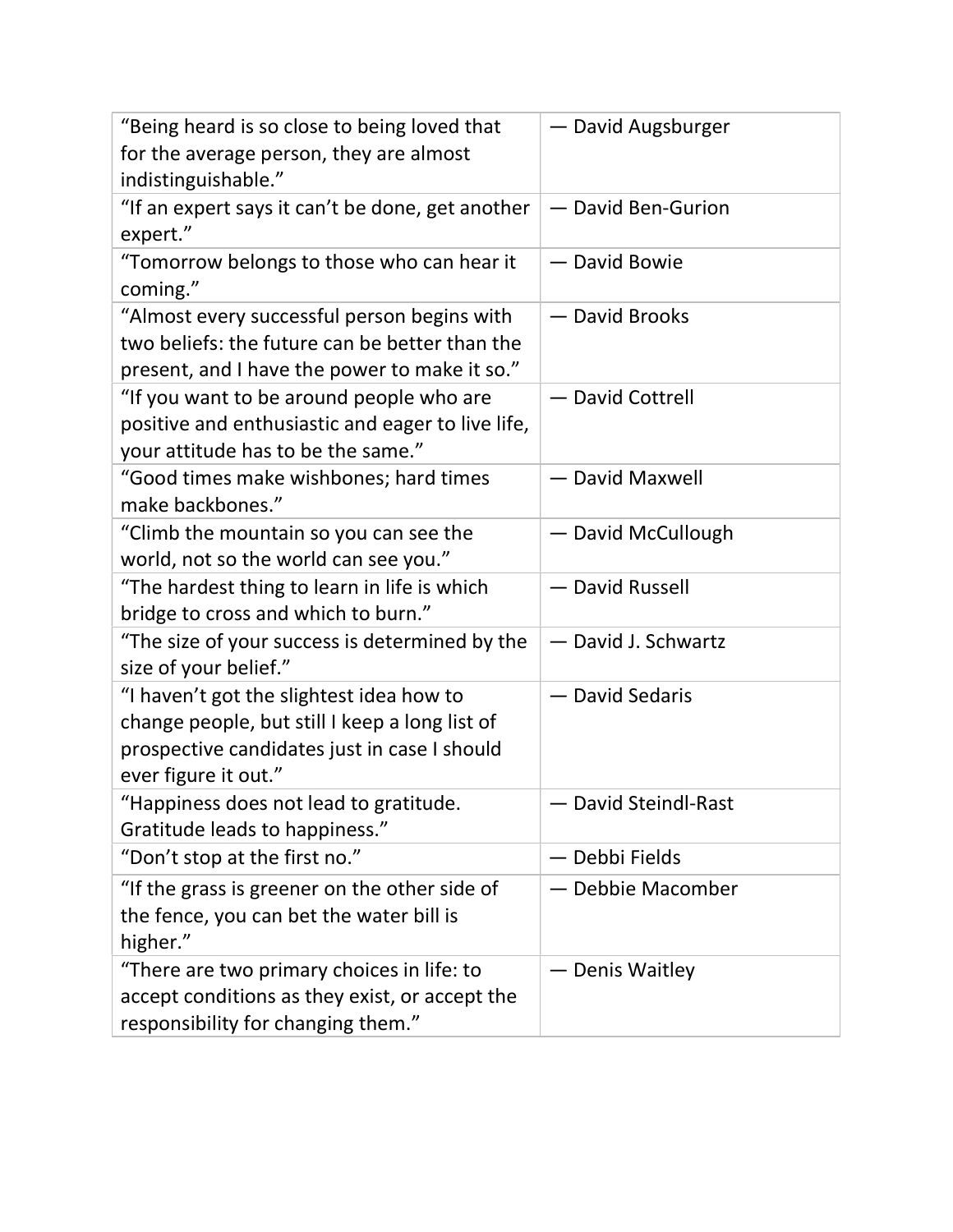| "Happiness cannot be traveled to, owned,<br>earned, or worn. It is the spiritual experience<br>of living every minute with love, grace, and<br>gratitude." | — Denis Waitley      |
|------------------------------------------------------------------------------------------------------------------------------------------------------------|----------------------|
| "The leader is the person who brings a little<br>magic to the moment."                                                                                     | - Denise Morrison    |
| "Do what you have to do, to do what you<br>want to do."                                                                                                    | - Denzel Washington  |
| "Don't give your advice before you are called<br>upon."                                                                                                    | — Desiderius         |
| "Hope is being able to see that there is light<br>despite all of the darkness."                                                                            | - Desmond Tutu       |
| "The person who knows 'how' will always<br>have a job. The person who knows 'why' will<br>always be his boss."                                             | - Diane Ravitch      |
| "Competence plus character creates<br>influence."                                                                                                          | - Dianna Booher      |
| "Live today the way you want to be<br>remembered tomorrow."                                                                                                | - Dillon Burroughs   |
| "Good friends help you to find important<br>things when you have lost them  your smile,<br>your hope, and your courage."                                   | - Doe Zantamata      |
| "If you see somebody without a smile, give<br>'em yours!"                                                                                                  | - Dolly Parton       |
| "Find out who you are and then do it on<br>purpose."                                                                                                       | - Dolly Parton       |
| "Give your best to those who mean the most<br>to you."                                                                                                     | - Don Kuhl           |
| "There is a huge amount of freedom that<br>comes to you when you take nothing<br>personally."                                                              | - Don Miguel Ruiz    |
| "Whenever things sound easy, it turns out<br>there's one part you didn't hear."                                                                            | - Donald E. Westlake |
| "Don't blame yourself for other people's<br>choices, including their choice of<br>unhappiness."                                                            | - Doreen Virtue      |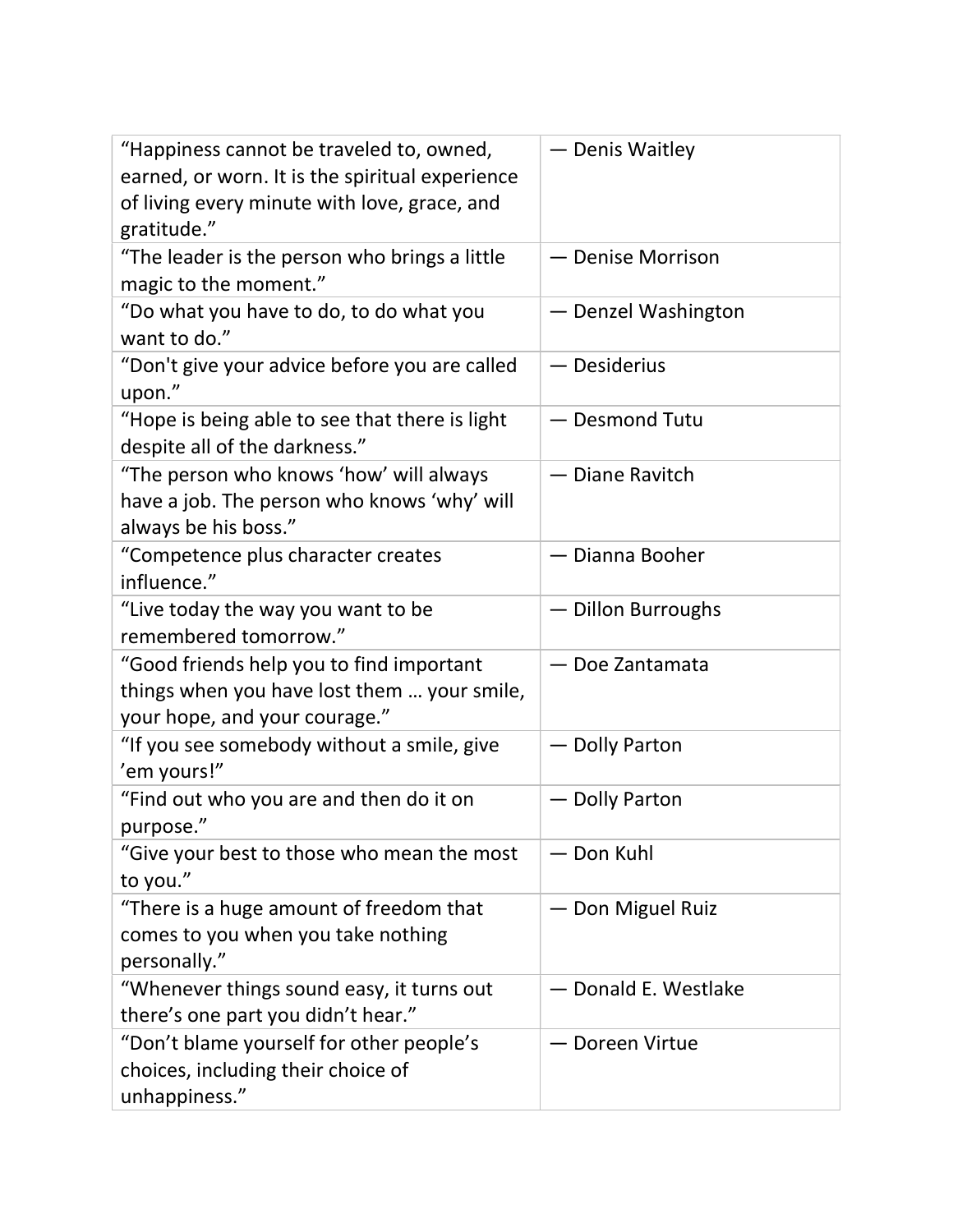| "A problem is often half-solved when it is<br>clearly stated."                                                                                                                                                                                                                     | - Dorothea Brande    |
|------------------------------------------------------------------------------------------------------------------------------------------------------------------------------------------------------------------------------------------------------------------------------------|----------------------|
| "Act as if it were impossible to fail."                                                                                                                                                                                                                                            | - Dorothea Brande    |
| "A pebble cast into a pond causes ripples that<br>spread in all directions. Each one of our<br>thoughts, words and deeds is like that."                                                                                                                                            | - Dorothy Day        |
| "Honesty means nothing until you are tested<br>under circumstances where you are sure you<br>could get away with dishonesty."                                                                                                                                                      | - Dorothy Parker     |
| "The hard must become habit. The habit must<br>become easy. The easy must become<br>beautiful."                                                                                                                                                                                    | - Doug Henning       |
| "Wisdom is the reward you get for a lifetime<br>of listening when you'd have preferred to<br>talk."                                                                                                                                                                                | - Doug Larson        |
| "The heart that gives thanks is a happy one,<br>for we cannot feel thankful and unhappy at<br>the same time."                                                                                                                                                                      | - Douglas Wood       |
| "Today is your day! Your mountain is waiting.<br>So get on your way."                                                                                                                                                                                                              | - Dr. Seuss          |
| "When something bad happens you have<br>three choices. You can either let it define you,<br>let it destroy you, or you can let it strengthen<br>you."                                                                                                                              | - Dr. Seuss          |
| "When you think things are bad, when you<br>feel sour and blue, when you start to get mad<br>you should do what I do! Just tell yourself,<br>Duckie, you're really quite lucky! Some people<br>are much more oh, ever so much more oh,<br>muchly much-much more unlucky than you!" | - Dr. Seuss          |
| "Pessimism never won any battle."                                                                                                                                                                                                                                                  | Dwight D. Eisenhower |
| "We tend to live up to our expectations."                                                                                                                                                                                                                                          | - Earl Nightingale   |
| "Friends are those rare people who ask how<br>we are, and then wait to hear the answer."                                                                                                                                                                                           | - Ed Cunningham      |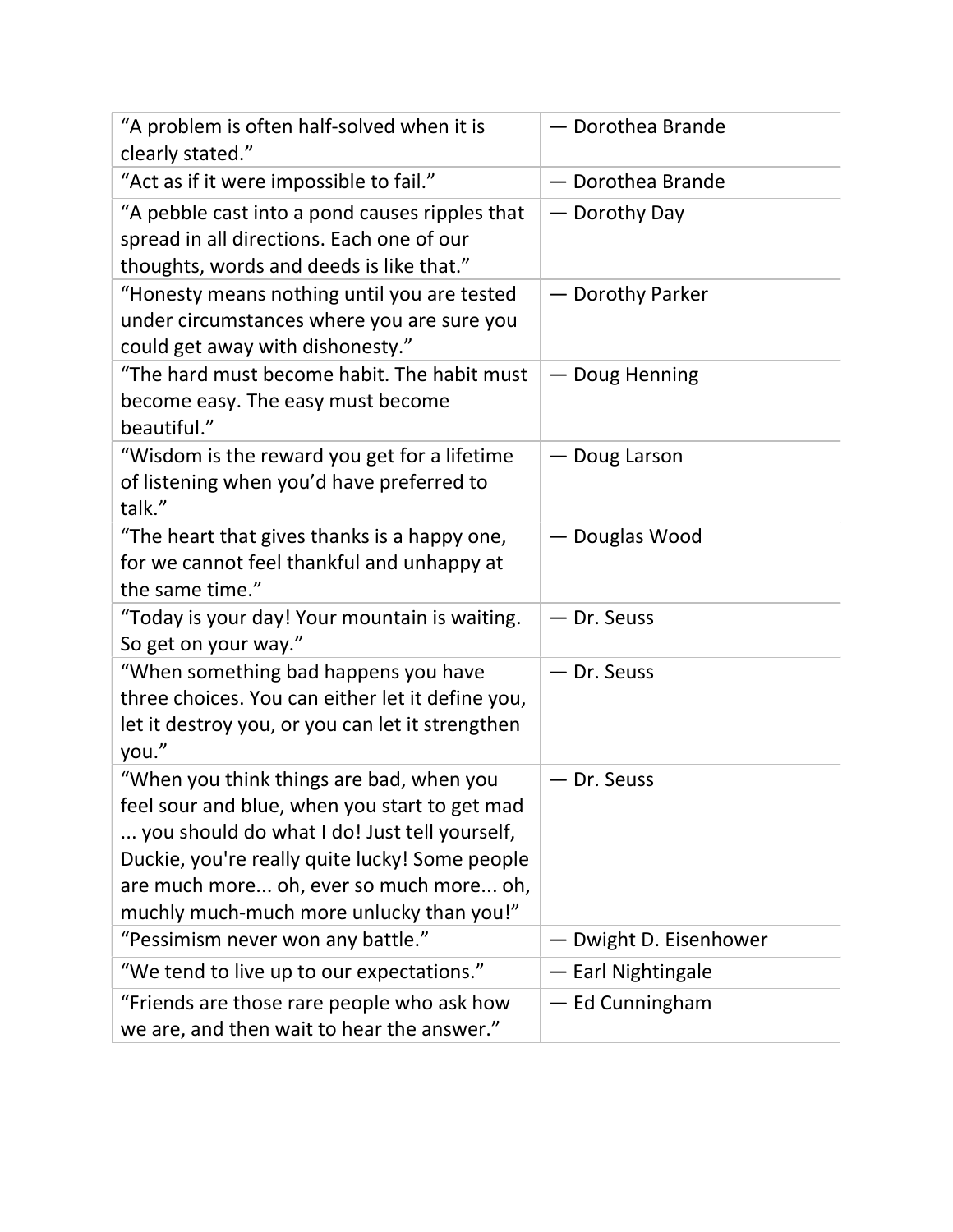| "When you reach the top, you should<br>remember to send the elevator back down for<br>the others."                                                         | - Edith Piaf                 |
|------------------------------------------------------------------------------------------------------------------------------------------------------------|------------------------------|
| "Life is always a tightrope or a feather bed.<br>Give me the tightrope."                                                                                   | - Edith Wharton              |
| "Friends are the family we choose ourselves."                                                                                                              | - Edna Buchman               |
| "An empty man is full of himself."                                                                                                                         | — Edward Abbey               |
| "Never bear more than one trouble at a time.<br>Some people bear three kinds $-$ all they have<br>had, all they have now, and all they expect to<br>have." | - Edward Everett Hale        |
| "Choices are the hinges of destiny."                                                                                                                       | - Edwin Markham              |
| "Perhaps the kindest thing one could ever do<br>for most people was just to listen to them $-$<br>really listen."                                          | - Eileen Arnot Robertson     |
| "The only safe thing is to take a chance."                                                                                                                 | - Elaine May                 |
| "It is the winners who write history $-$ their<br>way."                                                                                                    | — Elaine Pagels              |
| "To avoid criticism, do nothing, say nothing<br>and be nothing."                                                                                           | - Elbert Hubbard             |
| "Happiness is not a goal, it is a by-product."                                                                                                             | - Eleanor Roosevelt          |
| "To handle yourself, use your head; to handle<br>others, use your heart."                                                                                  | - Eleanor Roosevelt          |
| "Friendship with oneself is all important,<br>because without it one cannot be friends with<br>anyone else."                                               | - Eleanor Roosevelt          |
| "Light tomorrow with today."                                                                                                                               | - Elizabeth Barrett Browning |
| "Every day holds the possibility of a miracle."                                                                                                            | - Elizabeth David            |
| "Sometimes life is so hard you can only do the<br>next thing. Whatever that is just do the next<br>thing."                                                 | - Elisabeth Elliot           |
| "Remember to say what you mean, but don't<br>say it meanly."                                                                                               | - Elizabeth George           |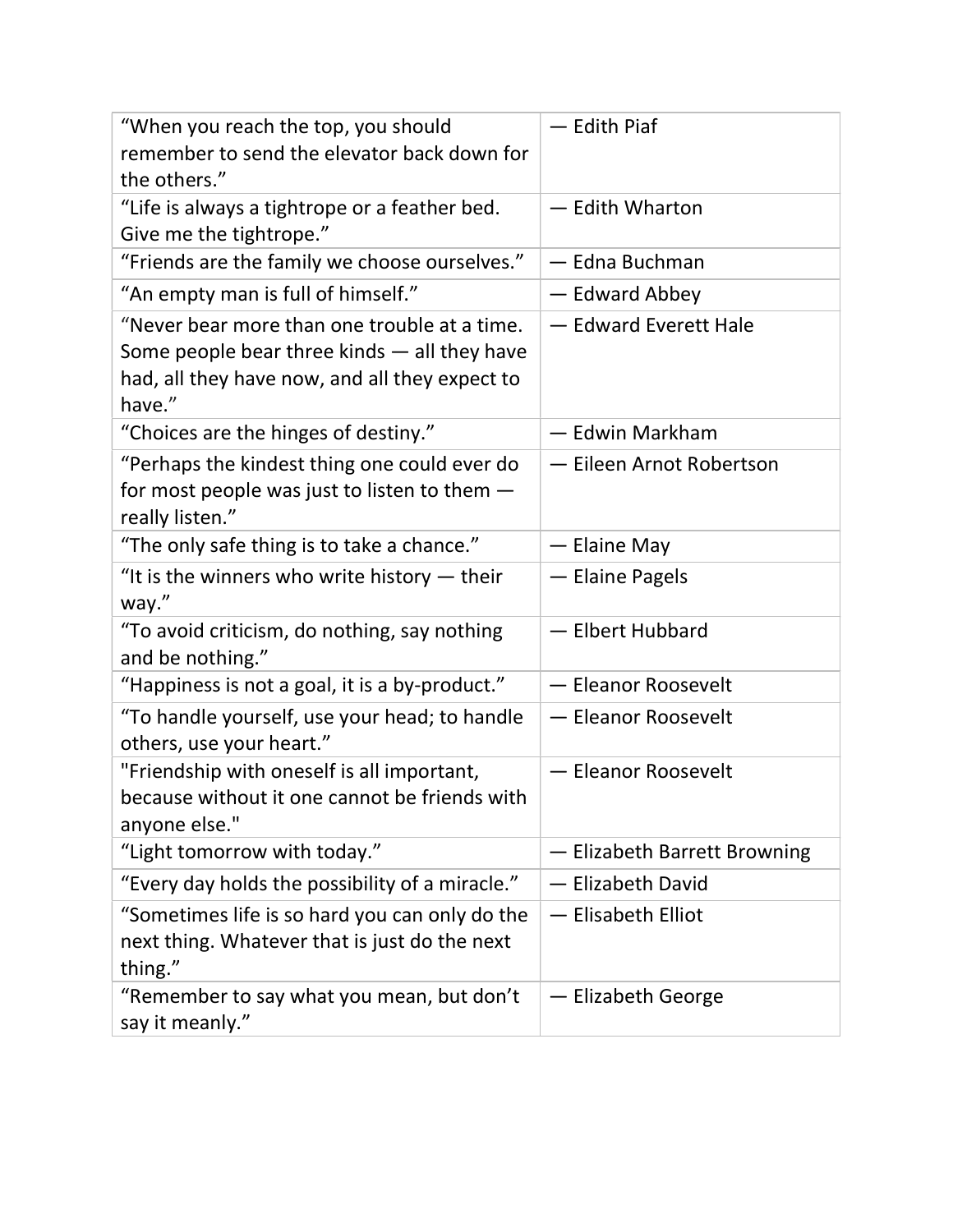| "The world is like a dropped pie most of the<br>time. Don't kill yourself trying to put it back<br>together. Just grab a fork and eat some of it<br>off the floor. Then carry on." | - Elizabeth Gilbert  |
|------------------------------------------------------------------------------------------------------------------------------------------------------------------------------------|----------------------|
| "He who angers you conquers you."                                                                                                                                                  | - Elizabeth Kenny    |
| "What will matter is the good we did, not the<br>good we expected others to do."                                                                                                   | - Elizabeth Lesser   |
| "Don't ruin the present with the ruined past."                                                                                                                                     | - Ellen Gilchrist    |
| "No worry before its time."                                                                                                                                                        | - Ellen Langer       |
| "The mountains of today are the molehills of<br>tomorrow."                                                                                                                         | - Ellis Peters       |
| "When we give ourselves permission to fail,<br>we, at the same time, give ourselves<br>permission to excel."                                                                       | — Eloise Ristad      |
| "Scared is what you're feeling. Brave is what<br>you're doing."                                                                                                                    | — Emma Donoghue      |
| "Some days there won't be a song in your<br>heart. Sing anyway."                                                                                                                   | - Emory Austin       |
| "Make the best use of what's in your power<br>and take the rest as it happens."                                                                                                    | $-$ Epictetus        |
| "Shovel while the piles are small."                                                                                                                                                | - Eric Allenbaugh    |
| "Don't make a habit out of choosing what<br>feels good over what's actually good for you."                                                                                         | - Eric Thomas        |
| "The limitations you are willing to accept<br>establish the boundaries of your existence."                                                                                         | - Erwin McManus      |
| "Tell me who you walk with, and I'll tell you<br>who you are."                                                                                                                     | - Esmeralda Santiago |
| "Use your imagination until your big dream<br>feels so familiar that its manifestation is the<br>next logical step."                                                               | - Esther Hicks       |
| "Worrying is using your imagination to create<br>something you don't want."                                                                                                        | - Esther Hicks       |
| "The more peace there is in us, the more<br>peace there will be in our troubled world."                                                                                            | - Etty Hillesum      |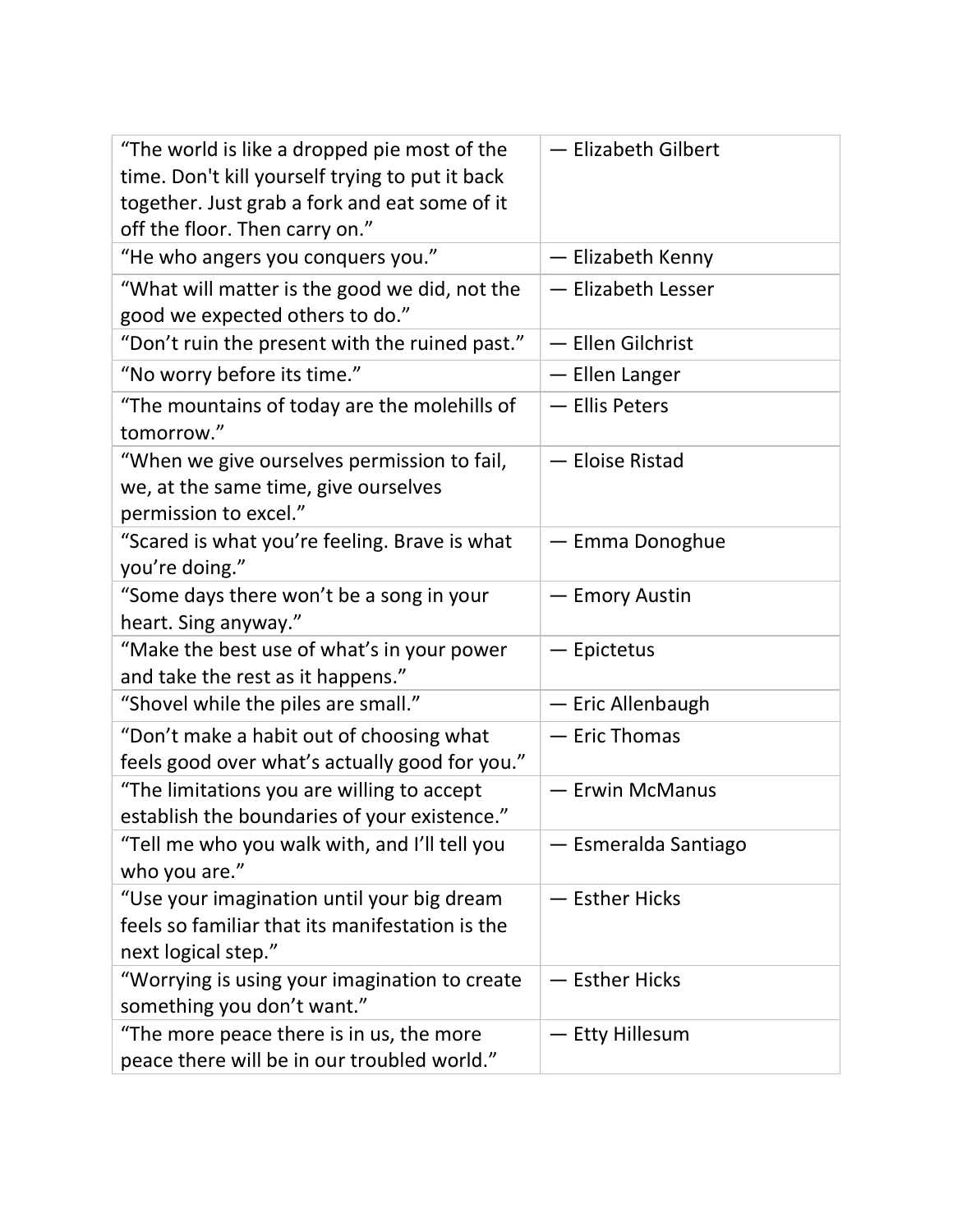| "It doesn't matter if it takes a long time                                                                                             | - Eudora Welty                    |
|----------------------------------------------------------------------------------------------------------------------------------------|-----------------------------------|
| getting there; the point is to have a                                                                                                  |                                   |
| destination."                                                                                                                          |                                   |
| "All serious daring starts from within."                                                                                               | - Eudora Welty                    |
| "To think too long about doing a thing often<br>becomes its undoing."                                                                  | - Eva Young                       |
| "If a man isn't willing to take some risk for his<br>opinions, either his opinions are no good or<br>he's no good."                    | - Ezra Pound                      |
| "The world only exists in your eyes. You can<br>make it as big or as small as you want."                                               | - F.M. Alexander                  |
| "You have to cherish the world at the same<br>time that you struggle to endure it."                                                    | - F. Scott Fitzgerald             |
| "What people need is not a brilliant mind that<br>speaks but a special heart that listens."                                            | - F. Scott Fitzgerald             |
| "Never confuse a single defeat with a final<br>defeat."                                                                                | - F. Scott Fitzgerald             |
| "People do not decide their futures, they<br>decide their habits and their habits decide<br>their futures."                            | - Flannery O'Connor               |
| "Gratitude is the law of increase, and<br>complaint is the law of decrease."                                                           | - Florence Scovel Shinn           |
| "The game of life is a game of boomerangs.<br>Our thoughts, deeds and words return to us<br>sooner or later with astounding accuracy." | - Florence Scovel Shinn           |
| "There is a place that you are to fill and no<br>one else can fill, something you are to do,<br>which no one else can do."             | - Florence Scovel Shinn           |
| "The opposite of talking isn't listening. The<br>opposite of talking is waiting."                                                      | - Fran Lebowitz                   |
| "You should be a living practicing example of<br>what you are preaching."                                                              | - Frances Hesselbein              |
| "Nothing is so contagious as example."                                                                                                 | — François de La<br>Rochefoucauld |
| "True eloquence consists in saying all that<br>need be said and no more."                                                              | — François de La<br>Rochefoucauld |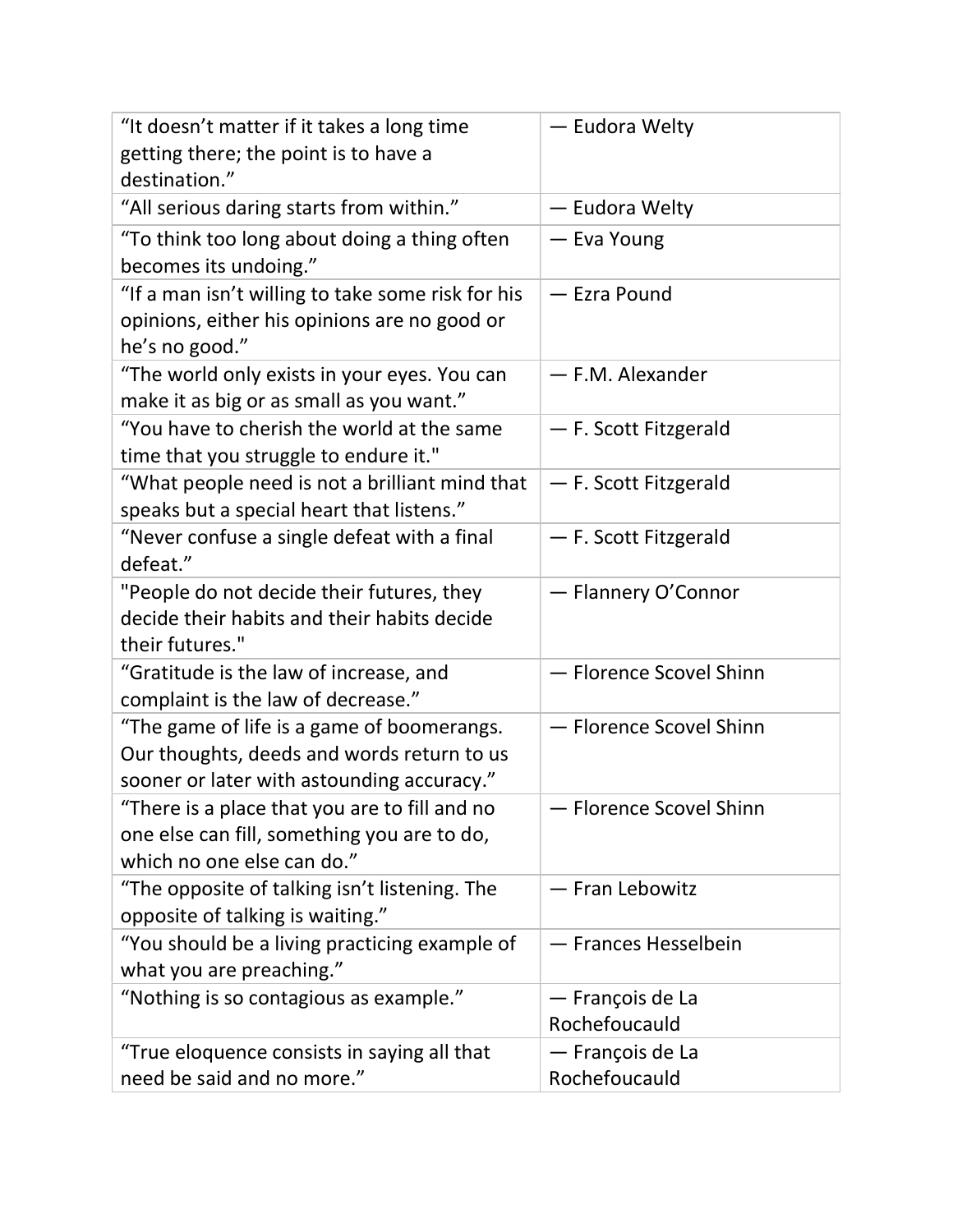| "The best contribution one can make to<br>humanity is to improve oneself."                                                                                              | - Frank Herbert       |
|-------------------------------------------------------------------------------------------------------------------------------------------------------------------------|-----------------------|
| "You cannot brighten another's path without<br>lighting your own."                                                                                                      | - Frank McKinney      |
| "Honest criticism is hard to take, particularly<br>from a relative, a friend, an acquaintance, or a<br>stranger."                                                       | - Franklin P. Jones   |
| "If it doesn't challenge you, it won't change<br>you."                                                                                                                  | - Fred DeVito         |
| "The best thing we can do for each other is to<br>listen with our ears and our hearts and to be<br>assured that our questions are just as<br>important as our answers." | - Fred Rogers         |
| "Risk is the salt and sugar of life."                                                                                                                                   | — Freya Stark         |
| "He who has a why to live can bear almost<br>any how."                                                                                                                  | - Friedrich Nietzsche |
| "Take action once a day to do something that<br>ignites your life."                                                                                                     | - Gabrielle Bernstein |
| "It's not what other people believe you can<br>do, it's what you believe."                                                                                              | - Gail Devers         |
| "One is taught by experience to put a<br>premium on those few people who can<br>appreciate you for what you are."                                                       | - Gail Godwin         |
| "Creativity can be described as letting go of<br>certainties."                                                                                                          | - Gail Sheehy         |
| "Win small, win early, win often."                                                                                                                                      | - Gary Hamel          |
| "Success is actually a short race $-$ a sprint<br>fueled by discipline just long enough for habit<br>to kick in and take over."                                         | <b>Gary Keller</b>    |
| "Don't dwell on your mistakes, everyone else<br>is already doing that for you."                                                                                         | — Gary Vaynerchuk     |
| "Giving up is the only sure way to fail."                                                                                                                               | Gena Showalter        |
| "We all possess more power and greater<br>possibilities than we realize, and visualizing is<br>one of the greatest of these powers."                                    | - Geneviève Behrend   |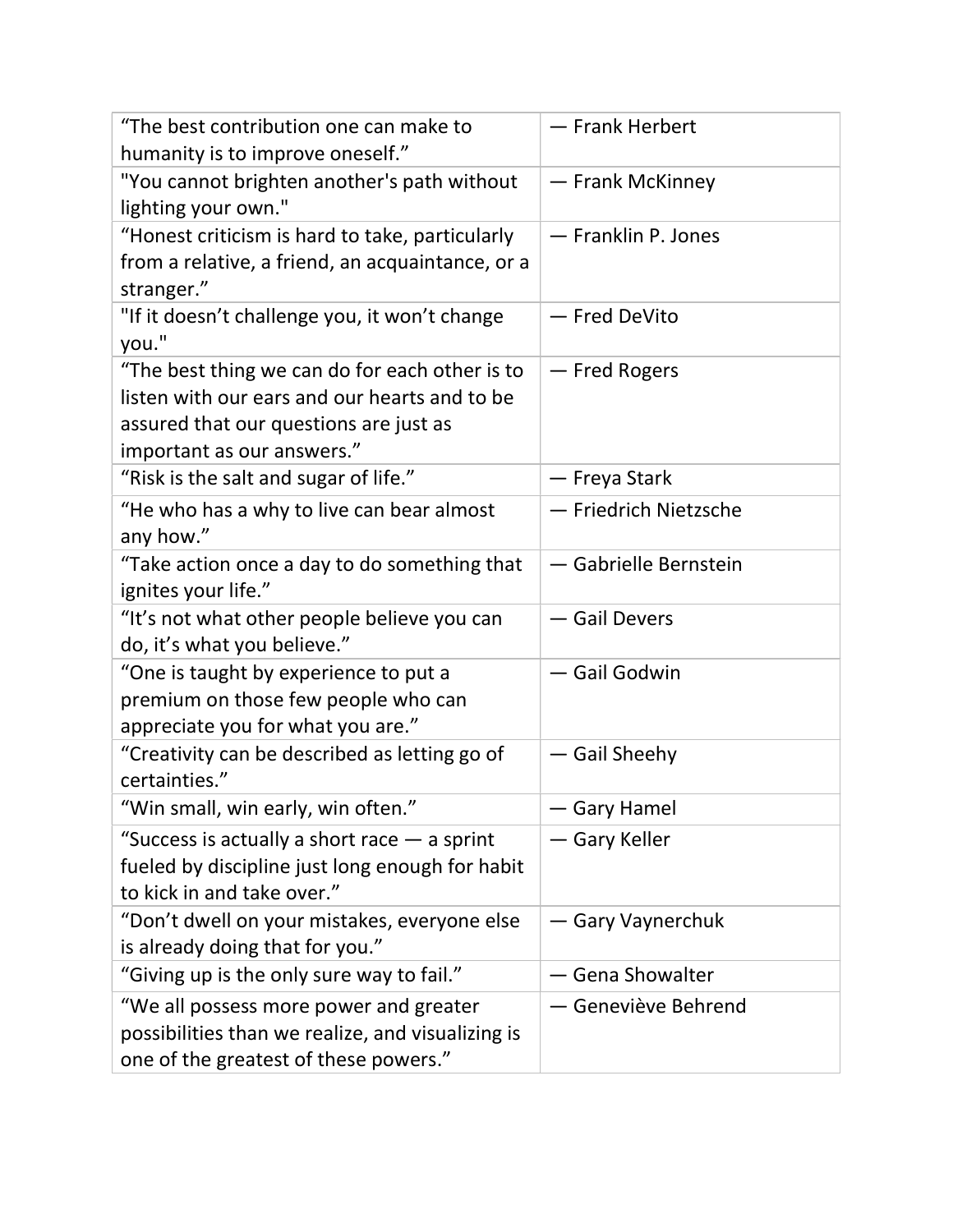| "To be independent of public opinion is the     | - Georg Wilhelm Friedrich |
|-------------------------------------------------|---------------------------|
| first formal condition of achieving anything    | Hegel                     |
| great."                                         |                           |
| "People who say it cannot be done should not    | - George Bernard Shaw     |
| interrupt those who are doing it."              |                           |
| "Without danger we can not go beyond            | – George Herbert          |
| danger."                                        |                           |
| "Your focus determines your reality."           | - George Lucas            |
| "One must dare to be happy."                    | - Gertrude Stein          |
| "The face you give the world tells the world    | - Gillian Flynn           |
| how to treat you."                              |                           |
| "If you're 40 years old and you've never had a  | - Gloria Swanson          |
| failure, you've been deprived."                 |                           |
| "You'll never find a better sparring partner    | — Golda Meir              |
| than adversity."                                |                           |
| "The smile you give is the smile you get back." | - Goldie Hawn             |
| "The only recognizable feature of hope is       | – Grace Paley             |
| action."                                        |                           |
| "You can't get anywhere flying under the        | - Grant Cardone           |
| radar."                                         |                           |
| "Do what others refuse to do."                  | — Grant Cardone           |
| "Discern the vital few from the trivial many."  | - Greg McKeown            |
| "Look for happiness under your own roof."       | - Gretchen Rubin          |
| "What you do every day matters more than        | - Gretchen Rubin          |
| what you do once in a while."                   |                           |
| "I have just one day, today, and I'm going to   | — Groucho Marx            |
| be happy in it."                                |                           |
| "Now and then it's good to pause in our         | - Guillaume Apollinaire   |
| pursuit of happiness and just be happy."        |                           |
| "The greatest power you possess in life is your | - Guy Finley              |
| understanding that life gives you a fresh start |                           |
| any moment you choose."                         |                           |
| "The most valuable antiques are dear old        | - H. Jackson Brown, Jr.   |
| friends."                                       |                           |
| "The happiest people are not those getting      | - H. Jackson Brown, Jr.   |
| more, but those giving more."                   |                           |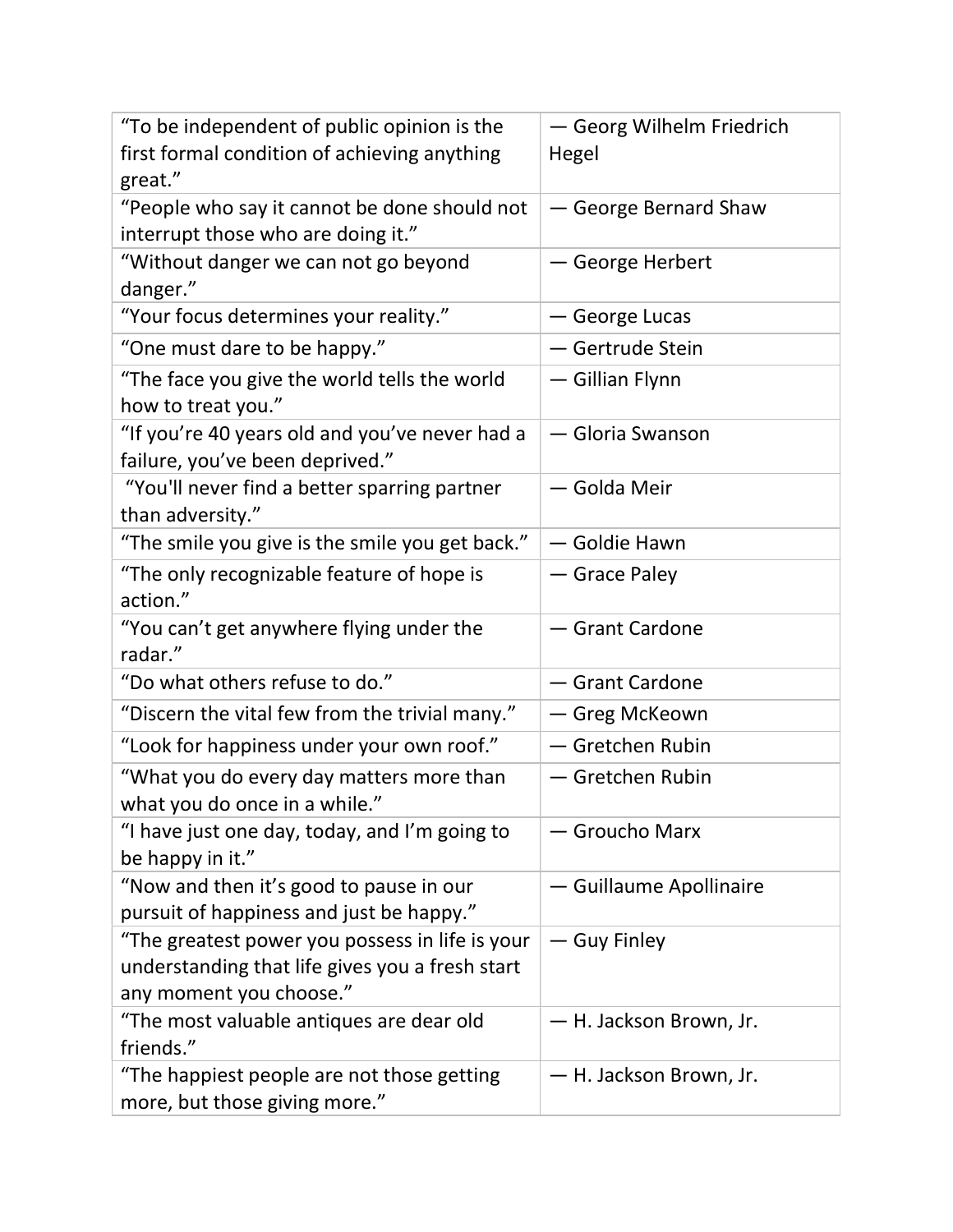| "Fragrance always remains in the hand that<br>gives the rose."                                           | — Hada Bejar              |
|----------------------------------------------------------------------------------------------------------|---------------------------|
| "Let today be the day you give up who you've<br>been for who you can become."                            | - Hal Elrod               |
| "Prepare for the worst; expect the best; and<br>take what comes."                                        | - Hannah Arendt           |
| "Obstacles are those frightful things you see<br>when you take your eyes off the goal."                  | — Hannah More             |
| "The whole world is a series of miracles, but<br>we're so used to them we call them ordinary<br>things." | - Hans Christian Andersen |
| "The one thing that doesn't abide by majority<br>rule is a person's conscience."                         | - Harper Lee              |
| "Never give up then, for that is just the place<br>and time that the tide will turn."                    | - Harriet Beecher Stowe   |
| "Differences don't just threaten and divide us.<br>They also inform, enrich, and enliven us."            | - Harriet Lerner          |
| "If we only listened with the same passion<br>that we feel about being heard."                           | - Harriet Lerner          |
| "Advice is overrated. Before you learn what<br>others know, you need to learn what you<br>know."         | - Harriet Rubin           |
| "If you are persistent, you will get it. If you are<br>consistent, you will keep it."                    | — Harvey Mackay           |
| "You don't need a new year or a new day to<br>start over. You only need a new mindset."                  | - Hazel Hira Ozbek        |
| "Some people look for a beautiful place.<br>Others make a place beautiful."                              | — Hazrat Inayat Khan      |
| "You can't hope yourself a better life $-$ you<br>must take yourself there."                             | - Helen Gurley Brown      |
| "If you are doing all the talking, you are boring<br>somebody."                                          | - Helen Gurley Brown      |
| "Always aim for achievement, forget about<br>success."                                                   | — Helen Hayes             |
| "We relish news of our heroes, forgetting that<br>we are extraordinary to somebody too."                 | — Helen Hayes             |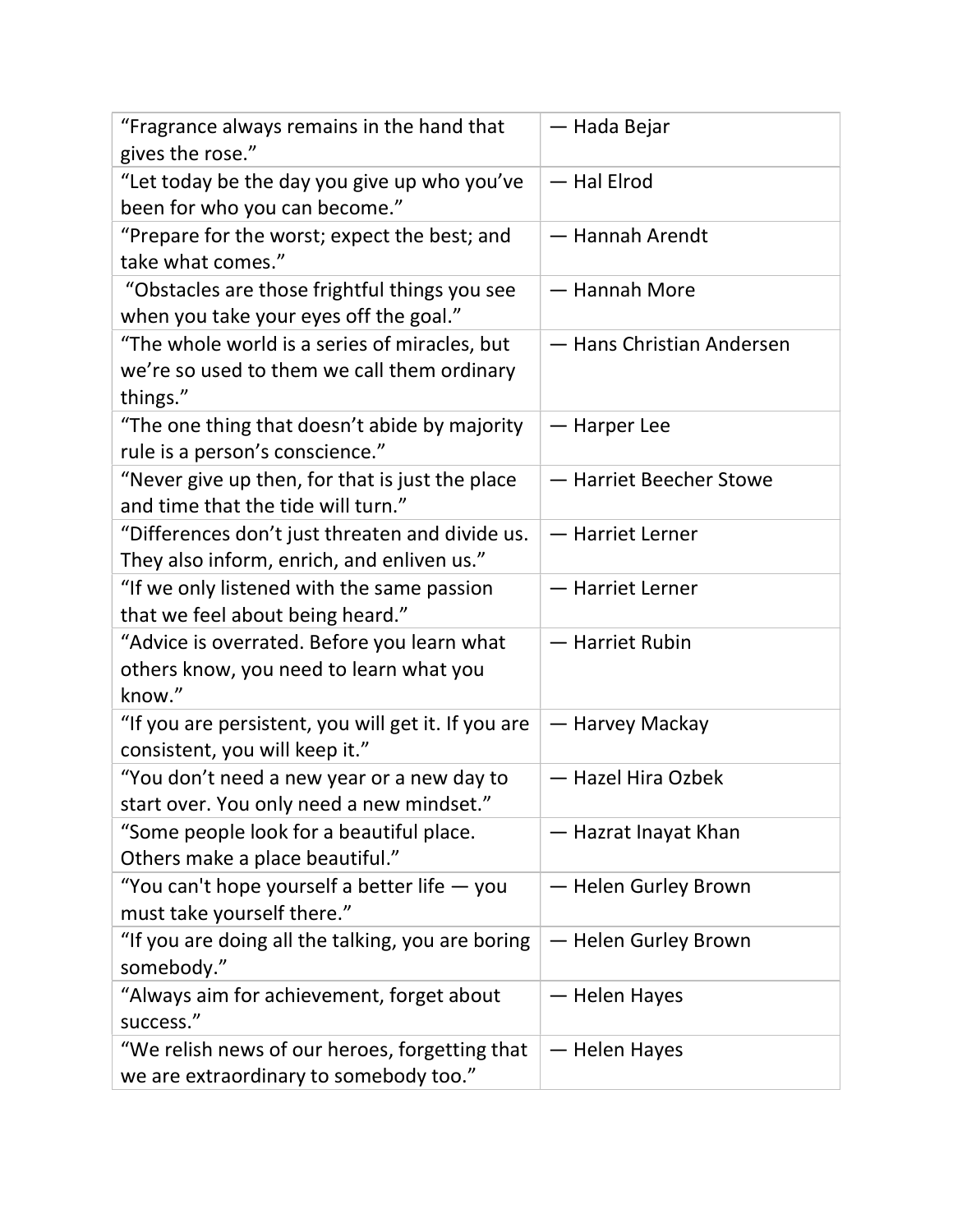| "A happy life consists not in the absence, but<br>in the mastery of hardships."                                                                                                    | - Helen Keller         |
|------------------------------------------------------------------------------------------------------------------------------------------------------------------------------------|------------------------|
| "Hope sees the invisible, feels the intangible,<br>and achieves the impossible."                                                                                                   | - Helen Keller         |
| "The best and most beautiful things in the<br>world cannot be seen nor even touched, but<br>just be felt in the heart."                                                            | - Helen Keller         |
| "You write your life story by the choices you<br>make."                                                                                                                            | - Helen Mirren         |
| "Time is not measured by the years that you<br>live but by the deeds that you do and the joy<br>that you give."                                                                    | - Helen Steiner Rice   |
| "Don't wait for inspiration. It comes while one<br>is working."                                                                                                                    | - Henri Matisse        |
| "A thousand words can't make the mark a<br>single deed will leave."                                                                                                                | - Henrik Ibsen         |
| "We would worry less if we praised more."                                                                                                                                          | - Henry Ford           |
| "We create our fate every day."                                                                                                                                                    | - Henry Allen Ironside |
| "If a man does not keep pace with his<br>companions, perhaps it is because he hears a<br>different drummer. Let him step to the music<br>he hears, however measured, or far away." | - Henry Miller         |
| "No man ever steps in the same river twice,<br>for it's not the same river and he's not the<br>same man."                                                                          | - Henry David Thoreau  |
| "When everything seems to be going against<br>you, remember that the airplane takes off<br>against the wind, not with it."                                                         | - Heraclitus           |
| "When you struggle to reach for something<br>you don't know, that's where most of the<br>interesting stuff is."                                                                    | - Herbie Hancock       |
| "Some of us think holding on makes us strong,<br>but sometimes it is letting go."                                                                                                  | - Herman Hesse         |
| "If you add a little to a little, and then do it<br>again, soon that little shall be much."                                                                                        | — Hesiod               |
| "If not now, when?"                                                                                                                                                                | — Hillel               |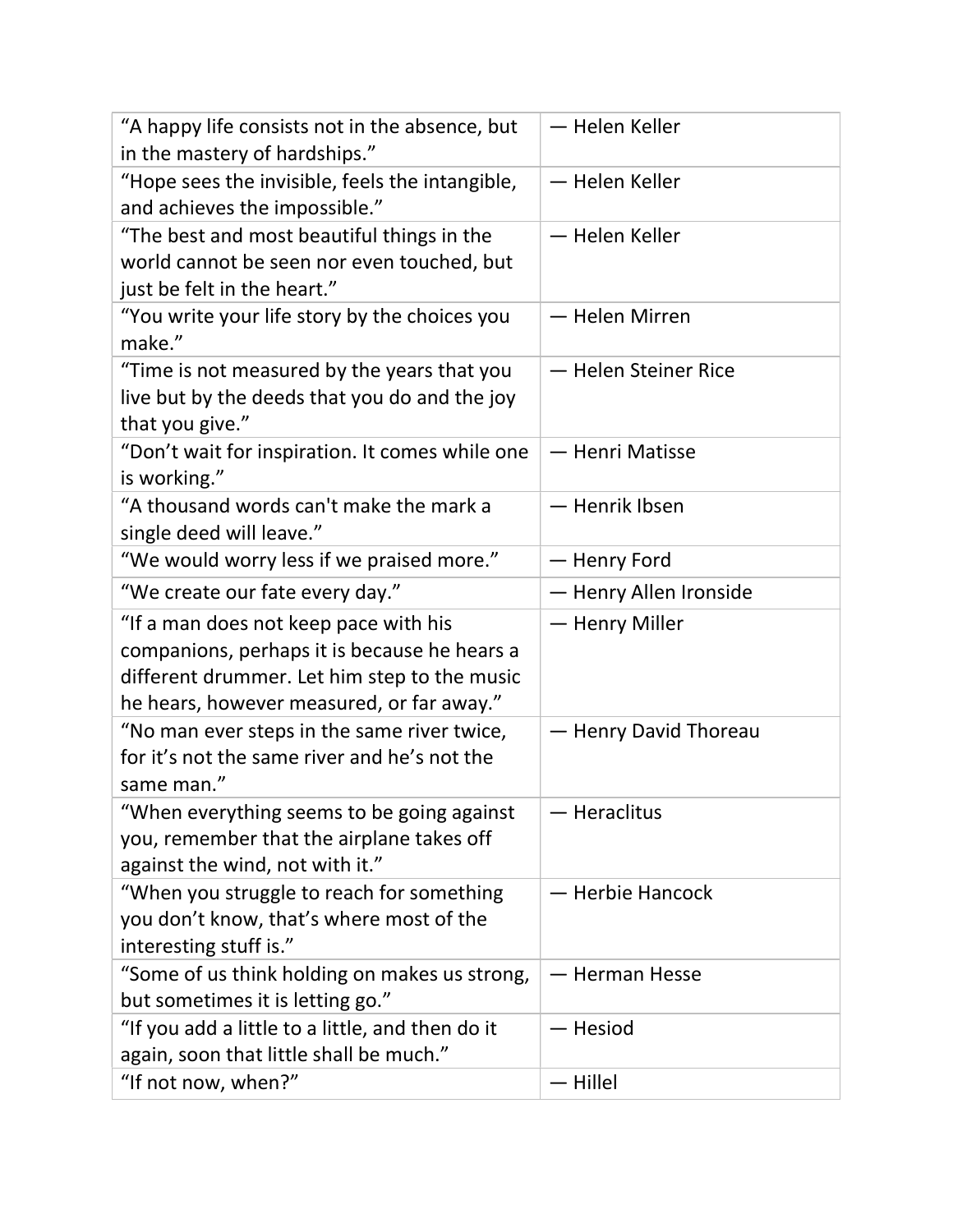| "The more a man judges, the less he loves."                                                                                                                                                      | - Honoré de Balzac      |
|--------------------------------------------------------------------------------------------------------------------------------------------------------------------------------------------------|-------------------------|
| "You won't find reasonable men on the tops<br>of tall mountains."                                                                                                                                | - Hunter S. Thompson    |
| "If you keep on saying things are going to be<br>bad, you have a good chance of becoming a<br>prophet."                                                                                          | - Isaac Bashevis Singer |
| "Never miss an opportunity to teach; when<br>you teach others, you teach yourself."                                                                                                              | - Itzhak Perlman        |
| "The way to achieve your own success is to be<br>willing to help somebody else get it first."                                                                                                    | — Iyanla Vanzant        |
| "We have to choose between what is right,<br>and what is easy."                                                                                                                                  | - J.K. Rowling          |
| "Happiness can be found, even in the darkest<br>of times, if one only remembers to turn on<br>the light."                                                                                        | - J.K. Rowling          |
| "You can only come to the morning through<br>the shadows."                                                                                                                                       | - J.R.R. Tolkien        |
| "The greatest adventure is what lies ahead.<br>Today and tomorrow are yet to be said. The<br>chances, the changes are all yours to make.<br>The mold of your life is in your hands to<br>break." | - J.R.R. Tolkien        |
| "Life happens at intersections."                                                                                                                                                                 | - Jack Dorsey           |
| "Focus on remedies, not faults."                                                                                                                                                                 | - Jack Nicklaus         |
| "A great goal in life is the only fortune worth<br>finding."                                                                                                                                     | — Jacqueline Kennedy    |
| "You will become as small as your controlling<br>desire; as great as you dominant aspiration."                                                                                                   | - James Allen           |
| "When the lights come on inside of you,<br>everyone in the world can see a little better."                                                                                                       | - James Altucher        |
| "Not everything that is faced can be changed,<br>but nothing can be changed until it is faced."                                                                                                  | - James Baldwin         |
| "It is always the start that requires the<br>greatest effort."                                                                                                                                   | - James Christensen     |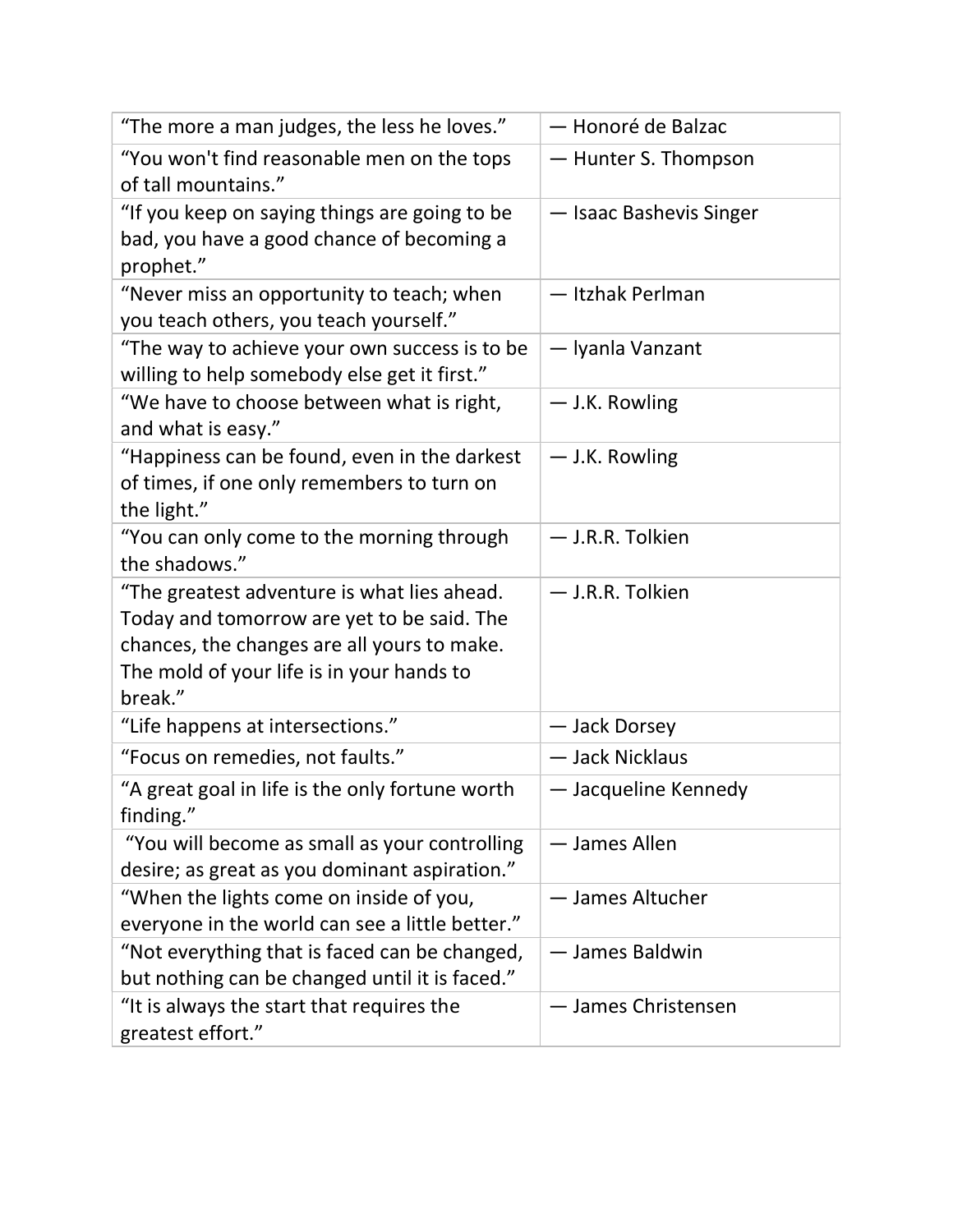| "You can either be judged because you            | — James Clear            |
|--------------------------------------------------|--------------------------|
| created something or ignored because you         |                          |
| left your greatness inside of you."              |                          |
| "Every action you take is a vote for the type of | - James Clear            |
| person you wish to become."                      |                          |
| "Before you work harder, work on the right       | - James Clear            |
| thing."                                          |                          |
| "We cannot control our luck $-$ good or bad $-$  | — James Clear            |
| but we can control our effort and                |                          |
| preparation."                                    |                          |
| "Character consists of what you do on the        | - James Russell Lowell   |
| third and fourth tries."                         |                          |
| "Everyone has their own Everest to climb."       | - James Michener         |
| "Fate loves the fearless."                       | - James Cash Penny       |
| "Vision without action is merely a dream.        | — Jamling Tenzing Norgay |
| Action without vision just passes the time.      |                          |
| Vision with action can change the world."        |                          |
| "You are what you settle for."                   | — Janis Joplin           |
| "Did people say no to you before? They might     | - Jason Feifer           |
| say yes now."                                    |                          |
| "Life is not about who we impress, it is about   | - Jaylene Edwards        |
| who we inspire."                                 |                          |
| "You can have a do-over starting today."         | - Jean Chatsky           |
| "It's not about having it all. It's about having | - Jean Chatzky           |
| what you value most."                            |                          |
| "The shortest and best way to make a fortune     | — Jean de La Bruyère     |
| is to let people see clearly that it is in their |                          |
| best interest to promote yours."                 |                          |
| "If you keep telling the same sad small story.   | - Jean Houston           |
| You will keep living the same sad small life."   |                          |
| "The key to happiness  is tolerance of those     | - Jeannette Walls        |
| who do not do as you do."                        |                          |
| "Commitment is an act, not a word."              | - Jeanette Winterson     |
| "Life is a drama full of tragedy and comedy.     | - Jean-Paul Sartre       |
| You should learn to enjoy the comic episodes     |                          |
| a little more."                                  |                          |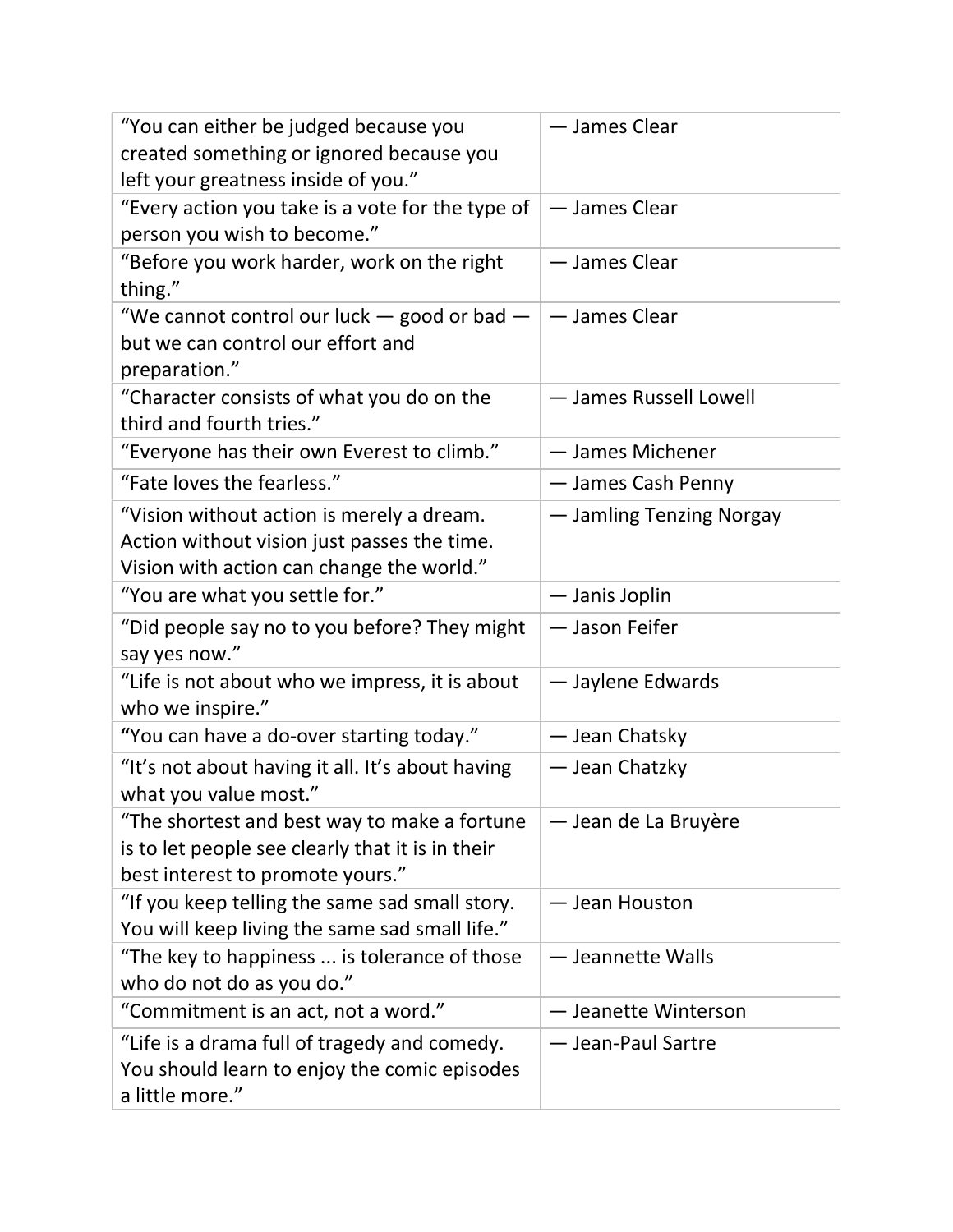| "Obsess about customers, not competitors."                                                                                                                | - Jeff Bezos        |
|-----------------------------------------------------------------------------------------------------------------------------------------------------------|---------------------|
| "The best customer service is if the customer<br>doesn't need to call you, doesn't need to talk                                                           | - Jeff Bezos        |
| to you. It just works."                                                                                                                                   |                     |
| "Successful people don't have fewer<br>problems, they have fewer excuses."                                                                                | — Jeffrey Fry       |
| "Invest time, don't spend it."                                                                                                                            | - Jeffrey Gitomer   |
| "The only failure is quitting. Everything else is<br>just gathering information."                                                                         | - Jen Sincero       |
| "Time wasted rationalizing the mediocre<br>could be time spent creating the<br>magnificent."                                                              | - Jen Sincero       |
| "You are far too smart to be the only thing<br>standing in your way."                                                                                     | - Jennifer Freeman  |
| "Sometimes the worst thing that happens to<br>you, the thing you think you can't survive<br>it's the thing that makes you better than you<br>used to be." | - Jennifer Weiner   |
| "You don't want to be the best at what you<br>do, you want to be the only one."                                                                           | — Jerry Garcia      |
| "Men who have never had to fight, have no<br>fight in them."                                                                                              | - Jess Walter       |
| "Find the good. It's all around you. Find it,<br>showcase it, and you'll start believing in it."                                                          | - Jesse Owens       |
| "One has to find a balance between what<br>people need from you and what you need for<br>yourself."                                                       | — Jessye Norman     |
| "Pigeon-holes are only comfortable for<br>pigeons."                                                                                                       | - Jessye Norman     |
| "Forgiveness is the needle that knows how to<br>mend."                                                                                                    | - Jewel             |
| "We have the power to choose, moment by<br>moment, who and how we want to be in the<br>world."                                                            | - Jill Bolte Taylor |
| "Before you put on a frown, make absolutely<br>sure there are no smiles available."                                                                       | — Jim Beggs         |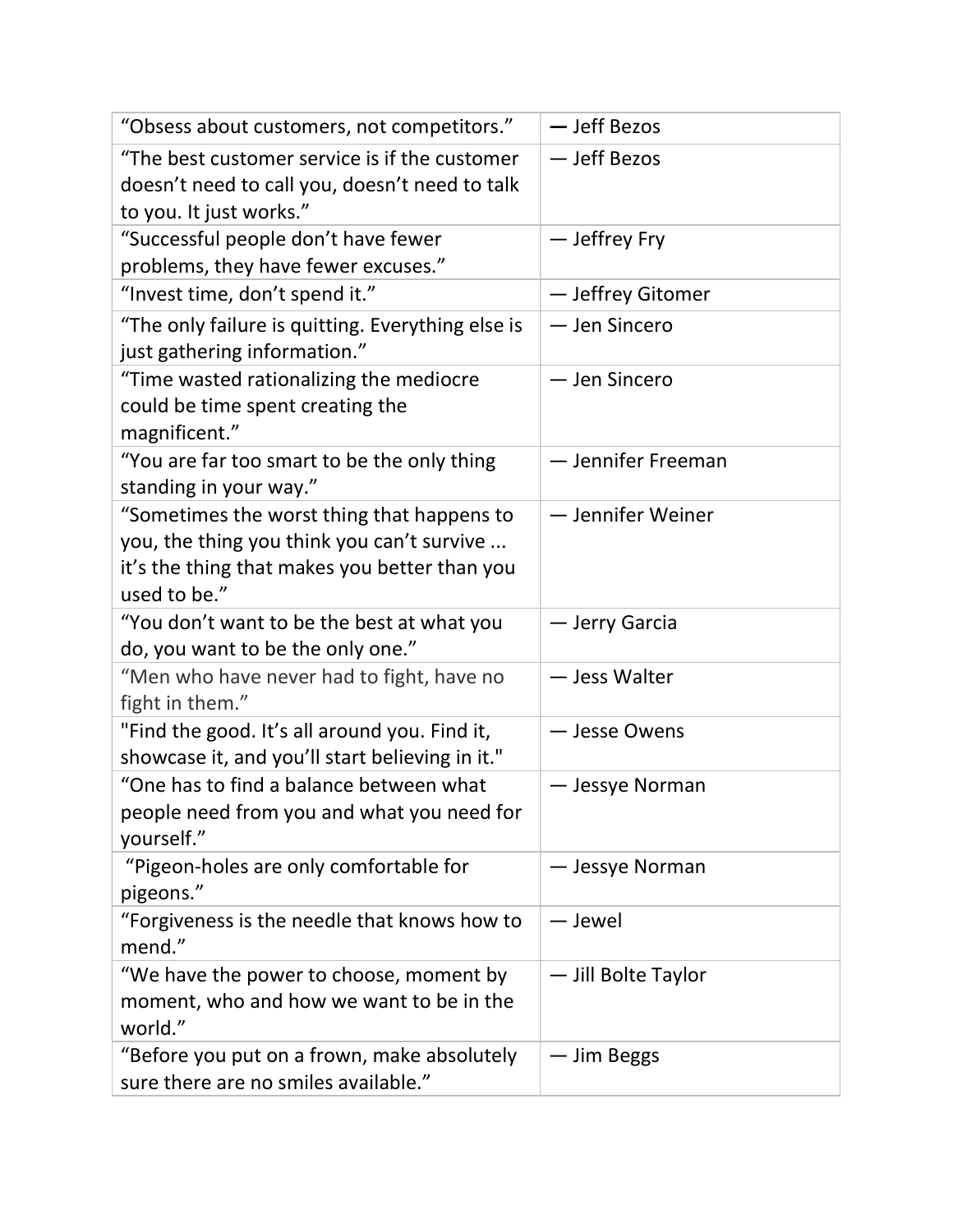| "It's got to happen inside first."                                                                        | - Jim Morrison                  |
|-----------------------------------------------------------------------------------------------------------|---------------------------------|
| "Time is more valuable than money. You can<br>get more money but you can't get more<br>time."             | - Jim Rohn                      |
| "Learn how to be happy with what you have<br>while you pursue all that you want."                         | - Jim Rohn                      |
| "Motivation is what gets you started. Habit is<br>what keeps you going."                                  | $-$ Jim Rohn                    |
| "It takes no more time to see the good side of<br>life than to see the bad."                              | - Jimmy Buffett                 |
| "I wish I could tell you it gets better. It<br>doesn't. You get better."                                  | - Joan Rivers                   |
| "The question is not if we are going to die or<br>not, but how are we going to live."                     | - Joan Z. Borysenko             |
| "Courage is the commitment to begin without<br>any guarantee of success."                                 | — Johann Wolfgang von<br>Goethe |
| "To believe all men honest would be folly. To<br>believe none so is something worse."                     | - John Quincy Adams             |
| "Strength is a matter of a made-up mind."                                                                 | - John Beecher                  |
| "You have not lived today until you have done<br>something for someone who can never repay<br>you."       | — John Bunyan                   |
| "Rise above the little things."                                                                           | - John Burroughs                |
| "If you don't have a cause bigger than<br>yourself, you won't get beyond yourself."                       | - John Frederick Demartini      |
| "No man is an island, entire of itself; every<br>man is a piece of the continent, a part of the<br>main." | - John Donne                    |
| "The most important questions in life can<br>never be answered by anyone except<br>oneself."              | - John Fowles                   |
| "There is no exercise better for the heart than<br>reaching down and lifting people up."                  | - John Andrew Holmes            |
| "Every accomplishment starts with the<br>decision to try."                                                | - John F. Kennedy               |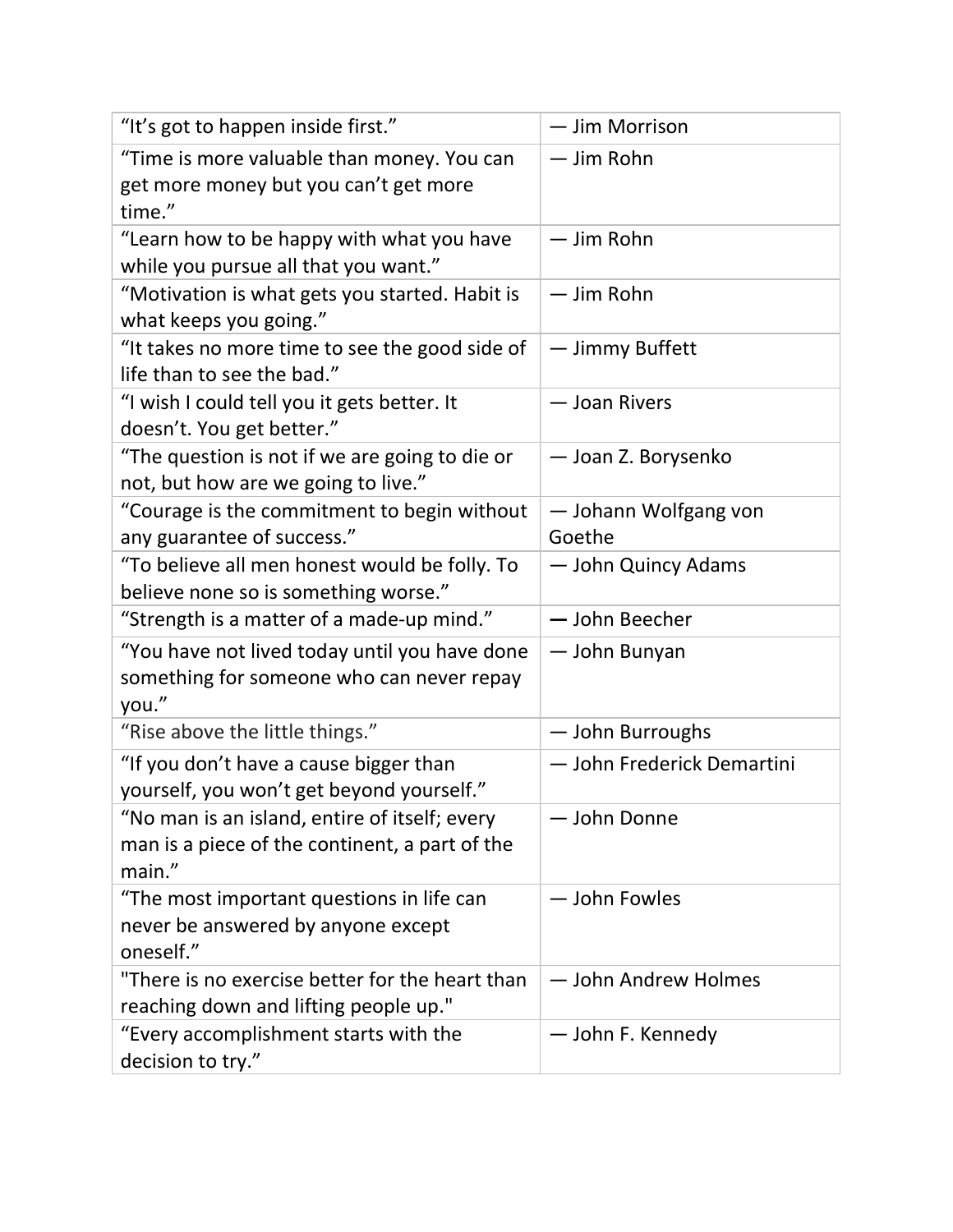| "The most precious of all possessions is power<br>over ourselves."                                                                                        | - John Locke       |
|-----------------------------------------------------------------------------------------------------------------------------------------------------------|--------------------|
| "Simplicity is about subtracting the obvious<br>and adding the meaningful."                                                                               | - John Maeda       |
| "People may hear your words, but they feel<br>your attitude."                                                                                             | - John C. Maxwell  |
| "Successful and unsuccessful people do not<br>vary greatly in their abilities. They vary in their<br>desires to reach their potential."                   | - John C. Maxwell  |
| "For me, success means having those closest<br>to me love and respect me the most."                                                                       | - John C. Maxwell  |
| "Image is what people think we are; integrity<br>is what we really are."                                                                                  | - John C. Maxwell  |
| "Keep close to Nature's heart  and break<br>clear away, once in awhile, and climb a<br>mountain or spend a week in the woods.<br>Wash your spirit clean." | - John Muir        |
| "The only people with whom you should try to<br>get even are those who have helped you."                                                                  | - John E. Southard |
| "Perhaps the best conversationalist in the<br>world is the man who helps others to talk."                                                                 | - John Steinbeck   |
| "Ability may get you to the top, but it takes<br>character to keep you there."                                                                            | - John Wooden      |
| "If we magnified blessings as much as we<br>magnify disappointments, we would all be<br>much happier."                                                    | - John Wooden      |
| "Things work out best for those who make the<br>best of how things work out."                                                                             | - John Wooden      |
| "Don't compare your beginning to someone<br>else's middle."                                                                                               | - Jon Acuff        |
| "Instead of being disappointed about where<br>you are, be optimistic about where you are<br>going."                                                       | - Jon Gordon       |
| "You need to work as hard to be a great<br>teammate as you do to be a great player."                                                                      | - Jon Gordon       |
| "You can't stop the waves, but you can learn<br>to surf."                                                                                                 | — Jon Kabat-Zinn   |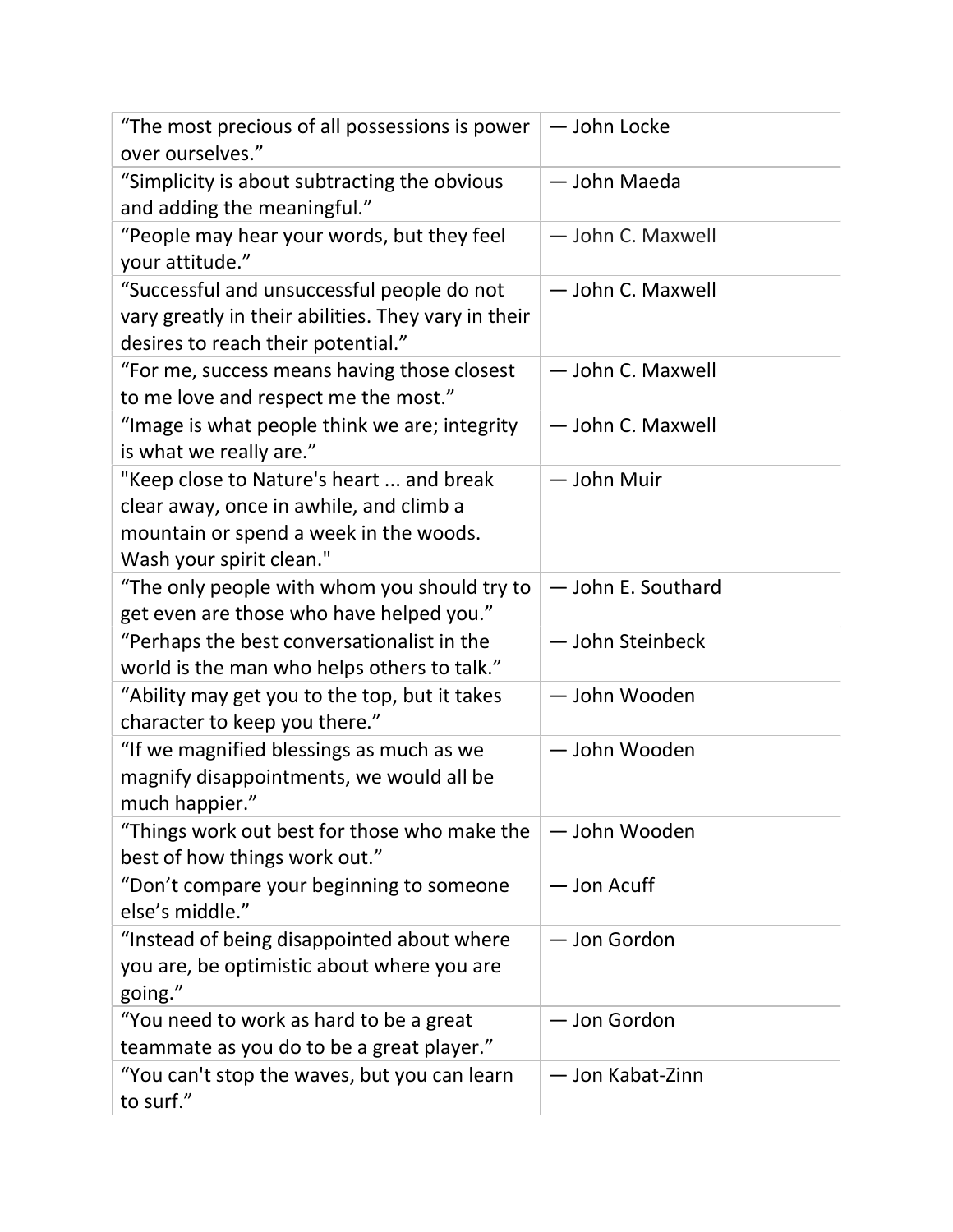| "I have dreams, and I have nightmares. I<br>overcame the nightmares because of my<br>dreams."       | - Jonas Salk             |
|-----------------------------------------------------------------------------------------------------|--------------------------|
| "You cannot protect yourself from sadness<br>without protecting yourself from happiness."           | - Jonathan Safran Foer   |
| "If you want to have friends, you have to<br>remember that nobody's perfect."                       | - Jonathan Franzen       |
| "A wonderful gift may not be wrapped as you<br>expect."                                             | - Jonathan Lockwood Huie |
| "There are a thousand no's for every yes."                                                          | - Jonathan Ive           |
| "Life is like a prism. What you see depends on<br>how you turn the glass."                          | - Jonathan Kellerman     |
| "May you live all the days of your life."                                                           | — Jonathan Swift         |
| "Happiness is the best facelift."                                                                   | - Joni Mitchell          |
| "Treat yourself like someone you are<br>responsible for helping."                                   | - Jordan B. Peterson     |
| "The big question is whether you are going to<br>be able to say a hearty yes to your<br>adventure." | — Joseph Campbell        |
| "Don't let someone who has a bad attitude<br>give it to you."                                       | — Joyce Meyer            |
| "Possibility is not a luxury; it is as crucial as<br>bread."                                        | - Judith Butler          |
| "The names that do the serious damage are<br>the ones we call ourselves."                           | - Judith Rich Harris     |
| "It is far more impressive when others<br>discover your good qualities without your<br>help."       | - Judith Martin          |
| "Abundance is a state of mind, more than a<br>reflection of wealth."                                | - Judith Orloff          |
| "Recognize joy when it arrives in the plain<br>brown wrappings of everyday life."                   | - Judith Viorst          |
| "The greatest treasures are those invisible to<br>the eye but found by the heart."                  | — Judy Garland           |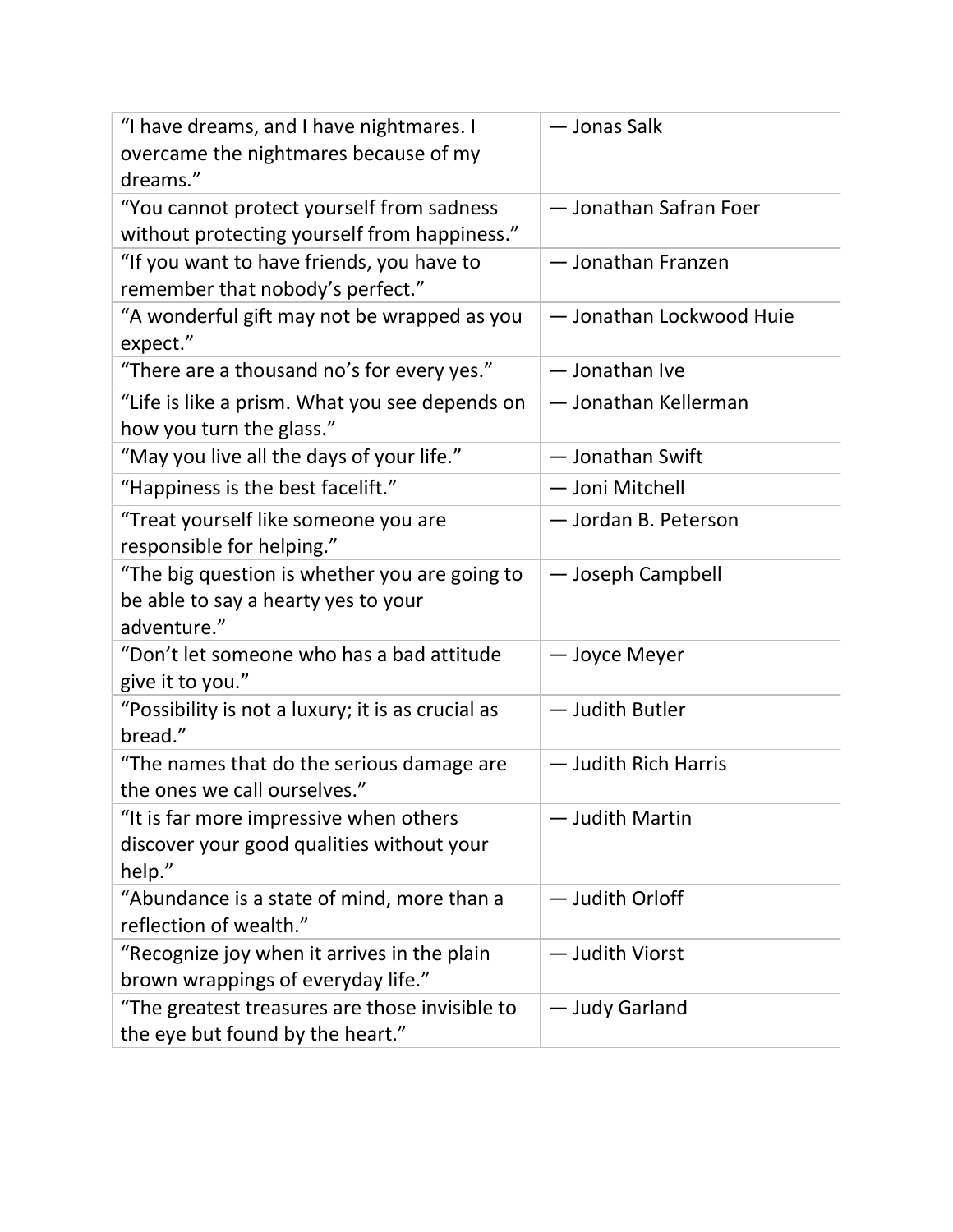| "Always be a first-rate version of yourself<br>instead of a second-rate version of somebody<br>else."                         | - Judy Garland        |
|-------------------------------------------------------------------------------------------------------------------------------|-----------------------|
| "What we focus on, we empower and enlarge.<br>Good multiplies when focused upon.<br>Negativity multiplies when focused upon." | - Julia Cameron       |
| "As you move toward a dream, the dream<br>moves toward you."                                                                  | — Julia Cameron       |
| "We don't get to choose what is true. We only<br>get to choose what we do about it."                                          | — Kami Garcia         |
| "There are a million reasons why you can't.<br>Focus on the few reasons why you can."                                         | - Kara Goucher        |
| "Where you succeed will never matter so<br>much as where you fail."                                                           | - Karen Joy Fowler    |
| "It's what you choose to believe that makes<br>you the person you are."                                                       | - Karen Marie Moning  |
| "Nobody looks good in their darkest hours.<br>But it's those hours that make us what we<br>are."                              | - Karen Marie Moning  |
| "Don't just write a 'To Do' list. Write a 'To Be'<br>list."                                                                   | - Karen Salmansohn    |
| "What are the most powerful words in the<br>universe? The ones you use to talk to<br>yourself."                               | - Karen Salmansohn    |
| "Taking that first step forward is always the<br>hardest."                                                                    | - Karen Salmansohn    |
| "Attitudes are more important than facts."                                                                                    | - Karl Menninger      |
| "Focus on things that are small enough to<br>change, but big enough to matter."                                               | - Kat Cole            |
| "To listen well is to figure out what's on<br>someone's mind and demonstrate that you<br>care enough to want to know."        | — Kate Murphy         |
| "Live in such a way that if someone speaks<br>badly of you, no one would believe it."                                         | — Kate Spade          |
| "Adversity is the true school of the mind."                                                                                   | - Katherine Lee Bates |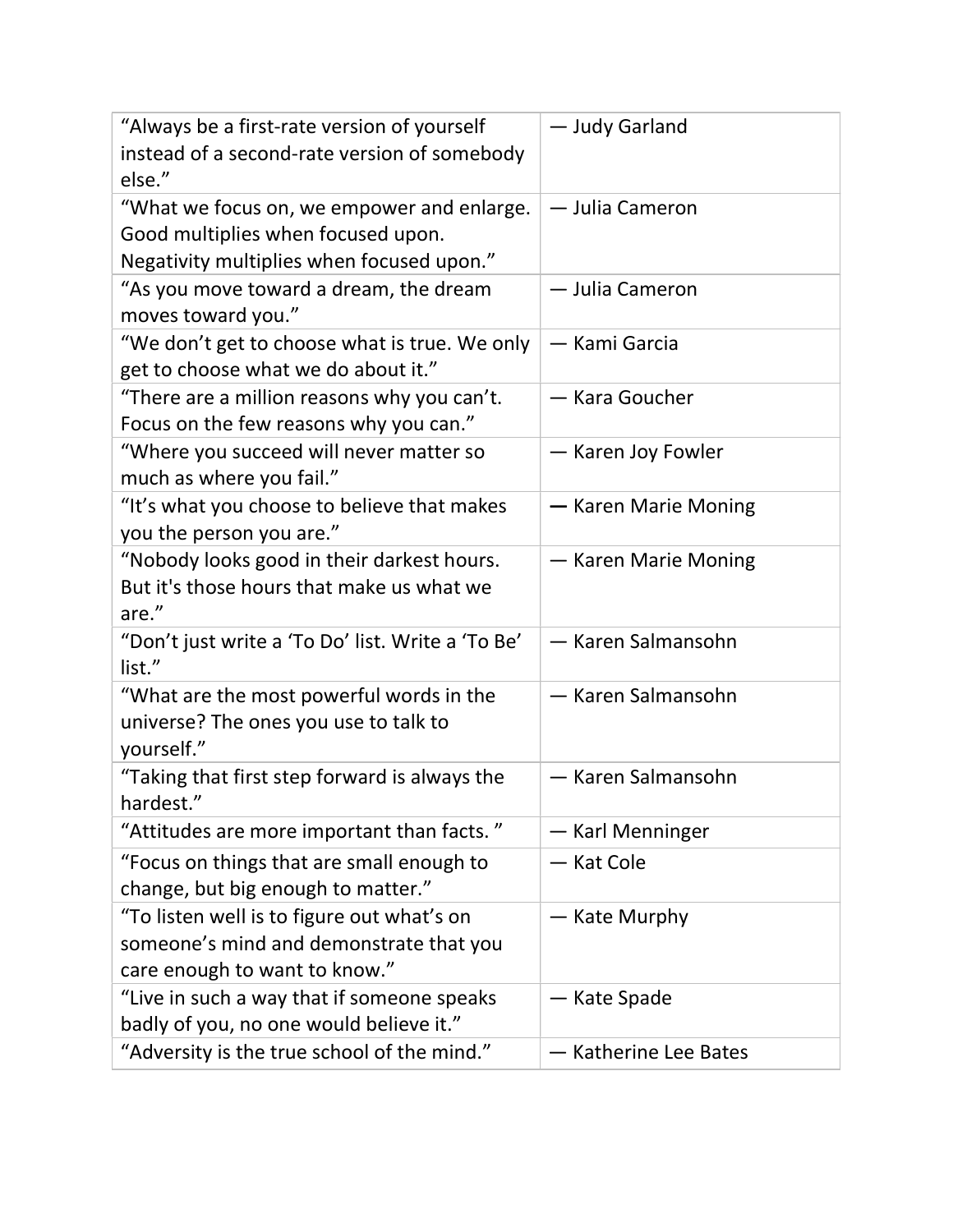| "Be brave with your life, so others will be<br>brave with theirs."                                                                                             | - Katherine Center     |
|----------------------------------------------------------------------------------------------------------------------------------------------------------------|------------------------|
| "Charm is the ability to make someone else<br>think that both of you are pretty wonderful."                                                                    | - Kathleen Winsor      |
| "Serendipity always rewards the prepared."                                                                                                                     | - Katori Hall          |
| "It's not about having luck; it's about putting<br>yourself in a position of luck."                                                                            | — Kay Cannon           |
| "The currency of real networking is not greed<br>but generosity."                                                                                              | - Keith Ferrazzi       |
| "You should first follow the plow if you want<br>to dance the harvest jig."                                                                                    | - Ken Follett          |
| "We are limited, not by our abilities, but by<br>our vision."                                                                                                  | - Khalil Gibran        |
| "Your living is determined not so much by<br>what life brings to you as by the attitude you<br>bring to life."                                                 | - Khalil Gibran        |
| "Don't let people pull you into their storm.<br>Pull them into your peace."                                                                                    | - Kimberly Jones       |
| "A best friend holds up a mirror and shows<br>you your heart."                                                                                                 | - Kristin Hannah       |
| "When a man starts out to build a world, He<br>starts first with himself."                                                                                     | — Langston Hughes      |
| "I will not take 'but' for an answer."                                                                                                                         | - Langston Hughes      |
| "Nothing good ever comes without a price."                                                                                                                     | - Larry McMurtry       |
| "You are not paid to work hard. In fact, you<br>are not paid for effort at all. You are paid for<br>results. It's not what you do; it's what you get<br>done." | - Larry Winget         |
| "Dreams don't come true. Plans come true!"                                                                                                                     | - Larry Winget         |
| "Success comes from what you do, not from<br>what you say you're going to do."                                                                                 | - Larry Winget         |
| "Don't wait for people to tell you who you<br>are. Show them."                                                                                                 | — Laura Benanti        |
| "No one has ever achieved anything from the<br>smallest to the greatest unless the dream was<br>dreamed first."                                                | - Laura Ingalls Wilder |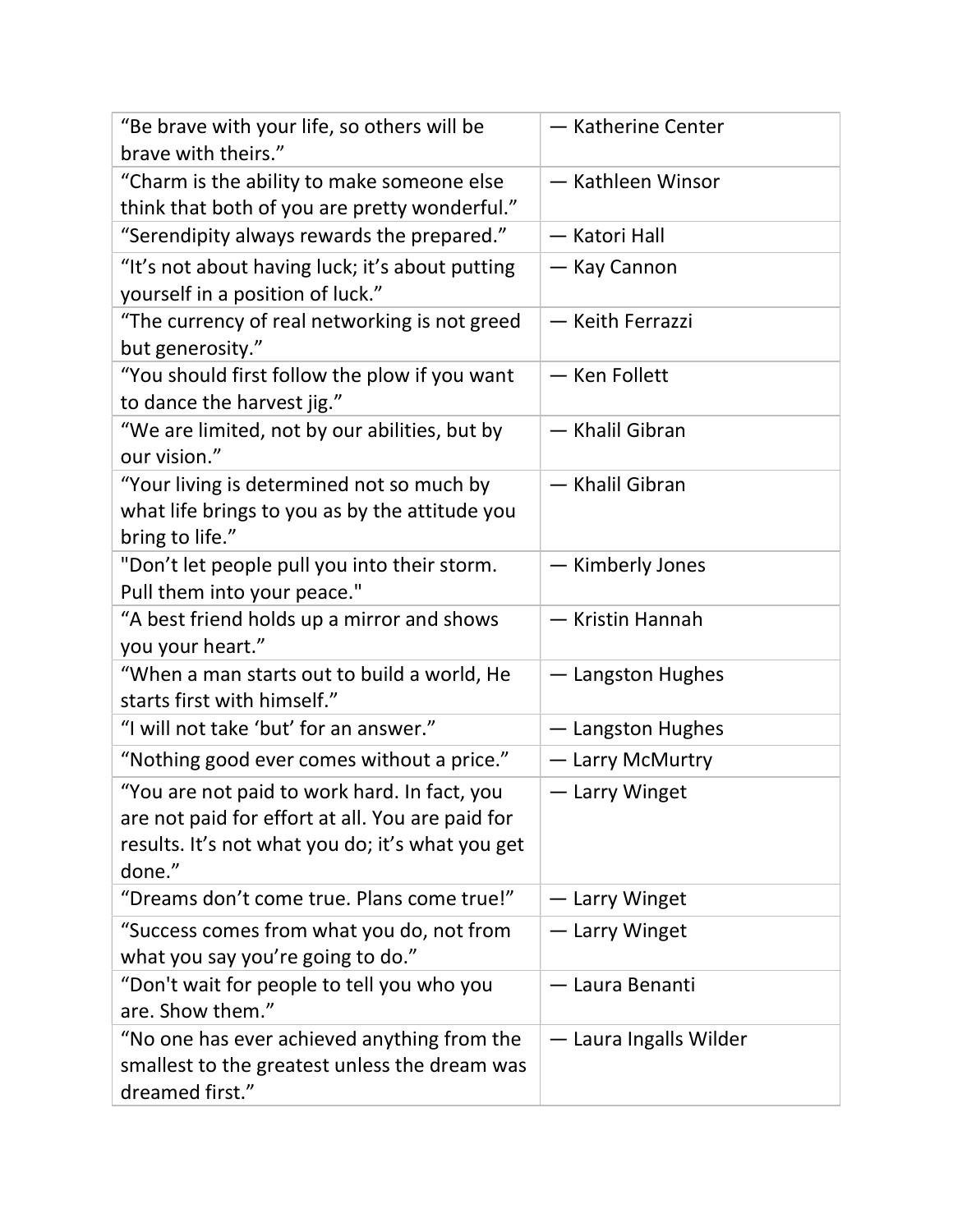| "You can't be happy unless you're unhappy<br>sometimes."                                                                                                                    | - Lauren Oliver         |
|-----------------------------------------------------------------------------------------------------------------------------------------------------------------------------|-------------------------|
| "The humility to prepare and the self-<br>confidence to bring it off."                                                                                                      | - Laurence Olivier      |
| "I am beginning to measure myself in<br>strength, not pounds. Sometimes in smiles."                                                                                         | - Laurie Halse Anderson |
| "When you come close to selling out,<br>reconsider."                                                                                                                        | - Lee Ann Womack        |
| "Just as one candle lights another and can<br>light thousands of other candles, so one heart<br>illuminates another heart and can illuminate<br>thousands of other hearts." | - Leo Tolstoy           |
| "Every now and then go away. For when you<br>come back to your work your judgment will<br>be surer."                                                                        | - Leonardo DaVinci      |
| "The ultimate of being successful is the luxury<br>of giving yourself the time to do what you<br>want to do."                                                               | - Leontyne Price        |
| "Never let someone's opinion become your<br>reality."                                                                                                                       | - Les Brown             |
| "Empathy isn't just listening, it's asking the<br>questions whose answers need to be listened<br>to."                                                                       | - Leslie Jamison        |
| "If there's a single lesson that life teaches us,<br>it's that wishing doesn't make it so."                                                                                 | - Lev Grossman          |
| "People may doubt what you say, but they<br>will believe what you do."                                                                                                      | — Lewis Cass            |
| "There are no safe choices. Only other<br>choices."                                                                                                                         | — Libba Bray            |
| "Doors of opportunity don't open, they<br>unlock; it is up to you to turn the knob."                                                                                        | — Lili Taylor           |
| "Act with confidence, no matter how little<br>right you have to it."                                                                                                        | - Lillian Hellman       |
| "Success is a ladder that cannot be climbed<br>with your hands in your pocket."                                                                                             | - Lily Tomlin           |
| "The start to a better world is the belief that it<br>is possible."                                                                                                         | - Lily Tomlin           |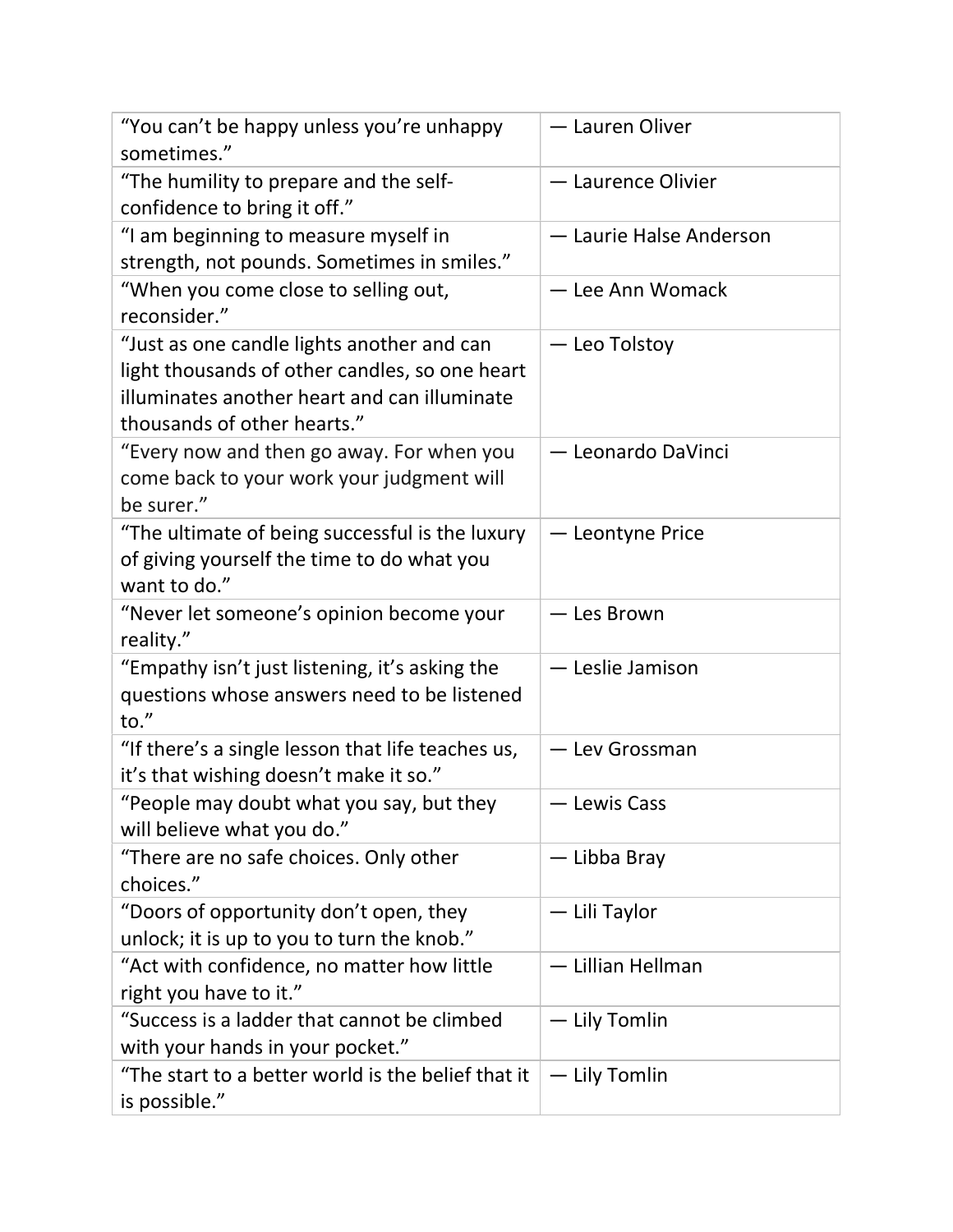| "Everything worth doing involves risk."                                                                                                                                                                          | - Linda Lael Miller    |
|------------------------------------------------------------------------------------------------------------------------------------------------------------------------------------------------------------------|------------------------|
| "You can't control the success or failure of a<br>thing you work on. You can only control the<br>thing you work on."                                                                                             | - Lin-Manuel Miranda   |
| "Funny how you dig yourself into a hole by<br>the teaspoon."                                                                                                                                                     | - Lionel Shriver       |
| "Failure's not fatal - it's feedback."                                                                                                                                                                           | - Lisa Borders         |
| "Every 'no' means you are that much closer to<br>a 'yes.'"                                                                                                                                                       | - Lois Lowry           |
| "If you can't do what you want, do what you<br>can."                                                                                                                                                             | - Lois McMaster Bujold |
| "When you choose an action, you choose the<br>consequences of that action."                                                                                                                                      | - Lois McMaster Bujold |
| "When you stop chasing the wrong things,<br>you give the right things a chance to catch<br>you."                                                                                                                 | - Lolly Daskal         |
| "You've got to continue to grow, or you're<br>just like last night's cornbread - stale and<br>dry."                                                                                                              | - Loretta Lynn         |
| "Practice the pause. Pause before judging.<br>Pause before assuming. Pause before<br>accusing. Pause whenever you're about to<br>react harshly and you'll avoid doing and<br>saying things you'll later regret." | - Lori Deschene        |
| "Victory is won not in miles but in inches. Win<br>a little now, hold your ground, and later, win a<br>little more."                                                                                             | - Louis L'Amour        |
| "When a man points a finger at someone else,<br>he should remember that four of his fingers<br>are pointing at himself."                                                                                         | - Louis Nizer          |
| "You are the only person who thinks in your<br>mind! You are the power and authority in<br>your world."                                                                                                          | - Louise L. Hay        |
| "Each day is a new opportunity. Yesterday is<br>over and done. Today is the first day of my<br>future."                                                                                                          | — Louise L. Hay        |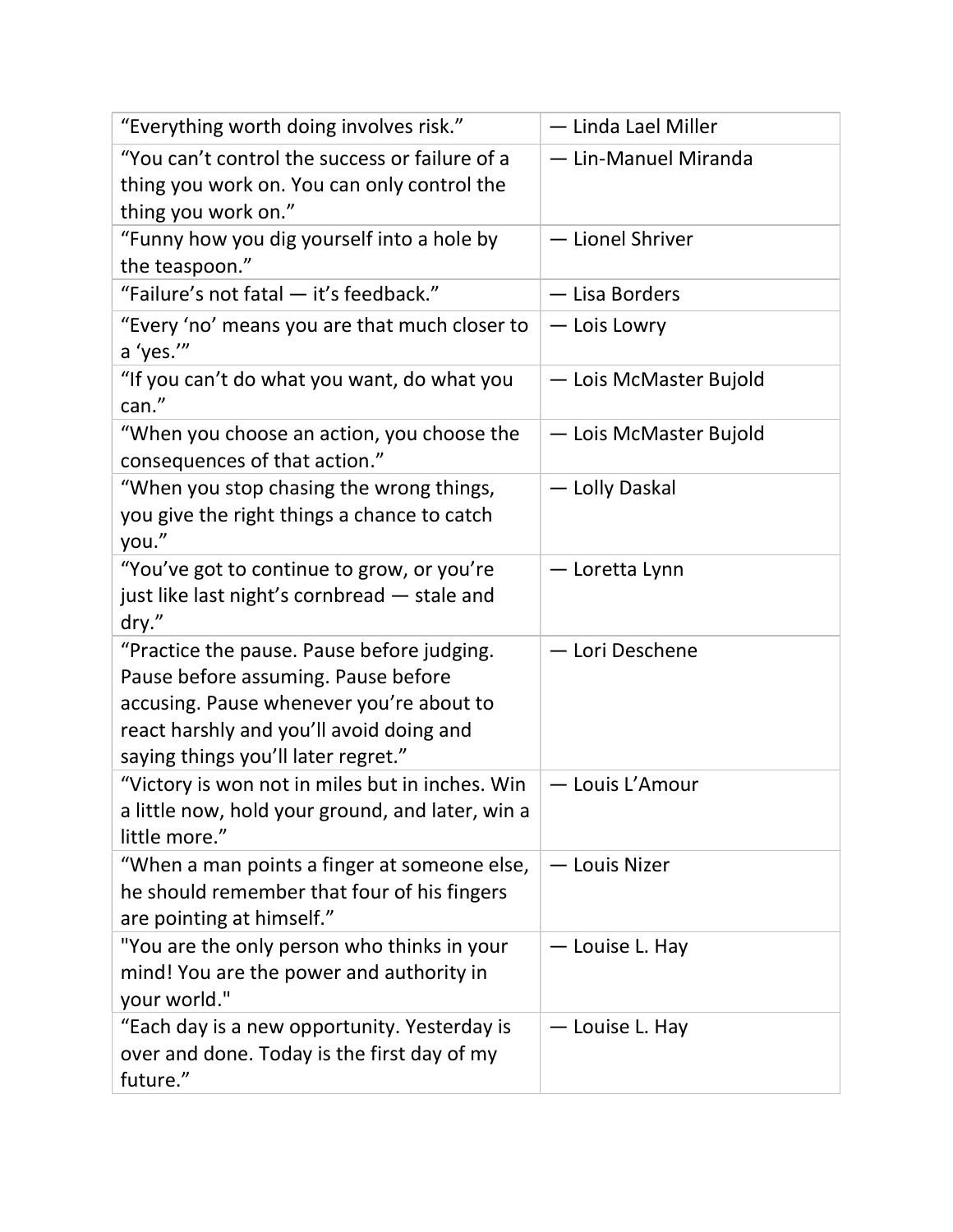| "Every thought we think is creating our<br>future."                                                                                 | - Louise L. Hay         |
|-------------------------------------------------------------------------------------------------------------------------------------|-------------------------|
| "You have been criticizing yourself for years,<br>and it hasn't worked. Try approving of<br>yourself and see what happens."         | - Louise L. Hay         |
| "True happiness is to enjoy the present<br>without anxious dependence on the future."                                               | — Lucius Annaeus Seneca |
| "Next to trying and winning, the best thing is<br>trying and failing."                                                              | - Lucy Maud Montgomery  |
| "Everything that's worth having is some<br>trouble."                                                                                | - Lucy Maud Montgomery  |
| "Don't let people's compliments go to your<br>head, and don't let their criticisms go to your<br>heart."                            | - Lysa TerKeurst        |
| "Inspiration usually comes during work, not<br>before it."                                                                          | - Madeline L'Engle      |
| "As a man changes his own nature, so does<br>the attitude of the world change toward him."                                          | — Mahatma Gandhi        |
| "You may never know what results come of<br>your action, but if you do nothing there will<br>be no result."                         | — Mahatma Gandhi        |
| "Man often becomes what he believes himself<br>to be."                                                                              | — Mahatma Gandhi        |
| "The difference isn't resources, it's attitude."                                                                                    | - Malcolm Gladwell      |
| "To make a difference in someone's life, you<br>don't have to be brilliant, rich, beautiful, or<br>perfect. You just have to care." | - Mandy Hale            |
| "Life grows relative to one's investment in it."                                                                                    | - Marc Benioff          |
| "The real voyage of discovery consists not in<br>seeking new landscapes, but in having new<br>eyes."                                | - Marcel Proust         |
| "You have to assemble your life yourself $-$<br>action by action."                                                                  | — Marcus Aurelius       |
| "Don't give the small things more time than<br>they deserve."                                                                       | - Marcus Aurelius       |
| "Potential has a shelf life."                                                                                                       | - Margaret Atwood       |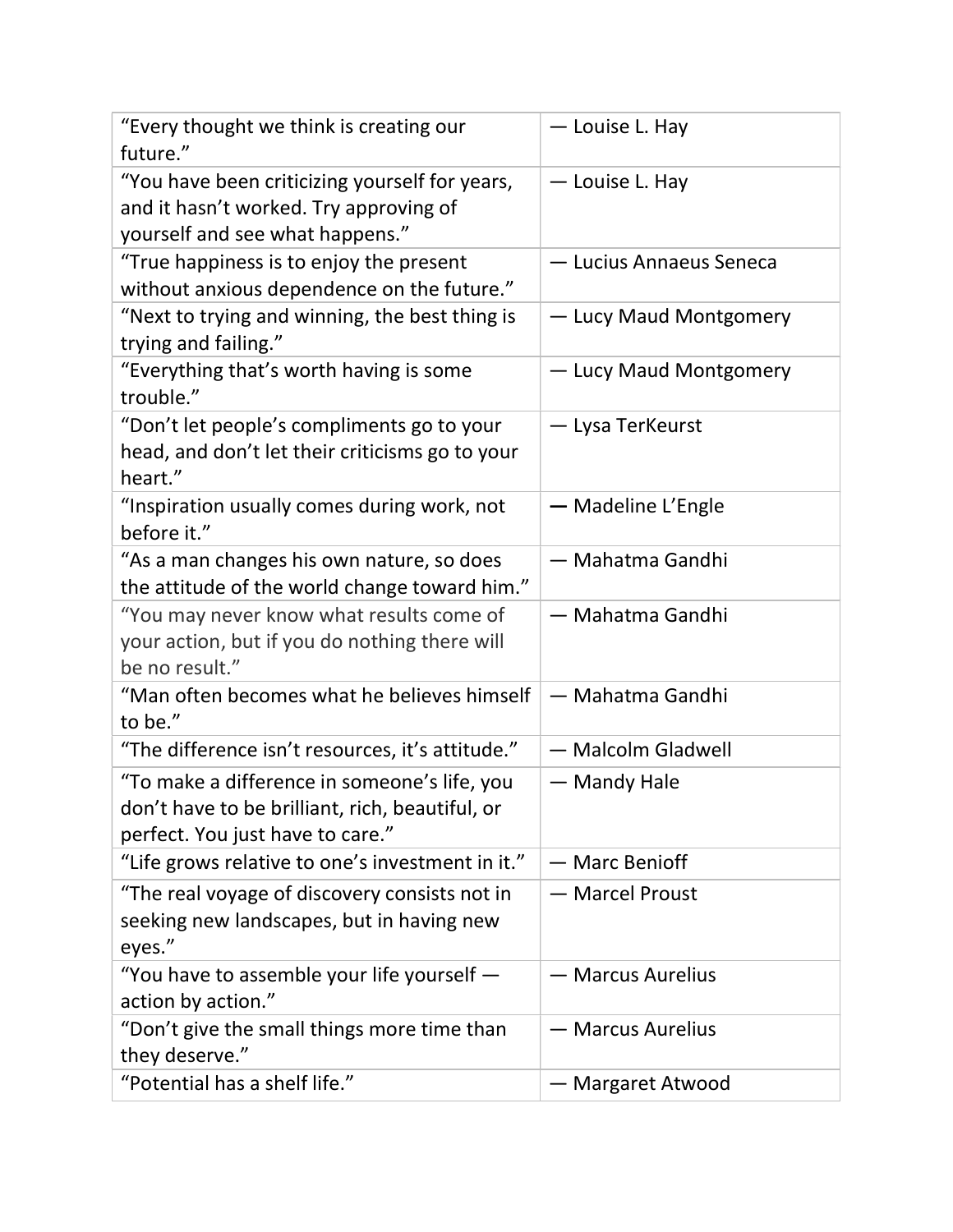| "As you ramble on through life, whatever be<br>your goal, keep your eye upon the doughnut,<br>and not upon the hole." | - Margaret Atwood       |
|-----------------------------------------------------------------------------------------------------------------------|-------------------------|
| "When nothing is sure, everything is<br>possible."                                                                    | - Margaret Drabble      |
| "We are continually faced with great<br>opportunities brilliantly disguised as<br>unsolvable problems."               | - Margaret Mead         |
| "Never believe that a few caring people can't<br>change the world. For, indeed, that's all who<br>ever have."         | - Margaret Mead         |
| "Every problem has two handles. You can grab<br>it by the handle of fear or the handle of<br>hope."                   | — Margaret Mitchell     |
| "You may have to fight a battle more than<br>once to win it."                                                         | - Margaret Thatcher     |
| "If thou followeth a wall far enough, there<br>must be a door in it."                                                 | - Marguerite de Angeli  |
| "If we take care of the moments, the years<br>will take care of themselves."                                          | - Maria Edgeworth       |
| "We may make our future by the best use of<br>the present. There is no moment like the<br>present."                   | - Maria Edgeworth       |
| "Use it or lose it."                                                                                                  | - Marian Diamond        |
| "Failure is just another way to learn how to do<br>something right."                                                  | — Marian Wright Edelman |
| "The heart that gives, gathers."                                                                                      | — Marianne Moore        |
| "What you do comes from what you think."                                                                              | - Marianne Williamson   |
| "You can focus on what's wrong in your life,<br>or you can focus on what's right."                                    | - Marianne Williamson   |
| "Let us strive to improve ourselves, for we<br>cannot remain stationary; one either<br>progresses or retrogrades."    | — Marie Anne du Deffand |
| "Have no fear of perfection; you'll never reach<br>it."                                                               | — Marie Curie           |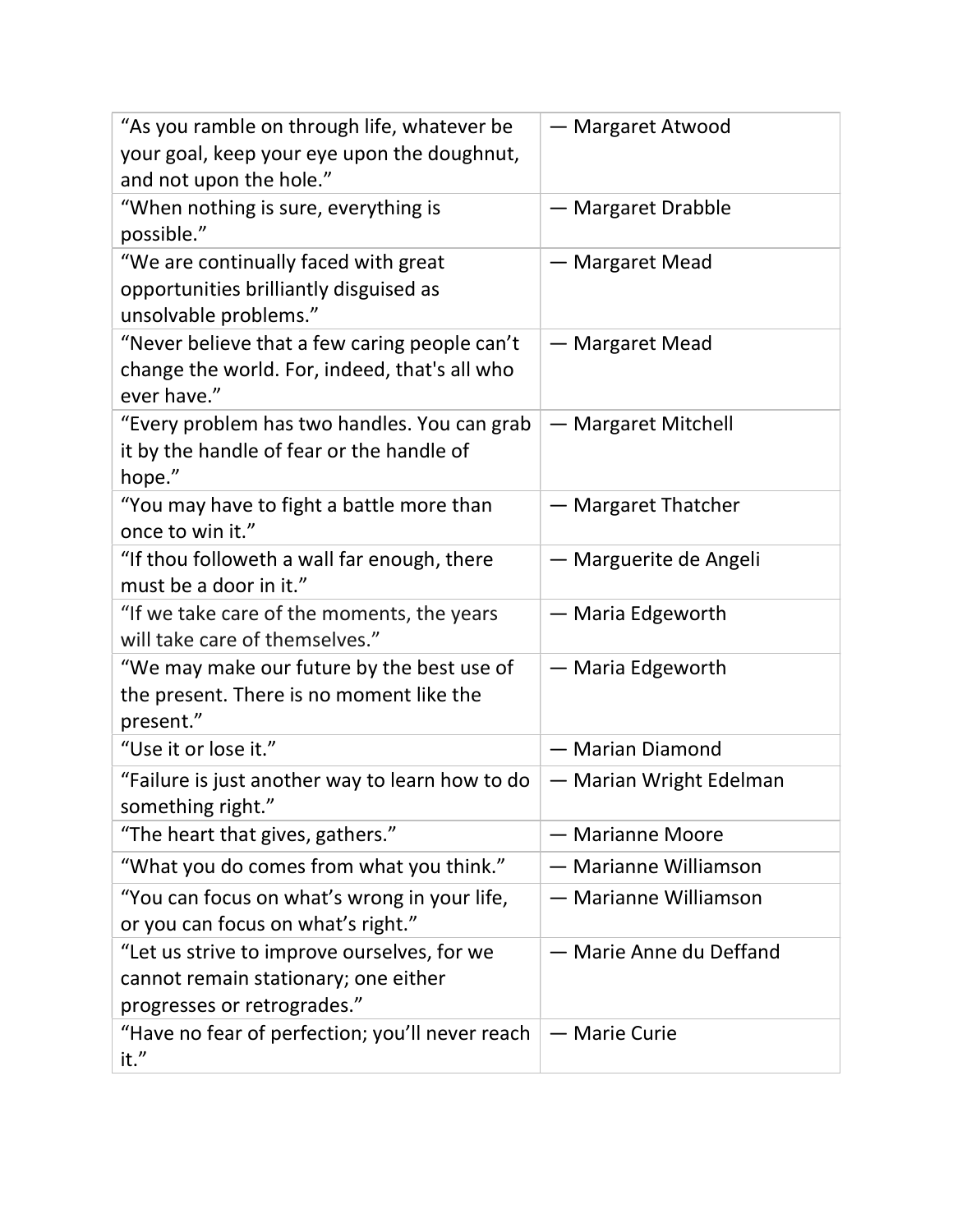| "The key to success is to start before you're<br>ready."                                                                                                          | — Marie Forleo               |
|-------------------------------------------------------------------------------------------------------------------------------------------------------------------|------------------------------|
| "Every pro was first an amateur."                                                                                                                                 | — Marie Forleo               |
| "There is only one proof of ability $-$ action."                                                                                                                  | - Marie von Ebner-Eschenbach |
| "You go beyond 'I want it. I want to have it' $-$<br>to 'I'm going to have it.""                                                                                  | - Marilyn Horne              |
| "It is precisely for feelings that one needs<br>time, not for thought  Feelings, obviously,<br>are more demanding than thought."                                  | - Marina Tsvetaeva           |
| "To know you are ignorant is the beginning of<br>wisdom."                                                                                                         | - Marion Zimmer Bradley      |
| "Be more interested than interesting."                                                                                                                            | - Mark Goulston              |
| "Wealth is what you take from the world;<br>worth is what you give back."                                                                                         | - Mark Goulston              |
| "Commitment gives you freedom because<br>you're no longer distracted by the<br>unimportant and frivolous."                                                        | — Mark Manson                |
| "Give every day the chance to become the<br>most beautiful day of your life."                                                                                     | - Mark Twain                 |
| "What got you here won't get you there."                                                                                                                          | - Marshall Goldsmith         |
| "People who get what they want tend to be<br>the ones who make the effort to know what<br>they want."                                                             | - Martha Beck                |
| "Misery is a communicable disease."                                                                                                                               | — Martha Graham              |
| "We don't know who we are until we see<br>what we can do."                                                                                                        | — Martha Grimes              |
| "We must accept finite disappointment, but<br>never lose infinite hope."                                                                                          | - Martin Luther King, Jr.    |
| "The ultimate measure of a man is not where<br>he stands in moments of comfort and<br>convenience, but where he stands at times of<br>challenge and controversy." | - Martin Luther King, Jr.    |
| "Success doesn't come to you, you go to it."                                                                                                                      | - Marva Collins              |
| "Leave people better than you found them."                                                                                                                        | - Marvin J. Ashton           |
| "Hope is wishing for something to come true.<br>Faith is belief that it will come true."                                                                          | — Mary Kay Ash               |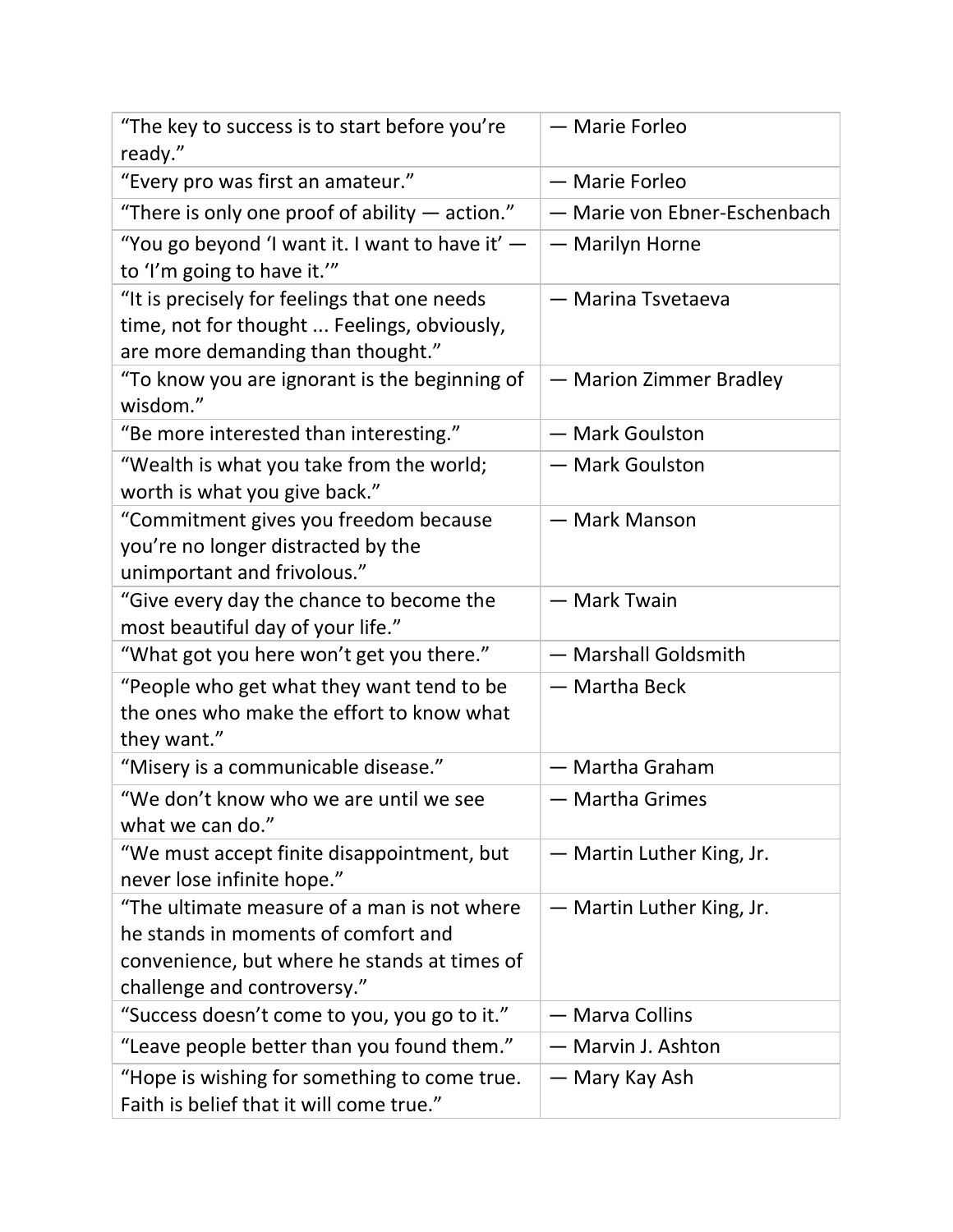| "There are two things that people want more                                                                                               | — Mary Kay Ash              |
|-------------------------------------------------------------------------------------------------------------------------------------------|-----------------------------|
| than sex and money $-$ recognition and                                                                                                    |                             |
| praise."<br>"We are not what we know but what we are                                                                                      | - Mary Catherine Bateson    |
| willing to learn."                                                                                                                        |                             |
| "Sharing is sometimes more demanding than                                                                                                 | — Mary Catherine Bateson    |
| giving."                                                                                                                                  |                             |
| "We all have two lives. The one we are given<br>and the one we create."                                                                   | — Mary Chapin Carpenter     |
| "Live your life as if you may lose everything."                                                                                           | - Mary Higgins Clark        |
| "If you want to launch big ships, you have to<br>go where the water is deep."                                                             | - Mary Laufersweiler Hilton |
| "Resilience is knowing that you are the only<br>one that has the power and the responsibility<br>to pick yourself up."                    | — Mary Holloway             |
| "Keep some room in your heart for the<br>unimaginable."                                                                                   | — Mary Oliver               |
| "You must not, ever, give anyone else the<br>responsibility for your life."                                                               | — Mary Oliver               |
| "Wonder what opportunities you pass,<br>unwittingly, because your hands are so busy<br>clasping what you think you have always<br>known." | — Mary Anne Radmacher       |
| "Vision stands on the shoulders of what is<br>actual to get a better view of what is<br>possible."                                        | — Mary Anne Radmacher       |
| "Life begins when you do."                                                                                                                | — Mary Anne Radmacher       |
| "As we work to create light for others, we<br>naturally light our own way."                                                               | — Mary Anne Radmacher       |
| "At first glance it may appear too hard. Look                                                                                             | — Mary Anne Radmacher       |
| again. Always look again."                                                                                                                |                             |
| "Rather than focusing on the obstacle in your<br>path, focus on the bridge over the obstacle."                                            | - Mary Lou Retton           |
| "Replace the words 'have to' with 'get to' and<br>watch how the cold rain on your life changes<br>to sunshine."                           | — Mary Schmich              |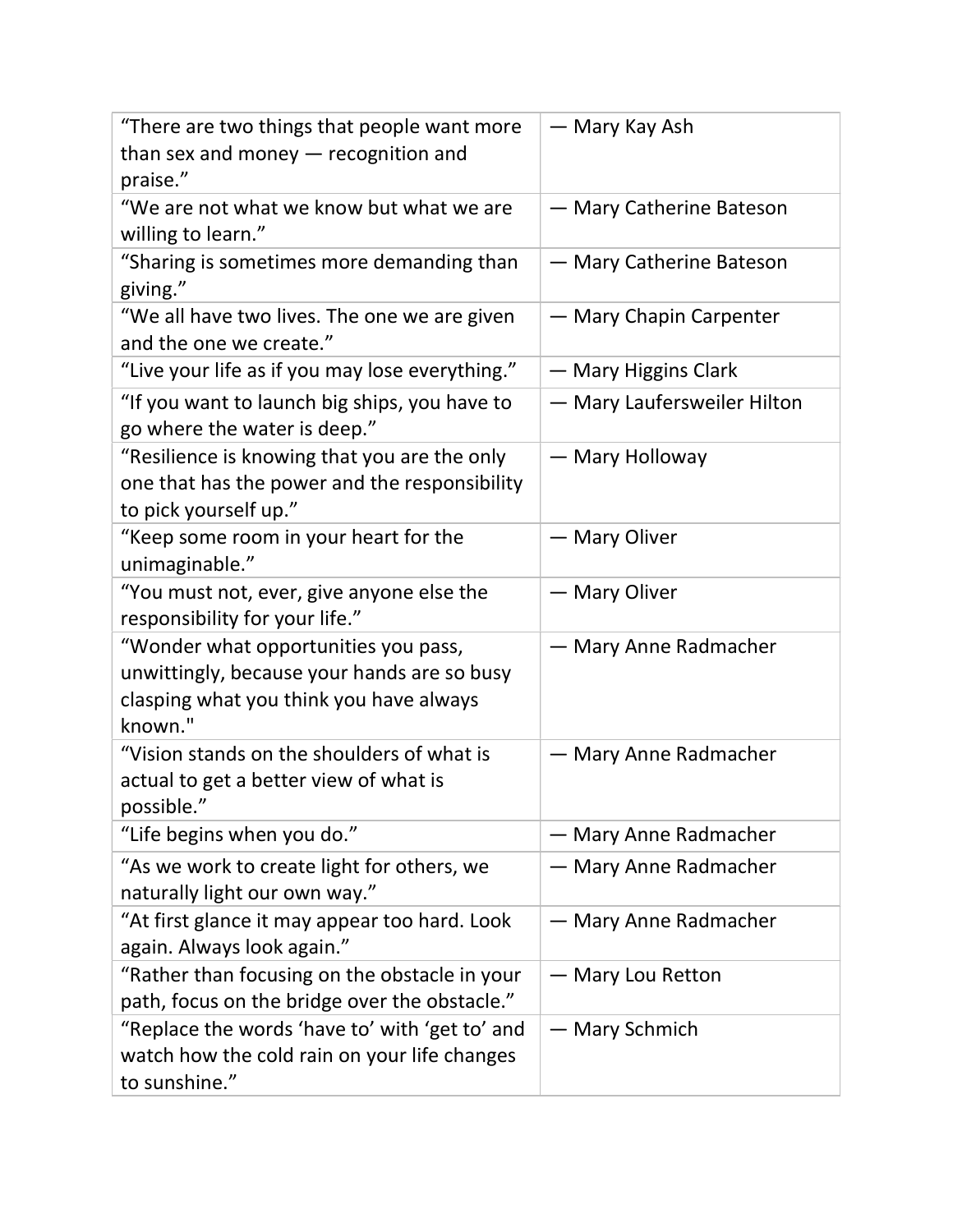| "The beginning is always today."                                                                                                | - Mary Wollstonecraft   |
|---------------------------------------------------------------------------------------------------------------------------------|-------------------------|
| "Make sure, as often as possible, you are<br>doing something you'd be happy to die<br>doing."                                   | — Matt Haig             |
| "Violence makes the news because it is rare;<br>kindness doesn't because it is common."                                         | — Matt Ridley           |
| "The best advice comes from people who<br>don't give advice."                                                                   | - Matthew McConaughey   |
| "Never let success get to your head, never let<br>failure get to your heart."                                                   | - Maurice Lavelle       |
| "The best version of your life is only two or<br>three choices away."                                                           | - Maurice Carlos Ruffin |
| "Success can only be measured in terms of<br>distance traveled."                                                                | - Mavis Gallant         |
| "Times will change for the better when you<br>change."                                                                          | - Maxwell Maltz         |
| "Nothing will work unless you do."                                                                                              | — Maya Angelou          |
| "People will judge you by your actions not<br>your intentions. You may have a heart of gold<br>but so does a hard-boiled egg."  | — Maya Angelou          |
| "Do the best you can until you know better.<br>Then when you know better, do better."                                           | — Maya Angelou          |
| "We may encounter many defeats but we<br>must not be defeated."                                                                 | — Maya Angelou          |
| "The quality of strength lined with tenderness<br>is an unbeatable combination."                                                | — Maya Angelou          |
| "You shouldn't go through life with a catcher's<br>mitt on both hands. You need to be able to<br>throw something back."         | — Maya Angelou          |
| "Be a rainbow in someone else's cloud."                                                                                         | — Maya Angelou          |
| "People will forget what you said, people will<br>forget what you did, but people will never<br>forget how you made them feel." | — Maya Angelou          |
| "There is a difference between listening and<br>hearing, just as there is a difference between<br>seeing and knowing."          | — Meg Cabot             |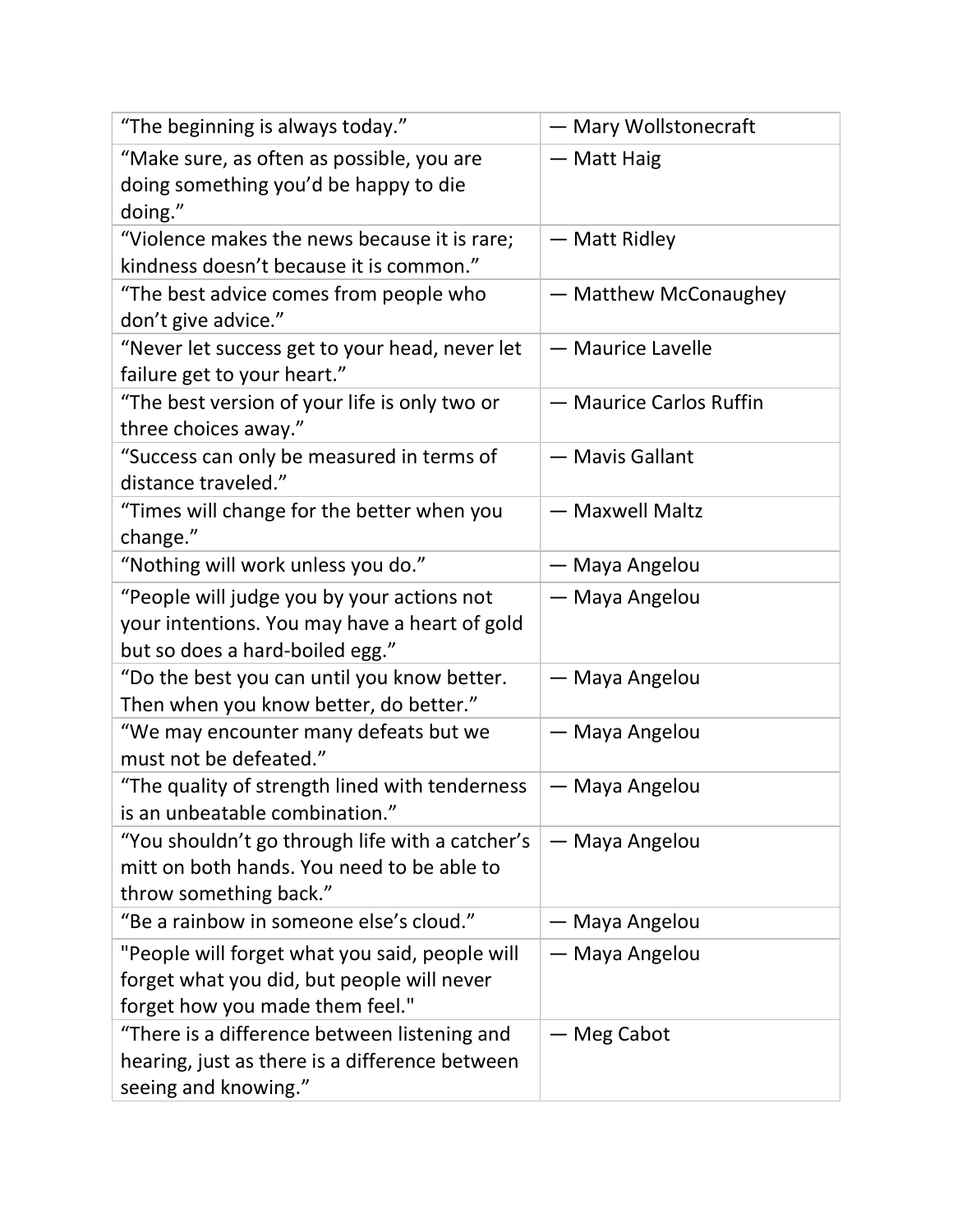| "Run to the fire; don't hide from it."                                                                      | - Meg Whitman            |
|-------------------------------------------------------------------------------------------------------------|--------------------------|
| "You never lose in business, either you win or<br>you learn."                                               | - Melinda Emerson        |
| "Invite people into your life that don't look or<br>think like you."                                        | - Mellody Hobson         |
| "Gratitude makes sense of our past, brings<br>peace for today and creates a vision for<br>tomorrow."        | - Melody Beattie         |
| "Gratitude unlocks the fullness of life."                                                                   | - Melody Beattie         |
| "It's so easy to look around and notice what's<br>wrong. It takes practice to see what's right."            | - Melody Beattie         |
| "True freedom is understanding that we have<br>a choice in who and what we allow to have<br>power over us." | - Meryl Streep           |
| "There is something worse than missing the<br>goal, and that's not pulling the trigger."                    | - Mia Hamm               |
| "Lasting happiness starts with one<br>questionwhat can I celebrate?"                                        | - Michael Beckwith       |
| "You can start with nothing. And out of<br>nothing, and out of no way, a way will be<br>made."              | - Michael Beckwith       |
| "Don't look for your dreams to come true;<br>look to become true to your dreams."                           | - Michael Beckwith       |
| "We all live every day in virtual environments,<br>defined by our ideas."                                   | - Michael Crichton       |
| "Our challenges don't define us, our actions<br>do."                                                        | - Michael J. Fox         |
| "If you allow for the possibilities of something<br>better, you move toward it instinctively."              | - Michael J. Fox         |
| "Some people want it to happen, some wish it<br>would happen, others make it happen."                       | - Michael Jordan         |
| "There's a big difference between showing<br>interest and really taking interest."                          | - Michael P. Nichols     |
| "Are you following a path, or blazing one?"                                                                 | — Michael Bungay Stanier |
| "Who can you give the credit to, before you<br>take some for yourself?"                                     | — Michael Bungay Stanier |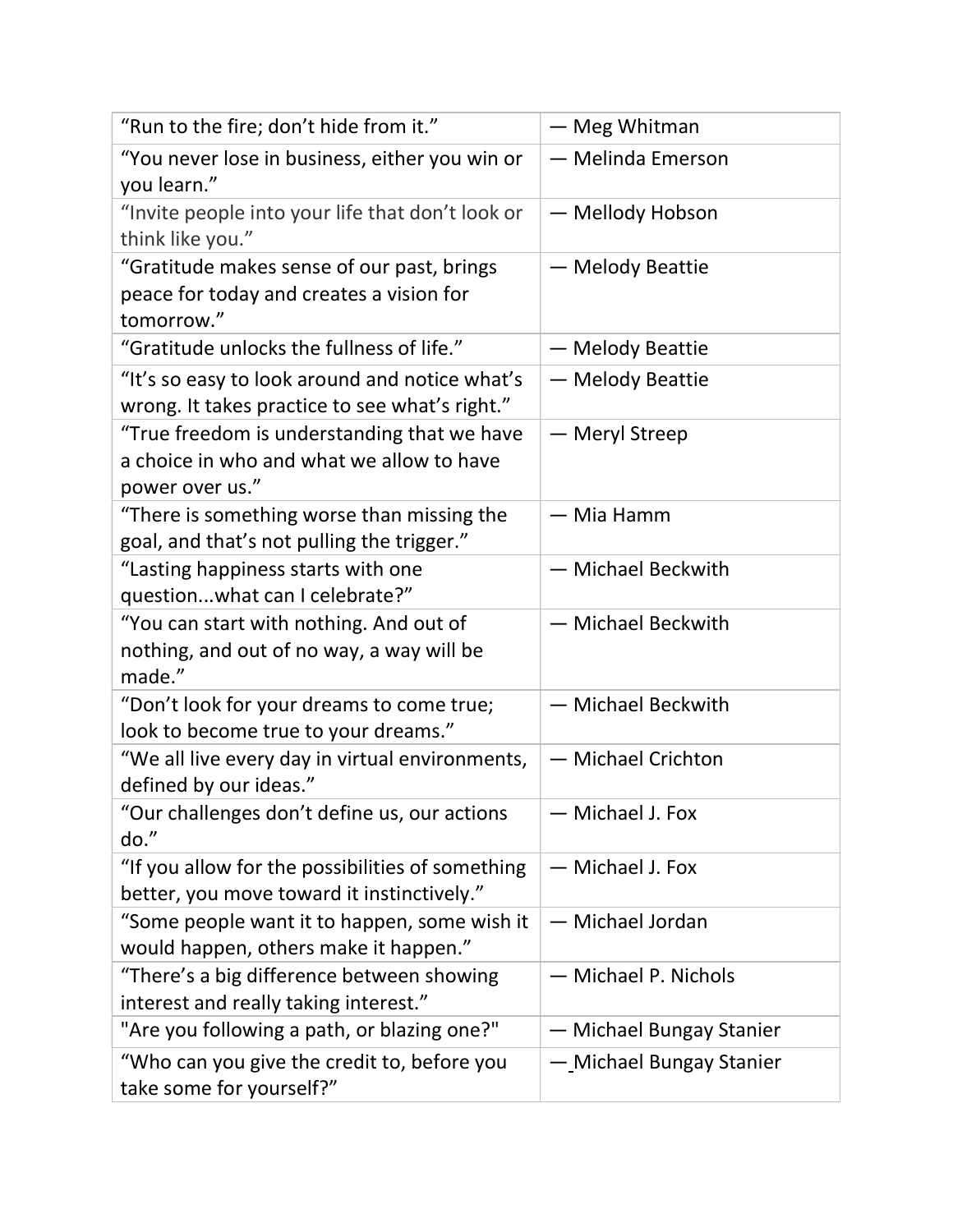| "Tweak the balance between your dance and<br>your march."             | - Michael Bungay Stanier |
|-----------------------------------------------------------------------|--------------------------|
| "The road rarely rises up to meet you until<br>you've begun walking." | - Michele Jennae         |
| "Change your story, change your power."                               | - Michelle Gielan        |
| "Real strength is being able to carry on when<br>times are hard."     | — Miep Gies              |

| "The one thing all famous authors, world class<br>athletes, business tycoons, singers, actors,<br>and celebrated achievers in any field have in<br>common is that they all began their journeys<br>when they were none of these things." | - Mike Dooley      |
|------------------------------------------------------------------------------------------------------------------------------------------------------------------------------------------------------------------------------------------|--------------------|
| "First you imitate, then you innovate."                                                                                                                                                                                                  | - Miles Davis      |
| "Start unknown, finish unforgettable."                                                                                                                                                                                                   | - Misty Copeland   |
| "Nothing haunts us like the things we don't<br>say."                                                                                                                                                                                     | - Mitch Albom      |
| "It may seem difficult at first, but everything is<br>difficult at first."                                                                                                                                                               | — Miyamoto Musashi |
| "Challenge yourself; it's the only path which<br>leads to growth."                                                                                                                                                                       | — Morgan Freeman   |
| "Even the darkest hour has only 60 minutes."                                                                                                                                                                                             | - Morris Mandel    |
| "I alone cannot change the world, but I can<br>cast a stone across the waters to create many<br>ripples."                                                                                                                                | - Mother Teresa    |
| "Some people come into our life as blessings.<br>Some come into your life as lessons."                                                                                                                                                   | - Mother Teresa    |
| "It's not how much we give but how much<br>love we put into giving."                                                                                                                                                                     | - Mother Teresa    |
| "To keep a lamp burning we have to keep<br>putting oil in it."                                                                                                                                                                           | - Mother Teresa    |
| "I can do things you cannot, you can do things<br>I cannot. Together we can do great things."                                                                                                                                            | - Mother Teresa    |
| "Heredity is much, environment is much, but I<br>am much more."                                                                                                                                                                          | - Muriel Strode    |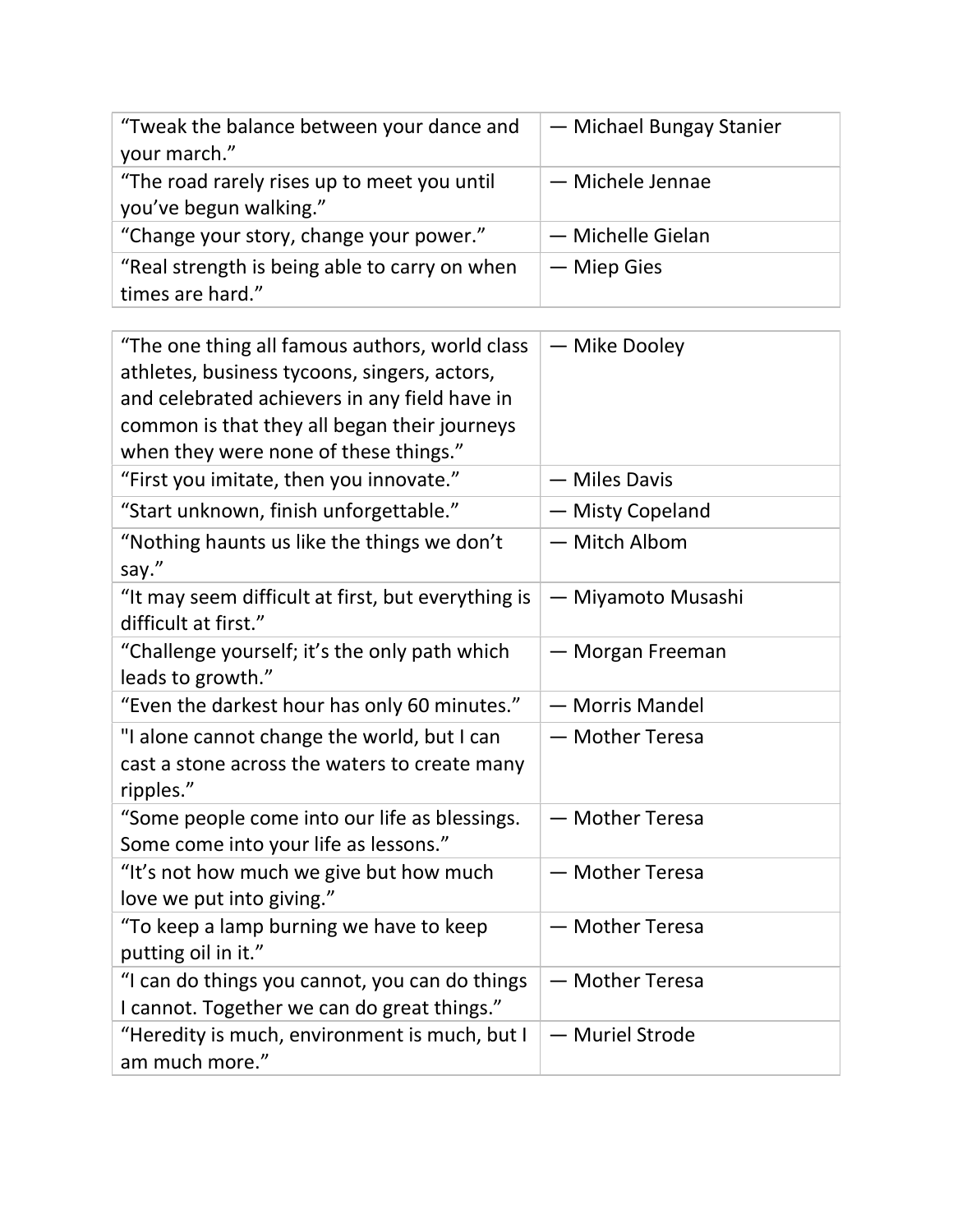| "Friends are precious, powerful things - hard<br>to earn, harder still to keep."                                                                                                                                                                                                                                                                | - N.K. Jemisin      |
|-------------------------------------------------------------------------------------------------------------------------------------------------------------------------------------------------------------------------------------------------------------------------------------------------------------------------------------------------|---------------------|
| "When you want something very dearly, you<br>make the time."                                                                                                                                                                                                                                                                                    | - Nana Mouskouri    |
| "The No. 1 reason people fail in life is because<br>they listen to their friends, family, and<br>neighbors."                                                                                                                                                                                                                                    | - Napoleon Hill     |
| "A quitter never wins - and a winner never<br>quits."                                                                                                                                                                                                                                                                                           | — Napoleon Hill     |
| "If you are not afraid of the voices inside you,<br>you will not fear the critics outside you."                                                                                                                                                                                                                                                 | - Natalie Goldberg  |
| "Self-esteem is the reputation we acquire<br>with ourselves."                                                                                                                                                                                                                                                                                   | - Nathaniel Branden |
| "Self-acceptance is my refusal to be in an<br>adversarial relationship to myself."                                                                                                                                                                                                                                                              | - Nathaniel Branden |
| "May your coming year be filled with magic<br>and dreams and good madness. I hope you<br>read some fine books and kiss someone who<br>thinks you're wonderful, and don't forget to<br>make some art - write or draw or build or<br>sing or live as only you can. And I hope,<br>somewhere in the next year, you surprise<br>yourself."          | - Neil Gaiman       |
| "I hope you will have a wonderful year, that<br>you'll dream dangerously and outrageously,<br>that you'll make something that didn't exist<br>before you made it, that you will be loved and<br>that you will be liked, and that you will have<br>people to love and to like in return. And, most<br>importantly that you will always be kind." | - Neil Gaiman       |
| "Instead of cursing the darkness, light a<br>candle for where we're going."                                                                                                                                                                                                                                                                     | - Neil Young        |
| "Somehow our devils are never quite what we<br>expect when we meet them face to face."                                                                                                                                                                                                                                                          | - Nelson DeMille    |
| "In order to succeed, we must first believe<br>that we can."                                                                                                                                                                                                                                                                                    | - Nikos Kazantzakis |
| "If you don't ask, the answer is always no."                                                                                                                                                                                                                                                                                                    | - Nora Roberts      |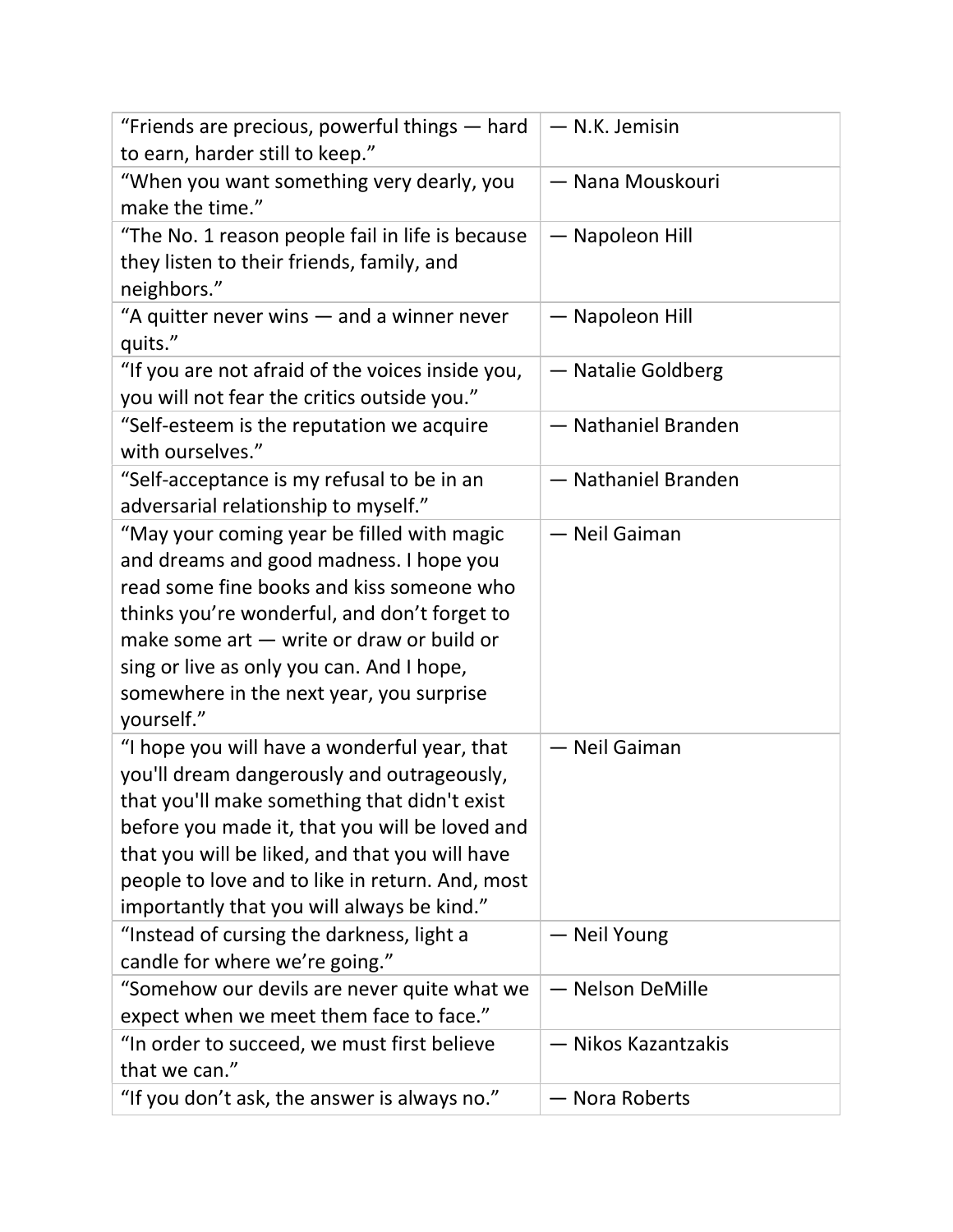| "The trouble with most of us is that we would<br>rather be ruined by praise than saved by<br>criticism."                       | - Norman Vincent Peale  |
|--------------------------------------------------------------------------------------------------------------------------------|-------------------------|
| "The more you lose yourself in something<br>bigger than yourself, the more energy you will<br>have."                           | - Norman Vincent Peale  |
| "Forget inspiration. Habit is more<br>dependable."                                                                             | — Octavia Butler        |
| "Who says you need to wait until you 'feel<br>like' doing something in order to start doing<br>it?"                            | - Oliver Burkeman       |
| "Man's mind, once stretched by a new idea,<br>never regains its original dimensions."                                          | - Oliver Wendell Holmes |
| "You can preach a better sermon with your<br>life than with your lips."                                                        | - Oliver Goldsmith      |
| "We see with the eyes, but we see with the<br>brain as well. And seeing with the brain is<br>often called 'imagination."       | - Oliver Sacks          |
| "Set your course by the stars, not by the light<br>of every passing ship."                                                     | - Omar N. Bradley       |
| "You become what you believe $-$ not what<br>you wish or want, but what your truly<br>believe."                                | — Oprah Winfrey         |
| "The optimist sees the donut, the pessimist<br>sees the hole."                                                                 | - Oscar Wilde           |
| "There are a ton of ups and downs, and many<br>times our highest points come immediately<br>after our lowest."                 | — Pat Flynn             |
| "It is what it is. But, it will be what you make<br>it."                                                                       | - Pat Summitt           |
| "Don't concentrate on making a lot of money,<br>but rather on becoming the type of person<br>people want to do business with." | — Patricia Fripp        |
| "A team is a group of people who may not be<br>equal in experience, talent, or education but<br>in commitment."                | — Patricia Fripp        |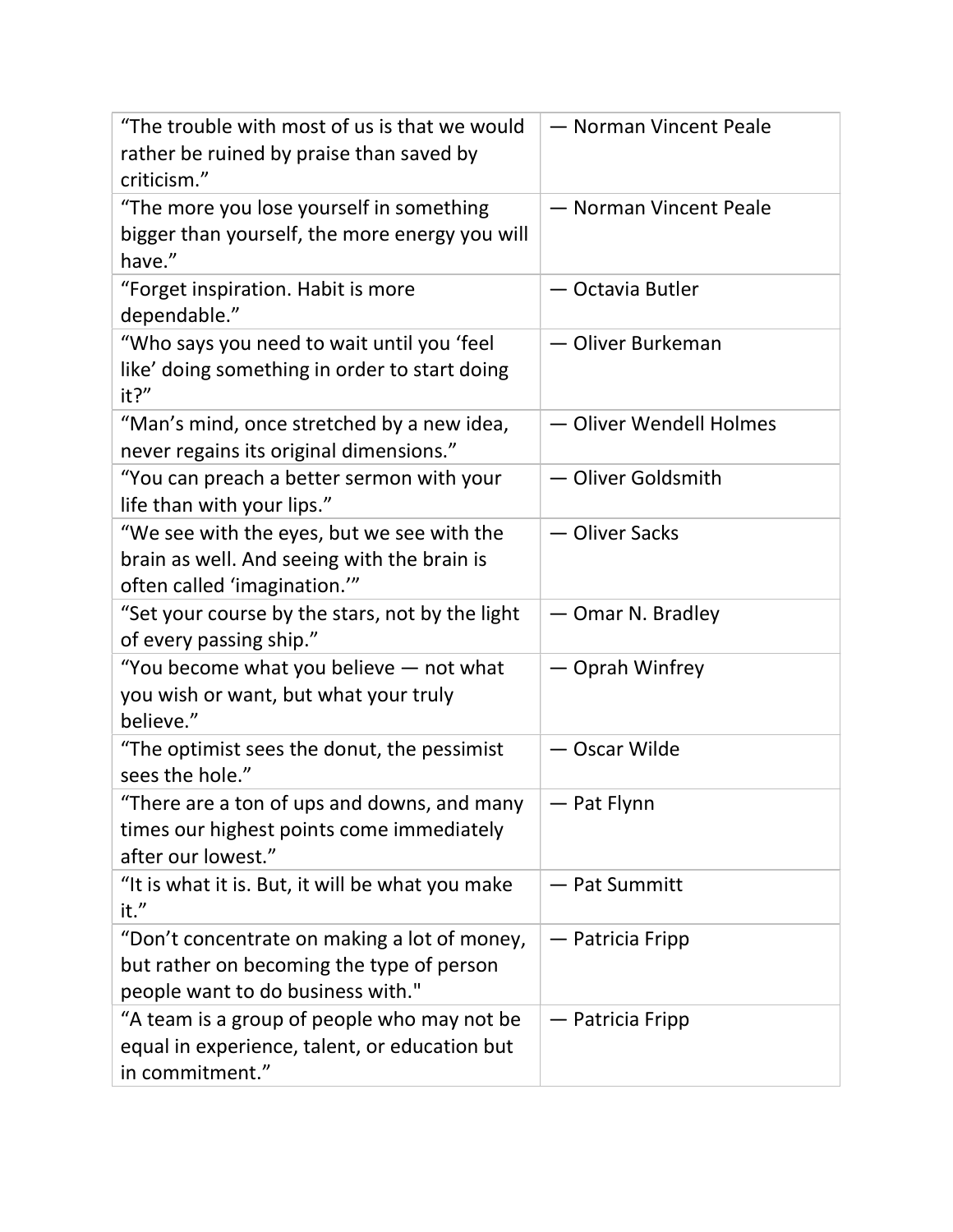| "You were born with the power to change<br>others. You change people by the way you                      | - Patricia Polacco |
|----------------------------------------------------------------------------------------------------------|--------------------|
| treat them."                                                                                             |                    |
| "A core value is something you're willing to<br>get punished for."                                       | - Patrick Lencioni |
| "Choose your companions before you choose<br>your road."                                                 | - Patrick Lencioni |
| "In the blame game, everybody loses, and<br>nobody changes."                                             | - Patsy Clairmont  |
| "Don't let anyone crush your dream."                                                                     | - Patti LaBelle    |
| "First we need to decide what needs to be<br>done. Then we do it. And then we ask if it is<br>possible." | - Paul Hawken      |
| "A man with no enemies is a man with no<br>character."                                                   | - Paul Newman      |
| "Straight roads do not make skillful drivers."                                                           | - Paulo Coelho     |
| "Life is short. Kiss slowly, laugh insanely, love<br>truly and forgive quickly."                         | - Paulo Coelho     |
| "If you're brave enough to say goodbye, life<br>will reward you with a new hello."                       | - Paulo Coelho     |
| "No one can figure out your worth but you."                                                              | - Pearl Bailey     |
| "Discomfort is always a necessary part of<br>enlightenment."                                             | - Pearl Cleage     |
| "The truth you believe in and cling to makes<br>you unavailable to hear anything new."                   | - Pema Chödrön     |
| "How do you change the world? One room at<br>a time. Which room? The one you're in."                     | - Peter Block      |
| "Being busy is not the same as being                                                                     | - Peter Bregman    |
| productive. It's the difference between                                                                  |                    |
| running on a treadmill and running to a<br>destination."                                                 |                    |
| "Unless commitment is made, there are only<br>promises and hopes."                                       | - Peter Drucker    |
| "If you want something new, you have to stop<br>doing something old."                                    | - Peter Drucker    |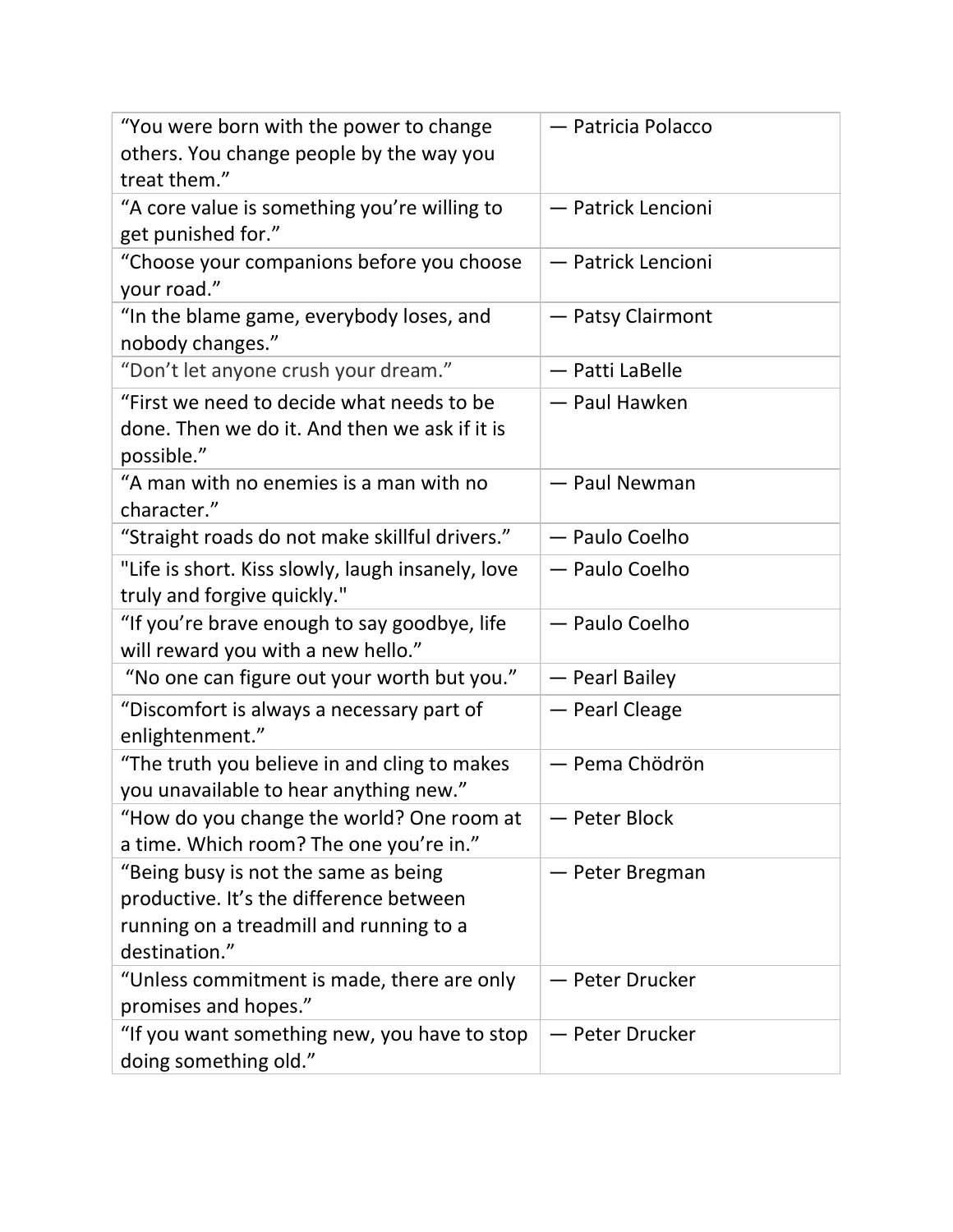| "We build on foundations we did not lay. We<br>warm ourselves by fires we did not light. We<br>drink from wells we did not dig." | - Peter Raible             |
|----------------------------------------------------------------------------------------------------------------------------------|----------------------------|
| "Make history or be a part of it."                                                                                               | - Phil Knight              |
| "The definition of a friend is someone who is<br>coming through the door when everyone else<br>is going out."                    | - Phil McGraw              |
| "When it becomes clear that no one else<br>shares your level of passion, you are where<br>you belong."                           | - Placido Domingo          |
| "Change always comes bearing gifts."                                                                                             | - Price Pritchett          |
| "Inspiration is a guest that does not willingly<br>visit the lazy."                                                              | - Pyotr Ilyich Tchaikovsky |
| "Write in the sand the flaws of your friend."                                                                                    | - Pythagoras               |
| "The oldest, shortest words $-$ 'yes' and 'no'<br>- are those which require the most thought."                                   | — Pythagoras               |
| "A goal is a dream with its work boots on."                                                                                      | - Rachel Hollis            |
| "It's not about the goal or the dream you<br>have. It's about who you become on your way<br>to that goal."                       | - Rachel Hollis            |
| "Comparison is the death of joy, and the only<br>person you need to be better than is the one<br>you were yesterday."            | - Rachel Hollis            |
| "Maturing is realizing how many things don't<br>require your comment."                                                           | - Rachel Wolchin           |
| "The only person you are destined to become<br>is the person you decide to be."                                                  | - Ralph Waldo Emerson      |
| "Write it on your heart that every day is<br>the best day in the year."                                                          | - Ralph Waldo Emerson      |
| "We aim above the mark to hit the mark."                                                                                         | — Ralph Waldo Emerson      |
| "Don't lower your expectations to meet your<br>performance. Raise your level of performance<br>to meet your expectations."       | - Ralph Marston            |
| "Sometimes you can't pay it back, so you just<br>have to pay it forward."                                                        | - Randy Pausch             |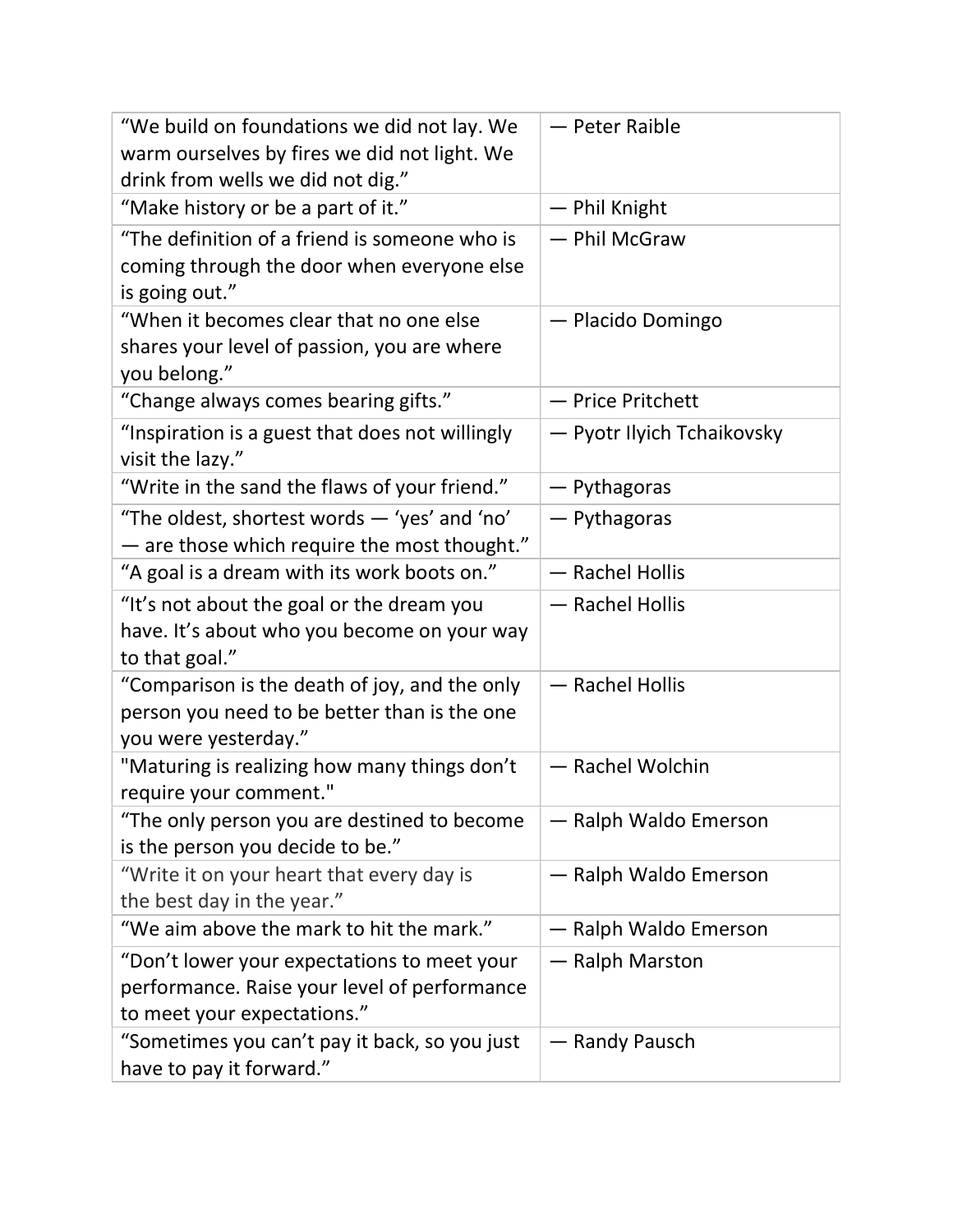| "In life, one has a choice to take one of two<br>paths: to wait for some special day $-$ or to<br>celebrate each special day."                                                    | - Rasheed Ogunlaru     |
|-----------------------------------------------------------------------------------------------------------------------------------------------------------------------------------|------------------------|
| "Live each day like it's your last, 'cause one<br>day you gonna be right."                                                                                                        | - Ray Charles          |
| "Luck is a dividend of sweat. The more you<br>sweat, the luckier you get."                                                                                                        | - Ray Kroc             |
| "Every minute of every hour of every day you<br>are making the world, just as you are making<br>yourself, and you might as well do it with<br>generosity and kindness and style." | - Rebecca Solnit       |
| "Stories are compasses and architecture, we<br>navigate by them."                                                                                                                 | - Rebecca Solnit       |
| "No great thing happens suddenly."                                                                                                                                                | - Rebecca West         |
| "Complaining advertises your fears."                                                                                                                                              | - Rhonda Britten       |
| "Excuses excuse us from fulfilling our<br>potential."                                                                                                                             | - Rhonda Britten       |
| "Where you begin doesn't matter. Your<br>willingness to start is what counts."                                                                                                    | - Rhonda Britten       |
| "All stress begins with one negative thought."                                                                                                                                    | — Rhonda Byrne         |
| "Sooner or later, those who win are those<br>who think they can."                                                                                                                 | - Richard Bach         |
| "The easiest person to fool is yourself."                                                                                                                                         | - Richard P. Feynman   |
| "Disappointment is really just a term for our<br>refusal to look on the bright side."                                                                                             | - Richelle E. Goodrich |
| "Intentional living is the art of making your<br>own choices before others' choices make us."                                                                                     | - Richie Norton        |
| "Some people live life and others talk about<br>it."                                                                                                                              | - Rita Mae Brown       |
| "The reward for conformity is that everyone<br>likes you but yourself."                                                                                                           | - Rita Mae Brown       |
| "Our days are happier when we give people a<br>bit of our heart rather than a piece of our<br>mind."                                                                              | - Ritu Ghatourey       |
| "Start now. Get perfect later."                                                                                                                                                   | — Rob Moore            |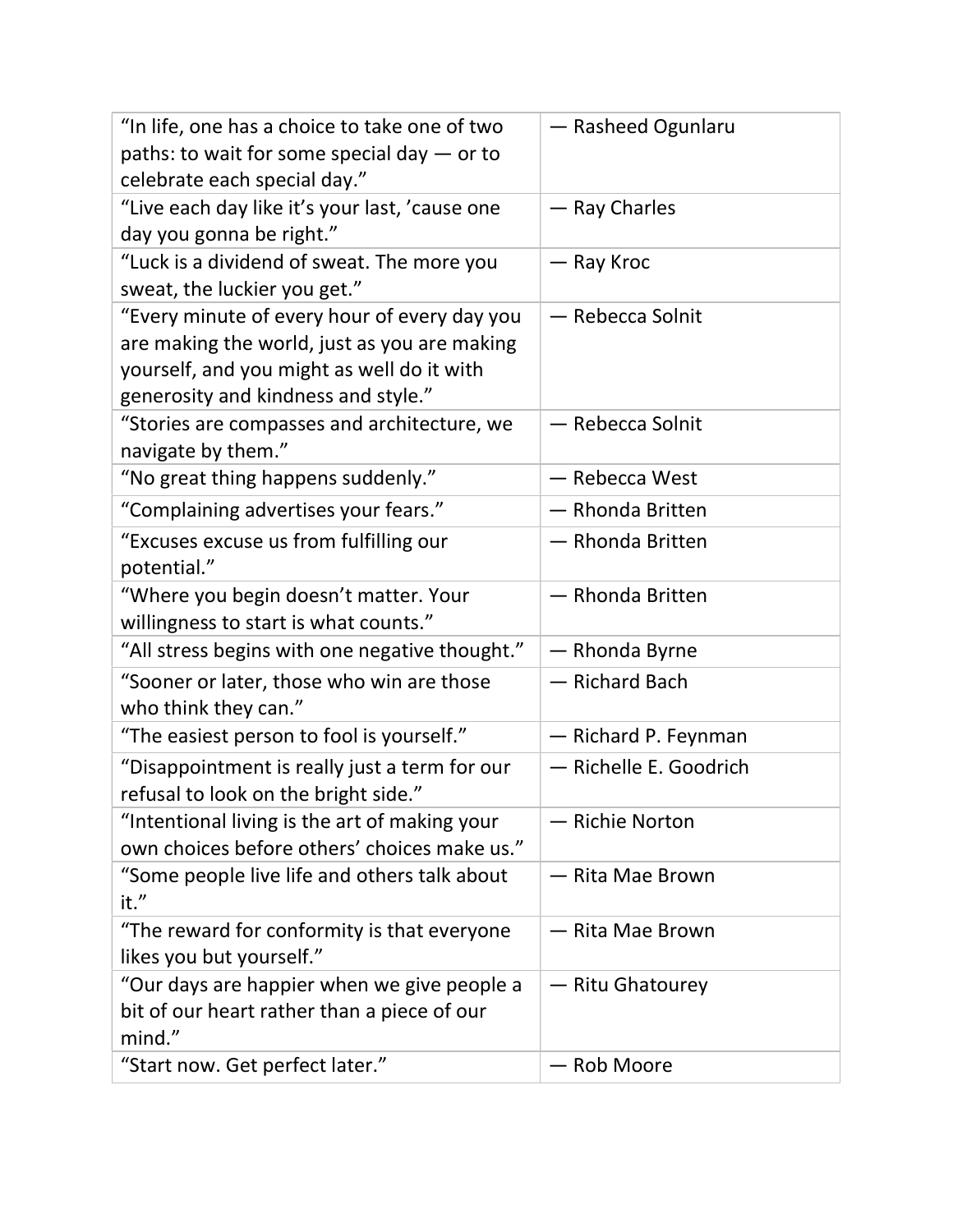| "Gratitude and attitude are not challenges;<br>they are choices."                                                               | - Robert Braathe         |
|---------------------------------------------------------------------------------------------------------------------------------|--------------------------|
| "Life becomes easier when you learn to<br>accept an apology you never got."                                                     | - Robert Brault          |
| "The realist sees reality as concrete. The<br>optimist sees reality as clay."                                                   | - Robert Brault          |
| "The best way to dispel negative thoughts is<br>to require that they have a purpose."                                           | - Robert Brault          |
| "If you don't go, you'll never know."                                                                                           | - Robert De Niro         |
| "The reason why worry kills more people than<br>work is that more people worry than work."                                      | - Robert Frost           |
| "Making a living and having a life are not the<br>same thing."                                                                  | - Robert Fulghum         |
| "Accept the fact that all events occur for a<br>reason, and that it is within your capacity to<br>see this reason as positive." | - Robert Greene          |
| "The time that leads to mastery is dependent<br>on the intensity of our focus."                                                 | - Robert Greene          |
| "Many attempts to communicate are nullified<br>by saying too much."                                                             | - Robert Greenleaf       |
| "One of the sanest, surest and most generous<br>joys of life comes from being happy over the<br>good fortune of others."        | - Robert A. Heinlein     |
| "The greatest test of courage is to bear defeat<br>without losing heart."                                                       | - Robert Green Ingersoll |
| "The place to improve the world is first in<br>one's own heart and head and hands."                                             | - Robert M. Pirsig       |
| "Everything changes for the better when you<br>take ownership of your own problems."                                            | - Robert Ringer          |
| "Big egos have little ears."                                                                                                    | - Robert H. Schuller     |
| "Let your hopes, not your hurts, shape your<br>future."                                                                         | - Robert H. Schuller     |
| "Spectacular achievement is always preceded<br>by unspectacular preparation."                                                   | - Robert H. Schuller     |
| "Tough times never last, but tough people<br>do."                                                                               | - Robert H. Schuller     |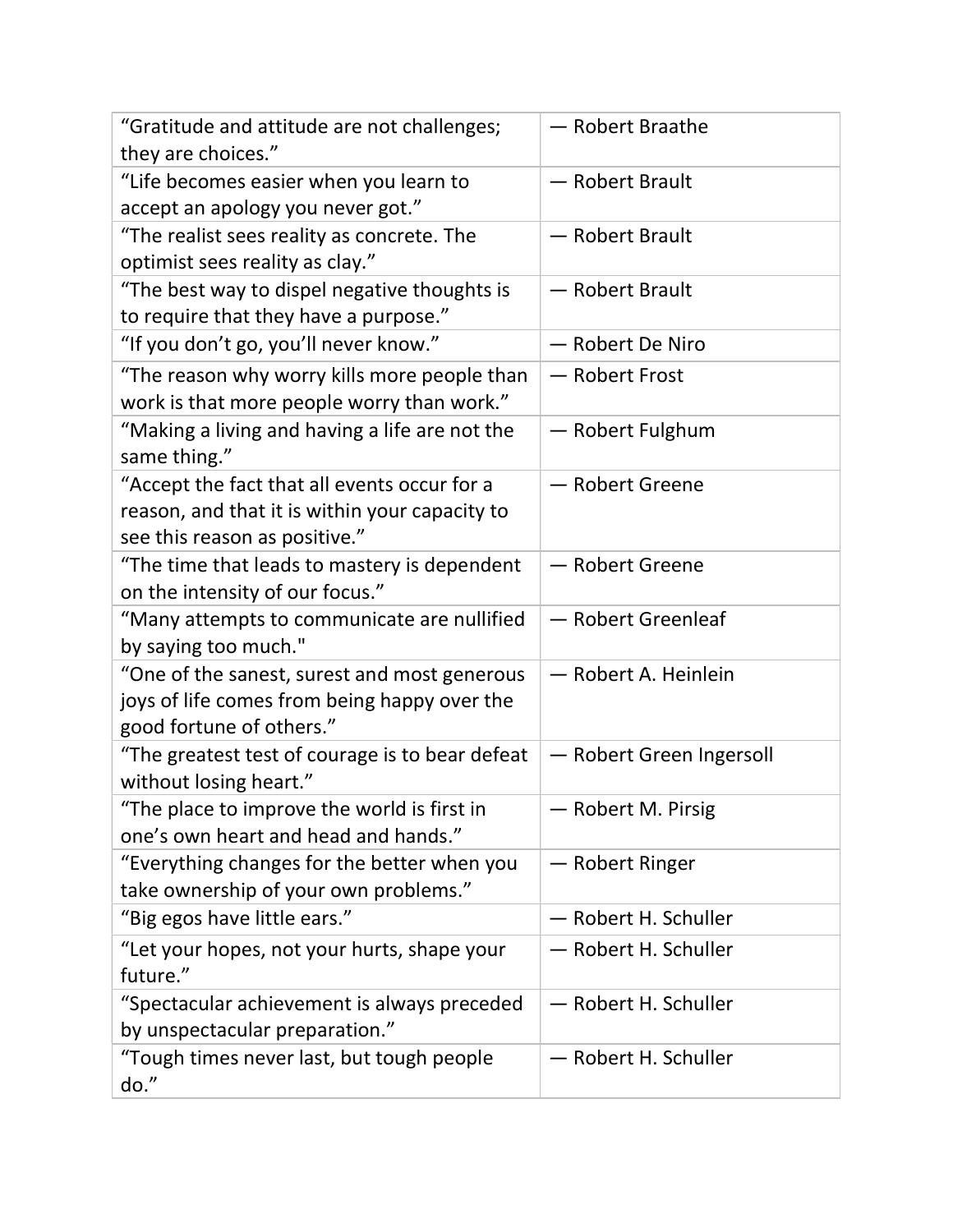| "You are precisely as big as what you love and<br>precisely as small as what you allow to annoy<br>you."                        | - Robert Anton Wilson  |
|---------------------------------------------------------------------------------------------------------------------------------|------------------------|
| "Obstacles are the cost of greatness."                                                                                          | - Robin Sharma         |
| "The most difficult part of any endeavor is<br>taking the first step, making the first<br>decision."                            | - Robyn Davidson       |
| "The human face has limited space. If you fill<br>it with laughter there will be no room for<br>crying."                        | - Rohinton Mistry      |
| "A vision is not just a picture of what could be;<br>it is an appeal to our better selves, a call to<br>become something more." | - Rosabeth Moss Kantor |
| "If you're never scared or embarrassed or<br>hurt, it means you never take any chances."                                        | - Rosalyn Drexler      |
| "Reading inspirational and motivational<br>quotes daily is like taking my vitamins."                                            | - Rosanne Cash         |
| "Before you go to sleep, do not forget to say<br>thanks for everything good that has happened<br>to you in the last 24 hours."  | - Roy Orbison          |
| "To accomplish the miraculous, you must<br>attempt the ridiculous."                                                             | — Roy H. Williams      |
| "Our actions are all that separate our<br>daydreams from our goals."                                                            | - Roy H. Williams      |
| "People need your encouragement more than<br>they need your advice."                                                            | - Roy H. Williams      |
| "You will never become good at something<br>unless you are willing to be bad at first."                                         | - Roy H. Williams      |
| "Win the heart and the mind will follow."                                                                                       | - Roy H. Williams      |
| "Live life as if everything is rigged in your<br>favor."                                                                        | $-$ Rumi               |
| "Why are you knocking at every other door?<br>Go, knock at the door of your own heart."                                         | — Rumi                 |
| "Your diamonds are not in far distant                                                                                           | - Russell Conwell      |
| mountains or in yonder seas. They are in your<br>own backyard, if you but dig for them."                                        |                        |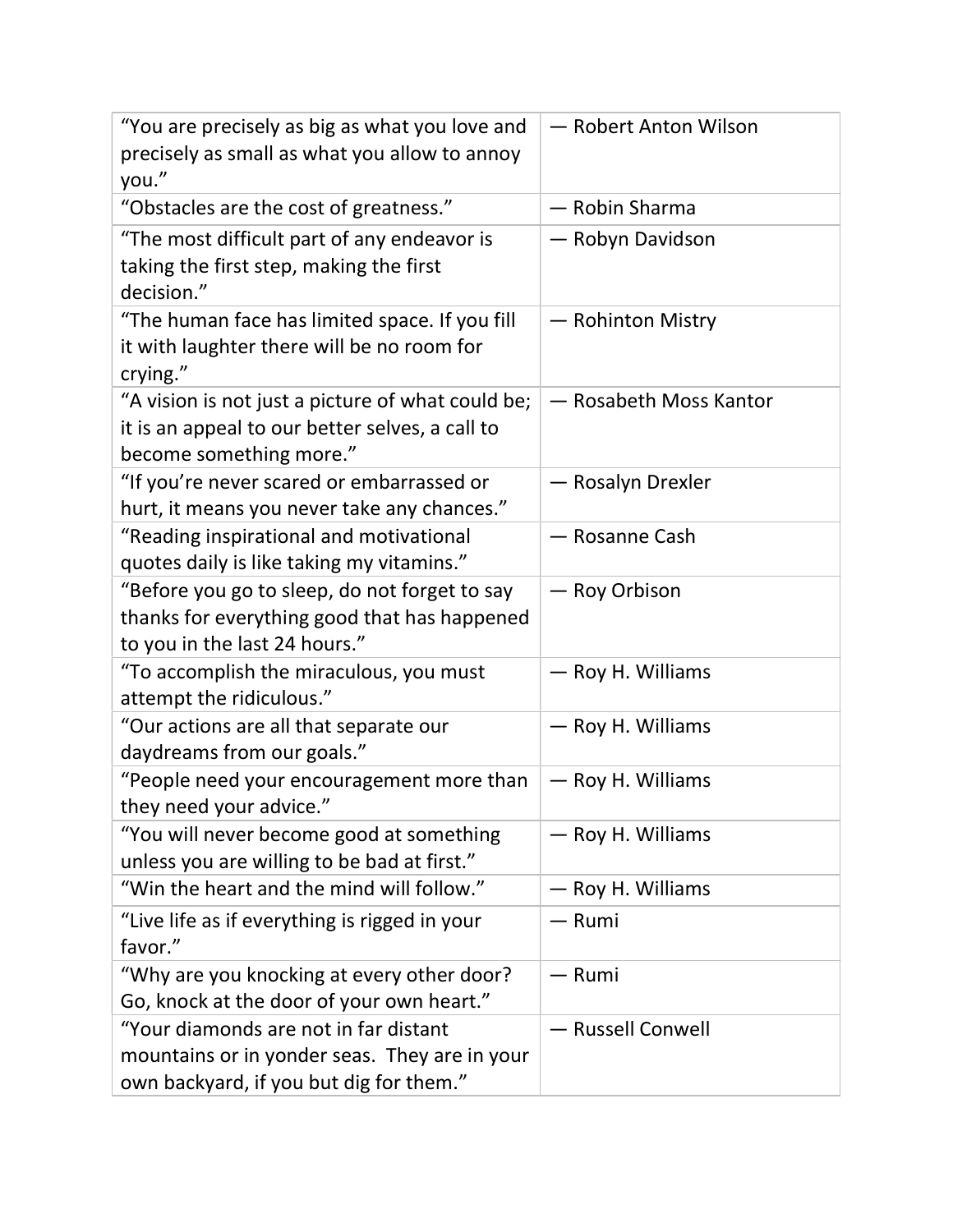| "The world is dyed by our thoughts, colored<br>by the glasses we decide to wear."                                                                           | — Ryan Holiday         |
|-------------------------------------------------------------------------------------------------------------------------------------------------------------|------------------------|
| "If it comes down to your ethics vs. a job,<br>choose ethics. You can always find another<br>job."                                                          | - Sallie Krawcheck     |
| "Work in a way that has those you serve<br>continually thinking of ways to keep you<br>rather than reasons to keep you."                                    | - Sam Parker           |
| "You always have two choices: your<br>commitment versus your fear."                                                                                         | - Sammy Davis, Jr.     |
| "Approval is a lover who will always break<br>your heart."                                                                                                  | - Sammy Rhodes         |
| "What we hope ever to do with ease, we must<br>learn first to do with diligence."                                                                           | - Samuel Johnson       |
| "We learn wisdom from failure much more<br>than from success."                                                                                              | - Samuel Smiles        |
| "Never let the things you want make you<br>forget the things you have."                                                                                     | - Sanchita Pandey      |
| "Dance a little in the morning before you<br>leave the house because it changes the way<br>you walk out in the world."                                      | - Sandra Bullock       |
| "We are not beginners forever, but we never<br>stop learning."                                                                                              | - Sandra Scofield      |
| "Failure is nothing more than life's way of<br>nudging you that you are off course."                                                                        | - Sara Blakely         |
| "Make the most of all that comes and the<br>least of all that goes."                                                                                        | — Sara Teasdale        |
| "Life is not made up of minutes, hours, days,<br>weeks, months, or years, but of moments.<br>You must experience each one before you can<br>appreciate it." | - Sarah Ban Breathnach |
| "You win a few, you lose a few. Some get<br>rained out. But you got to dress for all of<br>them."                                                           | - Satchel Paige        |
| "Don't wait until people are dead to give<br>them flowers."                                                                                                 | - Sean Covey           |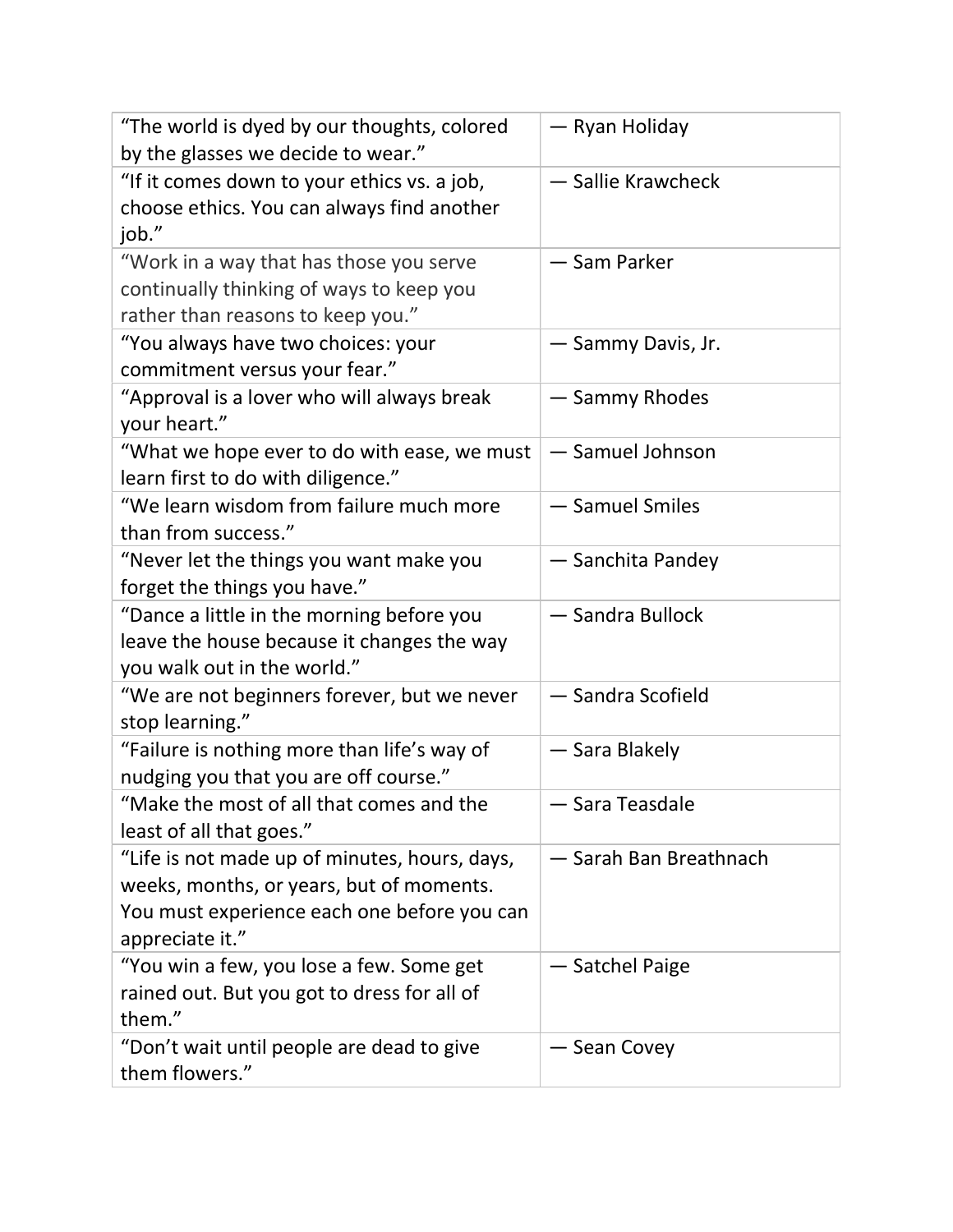| "We don't need other people to lose in order<br>for us to win."                                                                                                                                          | - Seth Godin       |
|----------------------------------------------------------------------------------------------------------------------------------------------------------------------------------------------------------|--------------------|
| "Maximum leverage is the result of<br>commitment, of daily persistence, of gradual<br>and insane and apparently useless effort over<br>time. When it works, it merely looks like we<br>had good timing." | — Seth Godin       |
| "Someone's driving. It's either you, going<br>where you choose, or someone else, pushing<br>you."                                                                                                        | — Seth Godin       |
| "Tell a story that is about the listener, not<br>about you."                                                                                                                                             | - Seth Godin       |
| "Imagining what you want as if it already<br>exists opens the door to letting it happen."                                                                                                                | — Shakti Gawain    |
| "Feelings are something you have; not<br>something you are."                                                                                                                                             | - Shannon L. Alder |
| "Carve your name on hearts, not<br>tombstones."                                                                                                                                                          | - Shannon L. Alder |
| "The difference between misery and<br>happiness depends on what we do with our<br>attention."                                                                                                            | - Sharon Salzberg  |
| "Ask yourself: What would I do if I weren't<br>afraid? And then go do it."                                                                                                                               | - Sheryl Sandberg  |
| "Don't listen to those who say, 'You Can't.'<br>Listen to the voice inside yourself that says, 'I<br>Can.'"                                                                                              | - Shirley Chisholm |
| "You can waste your lives drawing lines. Or,<br>you can live your life crossing them."                                                                                                                   | — Shonda Rhimes    |
| "You don't have to become something that<br>you aren't to become better than you are."                                                                                                                   | - Sidney Poitier   |
| "Always plan for the fact that no plan ever<br>goes according to plan."                                                                                                                                  | - Simon Sinek      |
| "Attention is the rarest and purest form of<br>generosity."                                                                                                                                              | - Simone Weil      |
| "Intelligent individuals learn from everything<br>and everyone; average people, from their                                                                                                               | - Socrates         |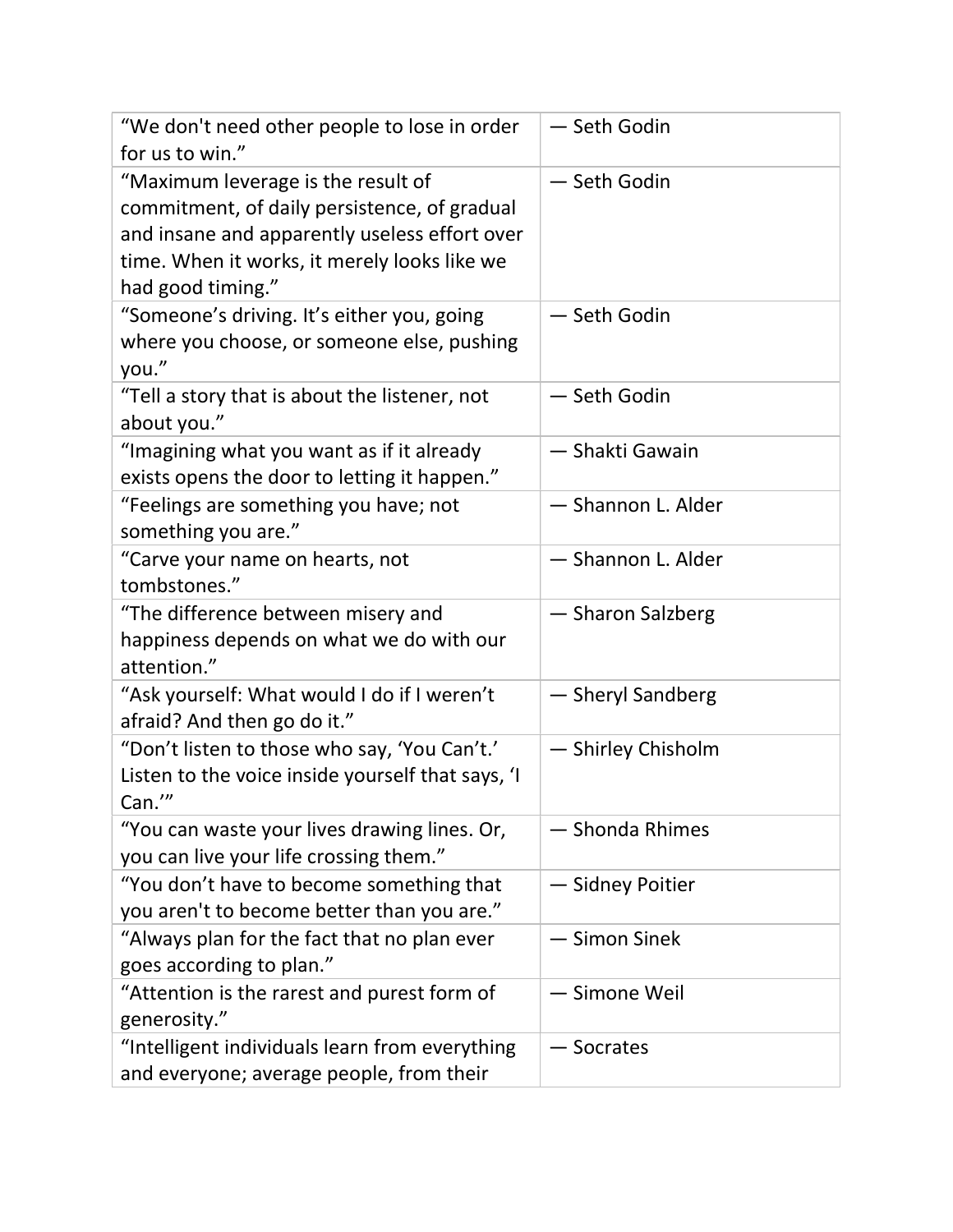| experiences. The stupid already have all the<br>answers."                                                                                                                 |                     |
|---------------------------------------------------------------------------------------------------------------------------------------------------------------------------|---------------------|
| "Success represents the 1% of your work<br>which results from the 99% that is called<br>failure."                                                                         | - Soichiro Honda    |
| "Intuition doesn't tell you what you want to<br>hear; it tells you what you need to hear."                                                                                | - Sonia Choquette   |
| "The words you choose and their use<br>establish the life you experience."                                                                                                | - Sonia Choquette   |
| "You have the greatest chance of being happy<br>when the voice you respond to is your own<br>voice."                                                                      | - Sonia Friedman    |
| "You have control over three things - what<br>you think, what you say, and how you behave.<br>To make a change in your life, these gifts are<br>the most powerful tools." | - Sonia Friedman    |
| "Never hope for it more than you work for it."                                                                                                                            | — Sonya Teclai      |
| "Knowing when to speak up and when to shut<br>up will get you very far not only in business,<br>but in life."                                                             | - Sophia Amoruso    |
| "Don't let a hard lesson harden your heart."                                                                                                                              | — Sophia A. Nelson  |
| "When the power of love overcomes the love<br>of power the world will know peace."                                                                                        | — Sri Chinmoy       |
| "However vast the darkness, we must supply<br>our own light."                                                                                                             | - Stanley Kubrick   |
| "The gift of listening is the rarest and most<br>special of all."                                                                                                         | — Stella Montana    |
| "Who or what are you going to let make you<br>unhappy?"                                                                                                                   | - Stella Montana    |
| "Purpose is desire forged by the fire of focus."                                                                                                                          | - Stella Montana    |
| "If you don't like the choices you have, how<br>about creating some new ones."                                                                                            | - Stella Montana    |
| "Life isn't about what you get, it's about what<br>you do with what you get."                                                                                             | - Stephanie Perkins |
| "You can't have a million-dollar dream with a<br>minimum-wage work ethic."                                                                                                | - Stephen Covey     |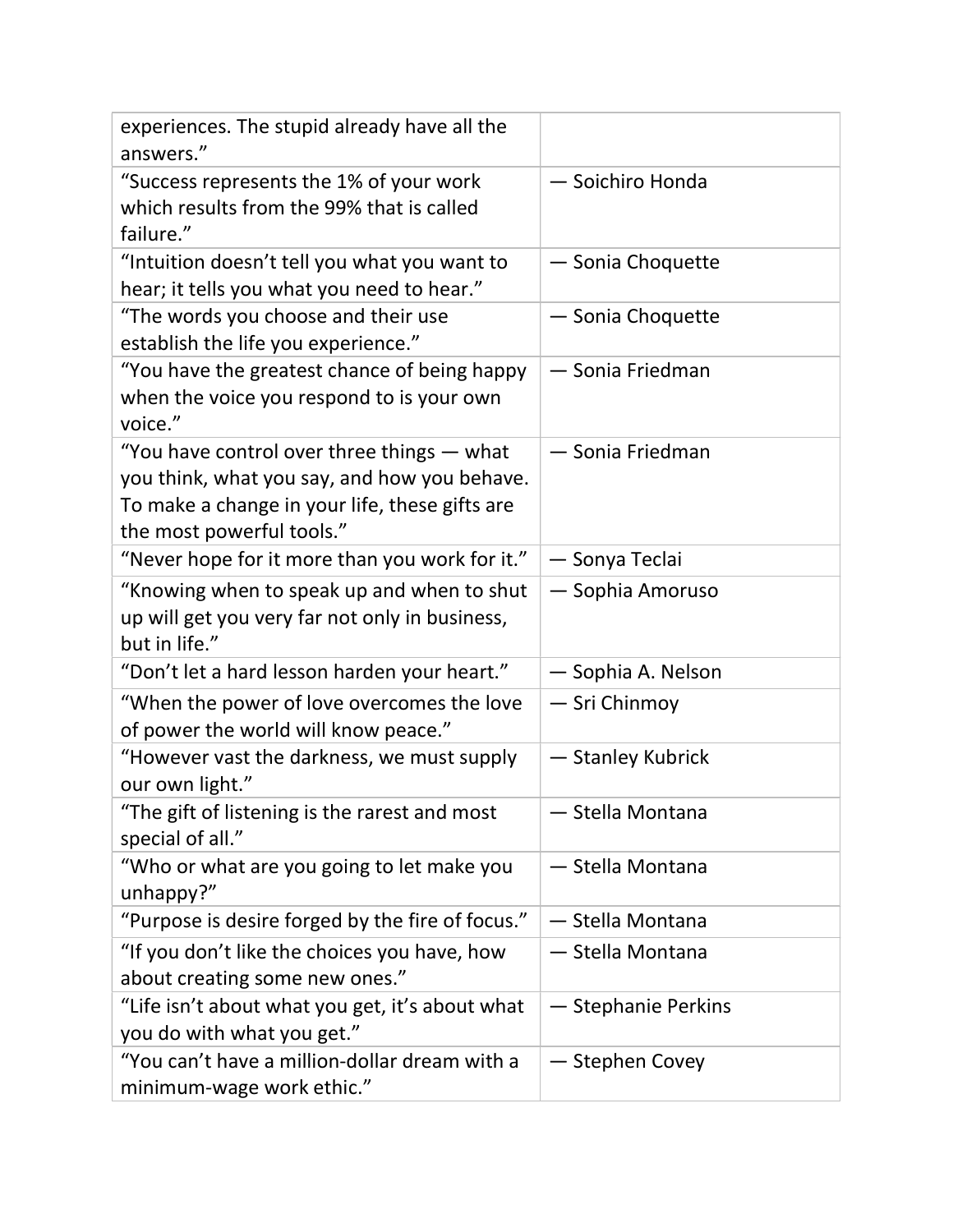| "The scariest moment is always just before<br>you start."                                                                                                                                    | - Stephen C. Hogan  |
|----------------------------------------------------------------------------------------------------------------------------------------------------------------------------------------------|---------------------|
| "Building and repairing relationships are long-<br>term investments."                                                                                                                        | - Stephen King      |
| "Most people never pick up the phone and<br>call. Most people never ask. And that's what<br>separates, sometimes, the people who do<br>things from the people who just dream about<br>them." | - Steve Jobs        |
| "It only takes a split second to smile and<br>forget, yet to someone that needed it, it can<br>last a lifetime."                                                                             | — Steve Maraboli    |
| "The pro thinks differently. He shows up, he<br>does his work, he keeps on truckin', no matter<br>what."                                                                                     | - Steven Pressfield |
| "The urgent finds you, you have to find the<br>important."                                                                                                                                   | - Stewart Brand     |
| "Mastery is a product of consistently going<br>beyond our limits."                                                                                                                           | - Stewart Emery     |
| "The struggle is what teaches you."                                                                                                                                                          | - Sue Grafton       |
| "Train yourself to listen to that small voice<br>that tells us what's important and what's<br>not."                                                                                          | - Sue Grafton       |
| "The hardest thing on earth is choosing what<br>matters."                                                                                                                                    | - Sue Monk Kidd     |
| "One of the most crippling things we can do<br>to ourselves is expect someone else to make<br>us happy."                                                                                     | — Sue Thoele        |
| "Everyone shines, given the right lighting."                                                                                                                                                 | - Susan Cain        |
| "Paths do not come to you. You have to find<br>them for yourself, and sometimes, you have<br>to carve new ones entirely."                                                                    | - Susan Dennard     |
| "Hope is what keeps you moving long after<br>reality has stopped you in your tracks."                                                                                                        | - Susan Gale        |
| "If you haven't made any mistakes lately, you<br>must be doing something wrong."                                                                                                             | - Susan Jeffers     |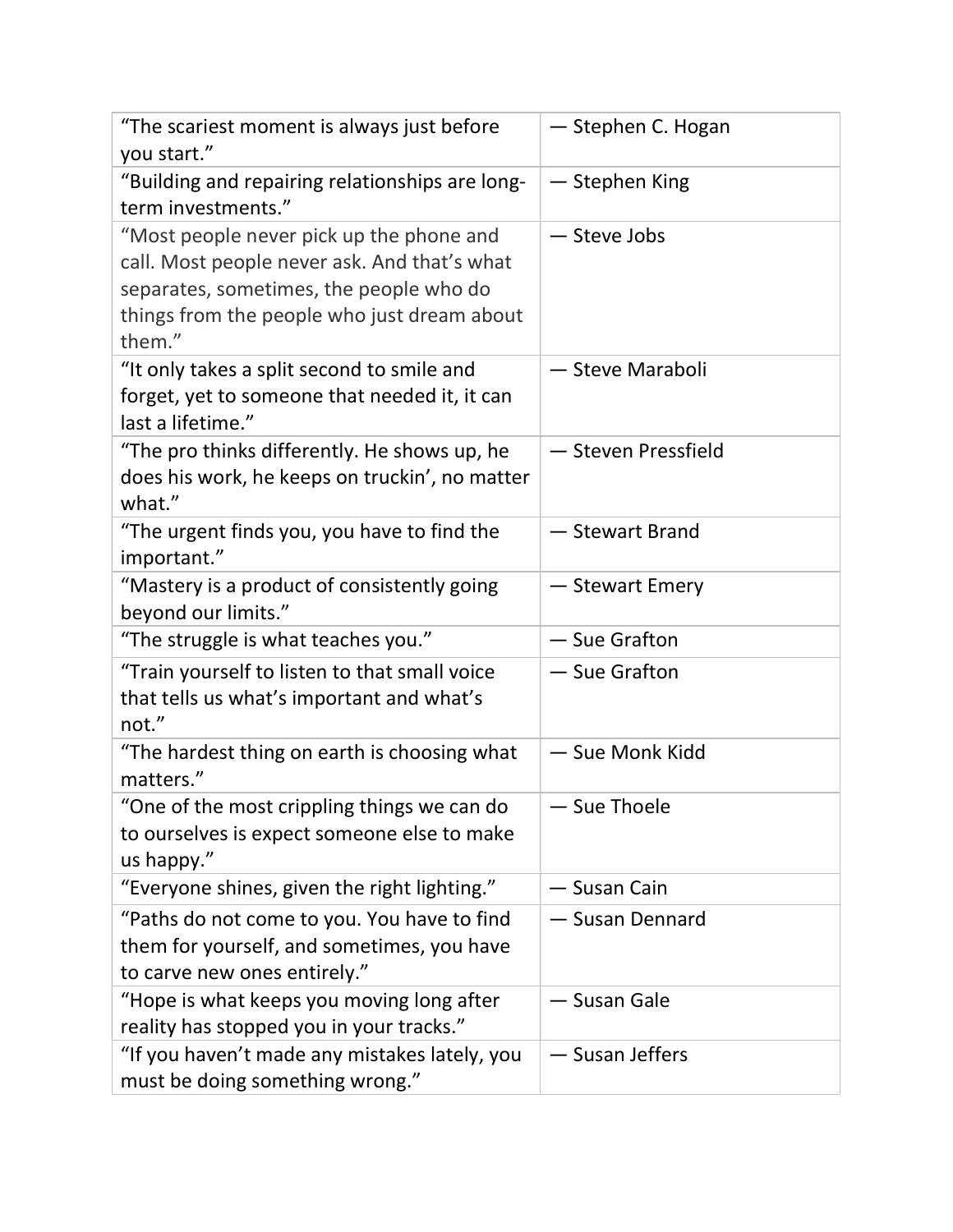| "As we start looking for the good, our focus<br>automatically is taken off the bad."                                                                     | - Susan Jeffers      |
|----------------------------------------------------------------------------------------------------------------------------------------------------------|----------------------|
| "Confidence is the willingness to be as<br>ridiculous, luminous, intelligent, and kind as<br>you really are, without embarrassment."                     | - Susan Piver        |
| "A kindness may be a drop in the ocean but to<br>some it may be the entire ocean."                                                                       | - Susan Ramsay       |
| "Our work, our relationships, and our lives<br>succeed or fail one conversation at a time."                                                              | - Susan Scott        |
| "Opportunities $-$ the good ones $-$ are<br>messy, confusing, and hard to recognize.<br>They're risky. They challenge you."                              | — Susan Wojcicki     |
| "Hope, it is the only thing stronger than fear.<br>A little hope is effective, a lot of hope is<br>dangerous."                                           | - Suzanne Collins    |
| "When you understand that your self-worth is<br>not determined by your net-worth, then you'll<br>have financial freedom."                                | - Suze Orman         |
| "Doubt kills more dreams than failure ever<br>will."                                                                                                     | - Suzy Kassem        |
| "Each time you say hello to a stranger, your<br>heart acknowledges over and over again that<br>we are all family."                                       | - Suzy Kassem        |
| "Going on one more round, when you don't<br>think you can, that's what makes all the<br>difference in your life."                                        | - Sylvester Stallone |
| "Successful people have fear, successful<br>people have doubts, and successful people<br>have worries. They just don't let these<br>feelings stop them." | - T. Harv Eker       |
| "Our attitude in the face of life's challenges<br>determines our suffering or our freedom."                                                              | - Tara Brach         |
| "Our wingspan is measured not in inches but<br>in spirit."                                                                                               | - Terri Guillemets   |
| "Pay attention to the things that agitate you.<br>It will tell you a lot about yourself."                                                                | — Terry McMillan     |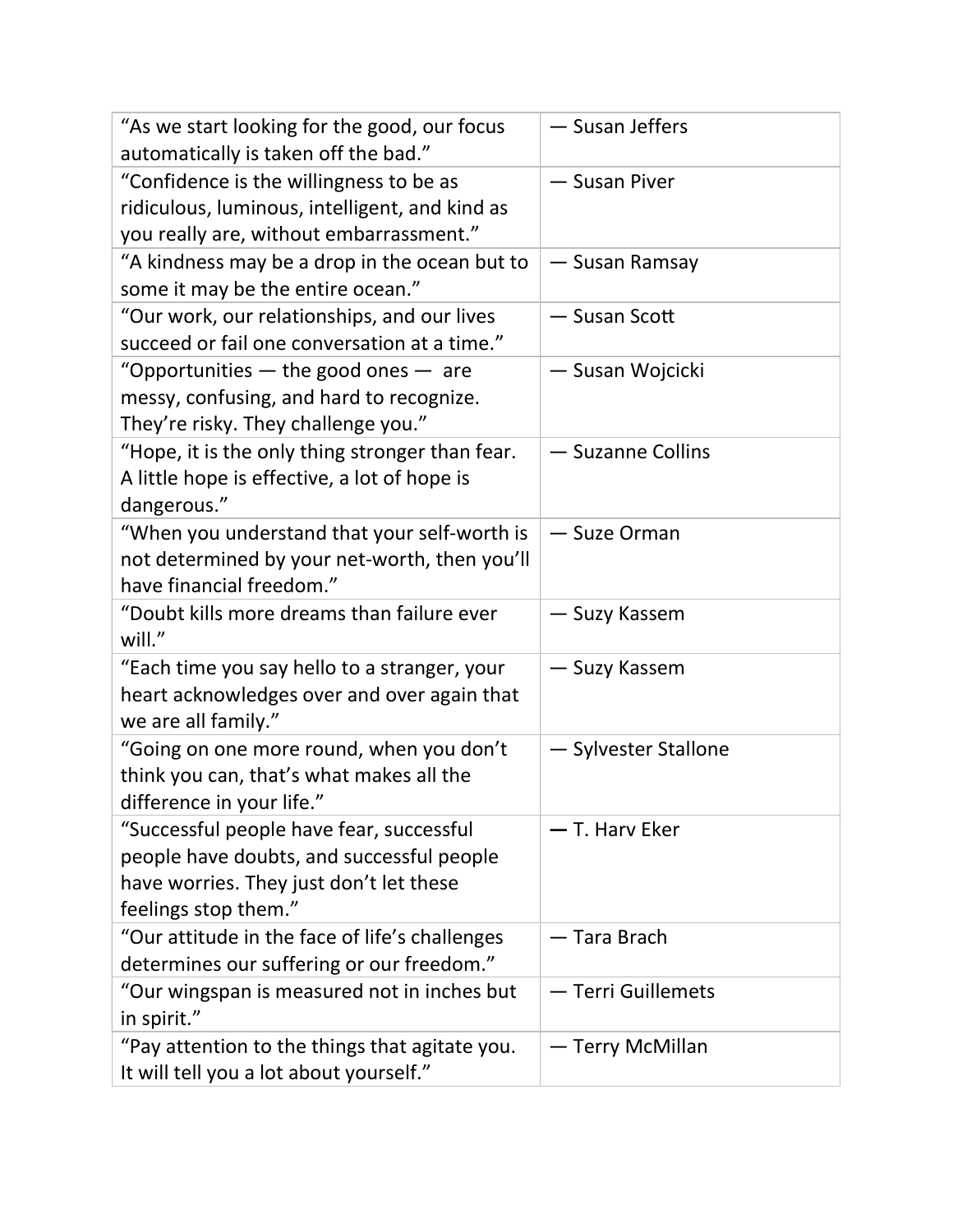| "Courage is not having the strength to go on;<br>it is going on when you don't have the<br>strength."                                                                                                                                                                          | - Theodore Roosevelt   |
|--------------------------------------------------------------------------------------------------------------------------------------------------------------------------------------------------------------------------------------------------------------------------------|------------------------|
| "It is not the critic who counts; not the man<br>who points out how the strong man stumbles,<br>or where the doer of deeds could have done<br>them better. The credit belongs to the man<br>who is actually in the arena, whose face is<br>marred by dust and sweat and blood" | - Theodore Roosevelt   |
| "Happiness does not come from doing easy<br>work but from the afterglow of satisfaction<br>that comes after the achievement of a<br>difficult task that demanded our best."                                                                                                    | - Theodore Isaac Rubin |
| "Many of life's failures are people who did not<br>realize how close they were to success when<br>they gave up."                                                                                                                                                               | - Thomas A. Edison     |
| "Pessimists are usually right and optimists are<br>usually wrong, but all the great changes have<br>been accomplished by optimists."                                                                                                                                           | - Thomas Friedman      |
| "There are only two ways of telling the<br>complete truth $-$ anonymously and<br>posthumously."                                                                                                                                                                                | - Thomas Sowell        |
| "Go ahead and make mistakes, make all you<br>can. Because, that's where you'll find success<br>- on the far side of failure."                                                                                                                                                  | - Thomas J. Watson     |
| "We can only be said to be alive in those<br>moments when our hearts are conscious of<br>our treasures."                                                                                                                                                                       | - Thornton Wilder      |
| "Only when we stop holding others<br>accountable for all of our troubles can we<br>truly be free."                                                                                                                                                                             | - Tian Dayton          |
| "Better immersion than to live untouched."                                                                                                                                                                                                                                     | - Tillie Olsen         |
| "Intelligence is knowing the right answer.<br>Wisdom is knowing when to say it."                                                                                                                                                                                               | — Tim Fargo            |
| "Many a false step was made by standing<br>still."                                                                                                                                                                                                                             | - Tim Ferriss          |
| "Learn to be difficult when it counts."                                                                                                                                                                                                                                        | <b>Tim Ferriss</b>     |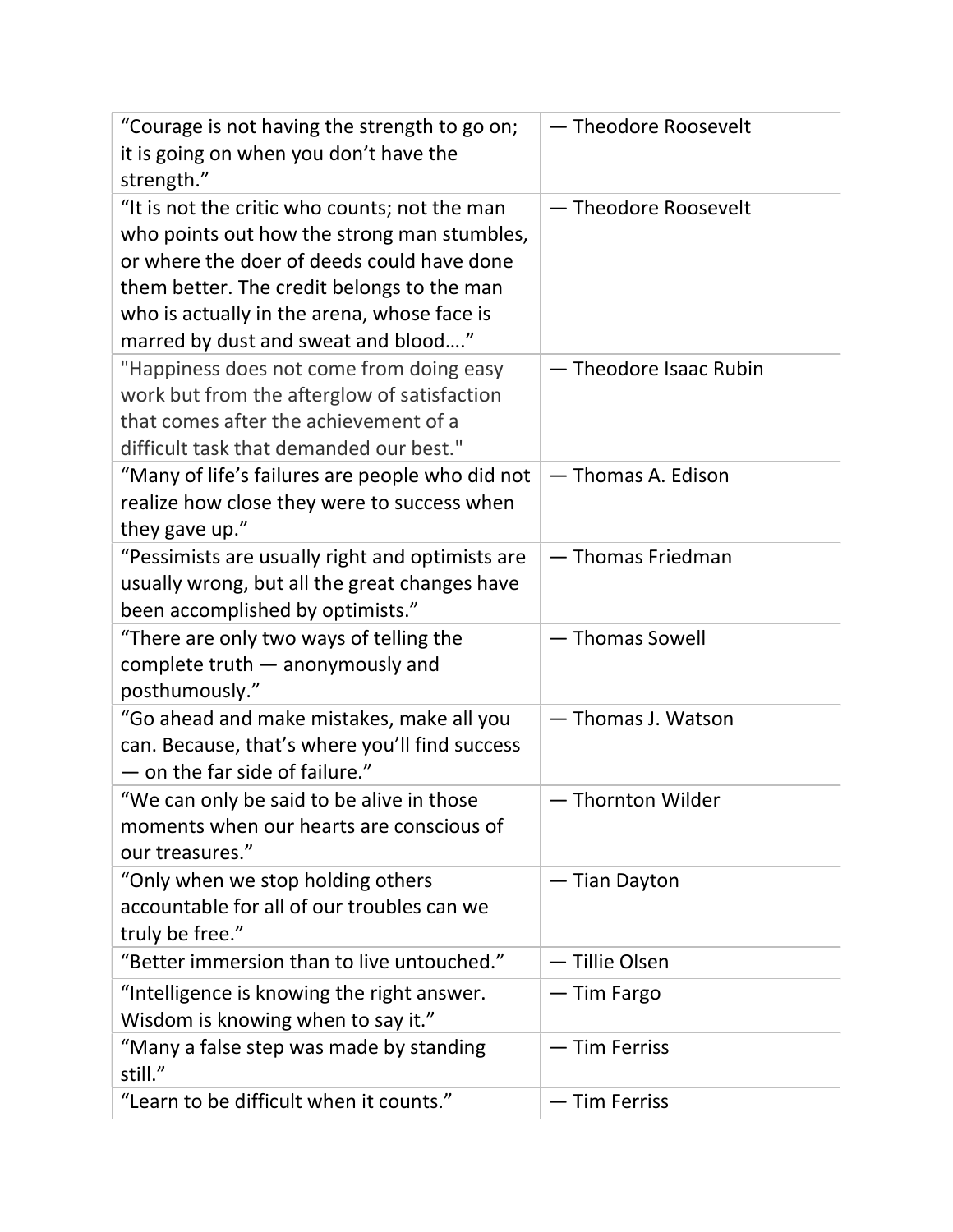| "Lack of time is actually lack of priorities."                                                                                                   | - Tim Ferriss        |
|--------------------------------------------------------------------------------------------------------------------------------------------------|----------------------|
| "Life punishes the vague wish and rewards the<br>specific ask."                                                                                  | - Tim Ferriss        |
| "The best way to achieve self-esteem is to do<br>something worthy of esteem."                                                                    | - Todd G. Buchholz   |
| "If it wasn't hard, everyone would do it. It's<br>the hard that makes it great."                                                                 | - Tom Hanks          |
| "Courage is what lies in that space between<br>ideas and results."                                                                               | - Toni Newman        |
| "Some of the most wonderful people are the<br>ones who don't fit into boxes."                                                                    | — Tori Amos          |
| "Our ability to grow is directly proportional to<br>an ability to entertain the uncomfortable."                                                  | — Twyla Tharp        |
| "Where you are is not who you are."                                                                                                              | - Ursula Burns       |
| "When you stop hoping you start settling."                                                                                                       | - Valorie Burton     |
| "The only way to get positive feelings about<br>yourself is to take positive actions. Man does<br>not live as he thinks, he thinks as he lives." | — Vaughan Quinn      |
| "Fairy tales can come true. Today's hard fact<br>was once a fairy tale."                                                                         | - Velimir Khlebnikov |
| "Our mind is enriched by what we receive, our<br>heart by what we give."                                                                         | - Victor Hugo        |
| "The heart of man is very much like the sea, it<br>has its storms, it has its tides and in its depths<br>it has its pearls too."                 | - Vincent Van Gogh   |
| "We must not allow other people's limited<br>perceptions to define us."                                                                          | - Virginia Satir     |
| "It is not our circumstances that create our<br>discontent or contentment. It is us."                                                            | - Vivian Greene      |
| "Giving is the highest expression of our<br>power."                                                                                              | - Vivian Greene      |
| "When life hands you a lemon, squeeze it and<br>make lemonade."                                                                                  | - W. Clement Stone   |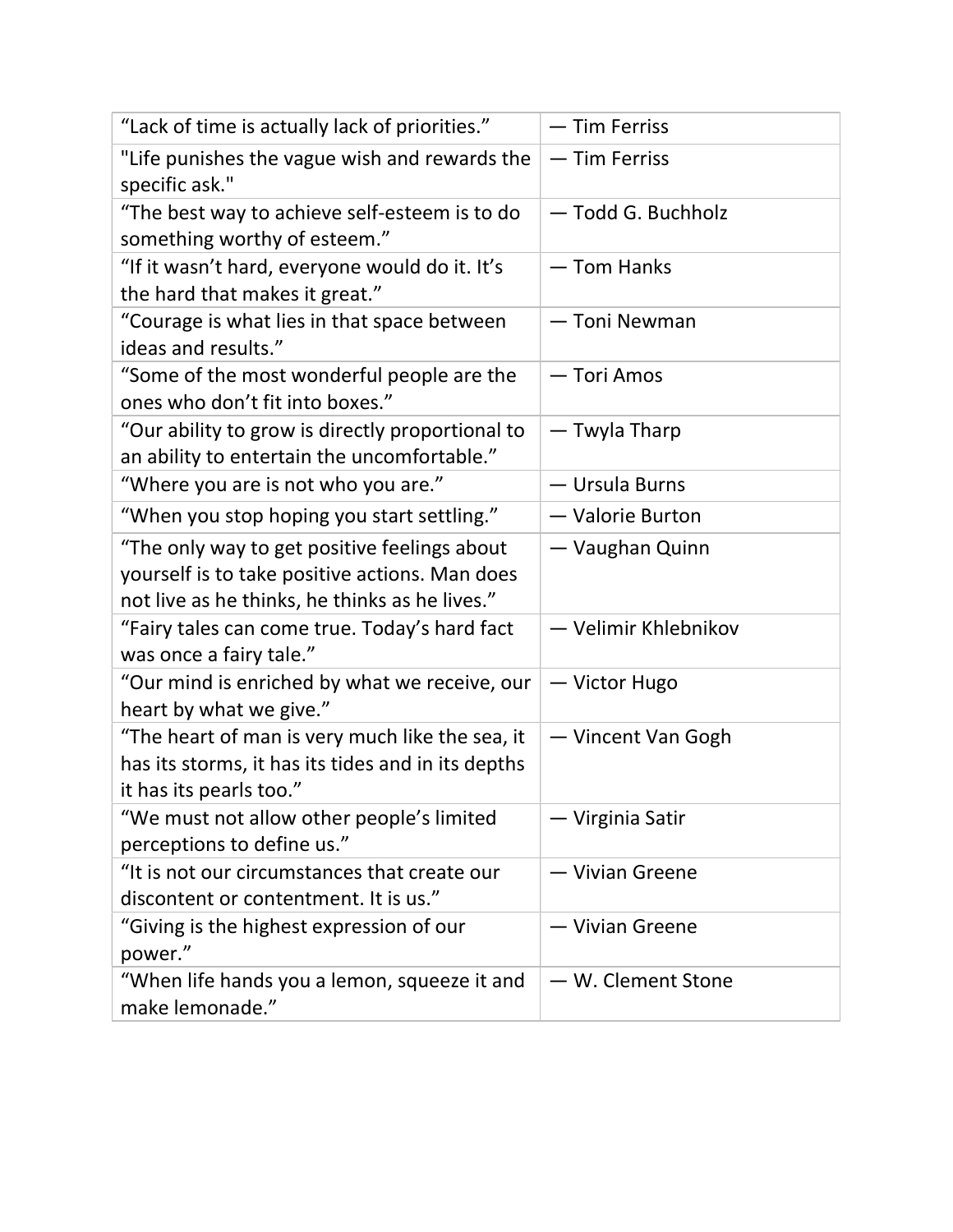| "There is little difference in people, but that<br>little difference makes a big difference. The<br>little difference is attitude. The big difference<br>is whether it is positive or negative." | - W. Clement Stone |
|--------------------------------------------------------------------------------------------------------------------------------------------------------------------------------------------------|--------------------|
| "Not what we say about our blessings, but<br>how we use them, is the true measure of our<br>thanksgiving."                                                                                       | - W.T. Purkiser    |
| "The difference in winning and losing is most<br>often not quitting."                                                                                                                            | - Walt Disney      |
| "Happiness, not in another place but this<br>place  not for another hour, but this hour."                                                                                                        | - Walt Whitman     |
| "A peasant that reads is a prince in waiting."                                                                                                                                                   | - Walter Mosley    |
| "When you're good at something, you'll tell<br>everyone. When you're great at something,<br>they'll tell you."                                                                                   | - Walter Payton    |
| "You don't have to be smarter than the rest.<br>You have to be more disciplined than the<br>rest."                                                                                               | - Warren Buffett   |
| "Someone's sitting in the shade today<br>because someone planted a tree a long time<br>ago."                                                                                                     | - Warren Buffett   |
| "True power is restraint. If words control you,<br>that means everyone else can control you.<br>Breathe and allow things to pass."                                                               | - Warren Buffett   |
| "The difference between successful people<br>and very successful people is that very<br>successful people say no to almost<br>everything."                                                       | - Warren Buffett   |
| "If you believe it will work out, you'll see<br>opportunities. If you believe it won't, you will<br>see obstacles."                                                                              | — Wayne Dyer       |
| "With everything that has happened to you,<br>you can either feel sorry for yourself or treat<br>what has happened as a gift."                                                                   | - Wayne Dyer       |
| "Change the way you look at things - and the<br>things you look at change."                                                                                                                      | — Wayne Dyer       |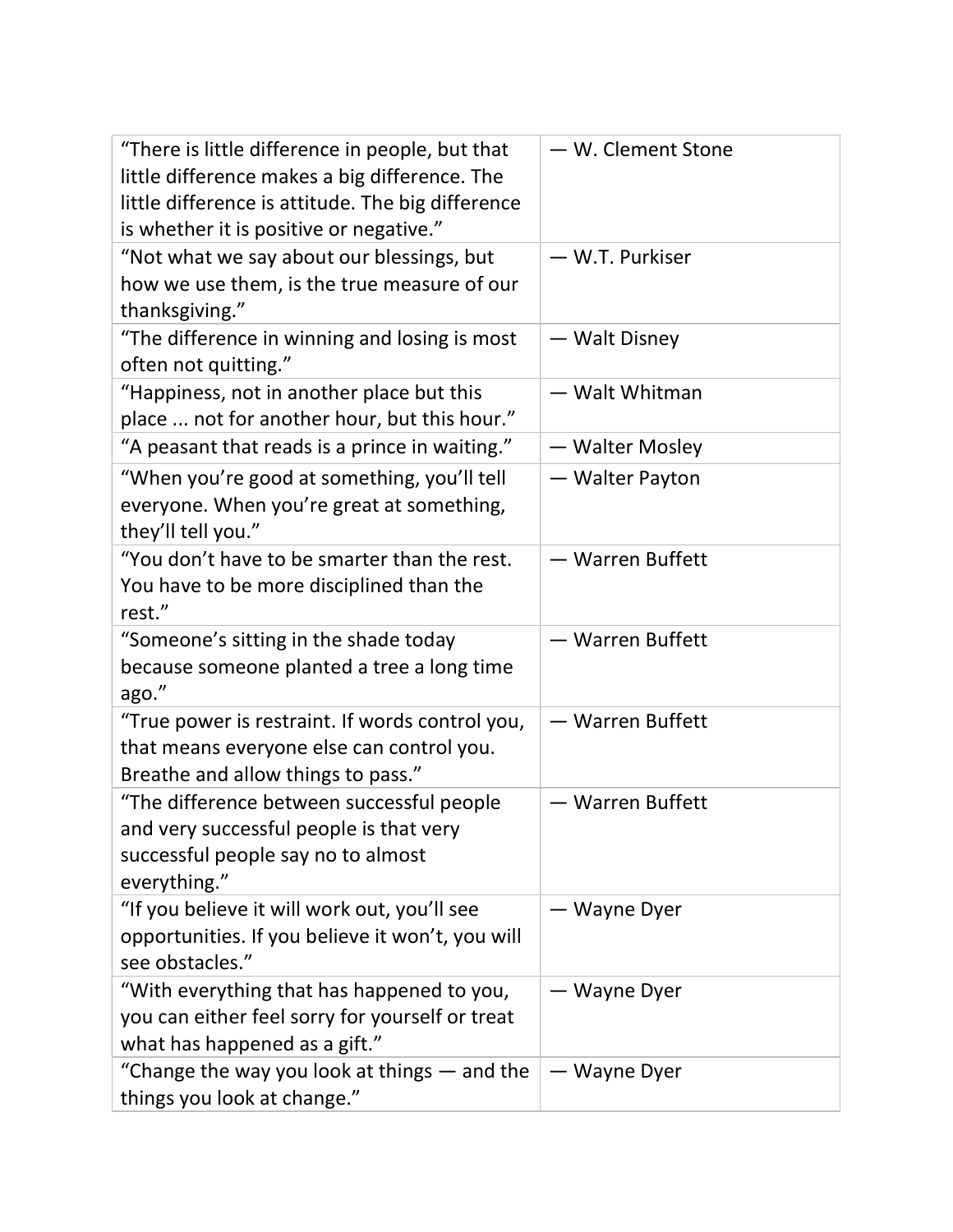| "The sidelines may be safer, but life is played<br>on the field."                                                                             | - Wendy Mass                     |
|-----------------------------------------------------------------------------------------------------------------------------------------------|----------------------------------|
| "Fools live to regret their words, wise men to<br>regret their silence."                                                                      | - Will Henry                     |
| "There are some things you learn best in calm,<br>and some in storm."                                                                         | - Willa Cather                   |
| "Not everything that can be counted counts,<br>and not everything that counts can be<br>counted."                                             | - William Bruce Cameron          |
| "If we don't discipline ourselves, the world<br>will do it for us."                                                                           | - William Feather                |
| "Love all, trust a few, do wrong to none."                                                                                                    | — William Shakespeare            |
| "Our doubts are traitors and make us lose the<br>good we oft might win, by fearing to<br>attempt."                                            | — William Shakespeare            |
| "It is not in the stars to hold our destiny but in<br>ourselves."                                                                             | - William Shakespeare            |
| "Life is a mirror: if you frown at it, it frowns<br>back; if you smile, it returns the greeting."                                             | - William Makepeace<br>Thackeray |
| "Gratitude can transform common days into<br>thanksgivings, turn routine jobs into joy, and<br>change ordinary opportunities into blessings." | - William Arthur Ward            |
| "If you wait for tomorrow to follow your<br>dreams, by the time you get there they're<br>gone."                                               | - Willie Nelson                  |
| "Flatter yourself critically."                                                                                                                | - Willis Goth Regier             |
| "The triumph can't be had without the<br>struggle."                                                                                           | — Wilma Rudolph                  |
| "Kites rise highest against the wind, not with<br>it."                                                                                        | - Winston Churchill              |
| "We are still masters of our fate. We are still<br>captains of our souls."                                                                    | - Winston Churchill              |
| "You will never reach your destination if you<br>stop and throw stones at every dog that<br>barks."                                           | - Winston Churchill              |